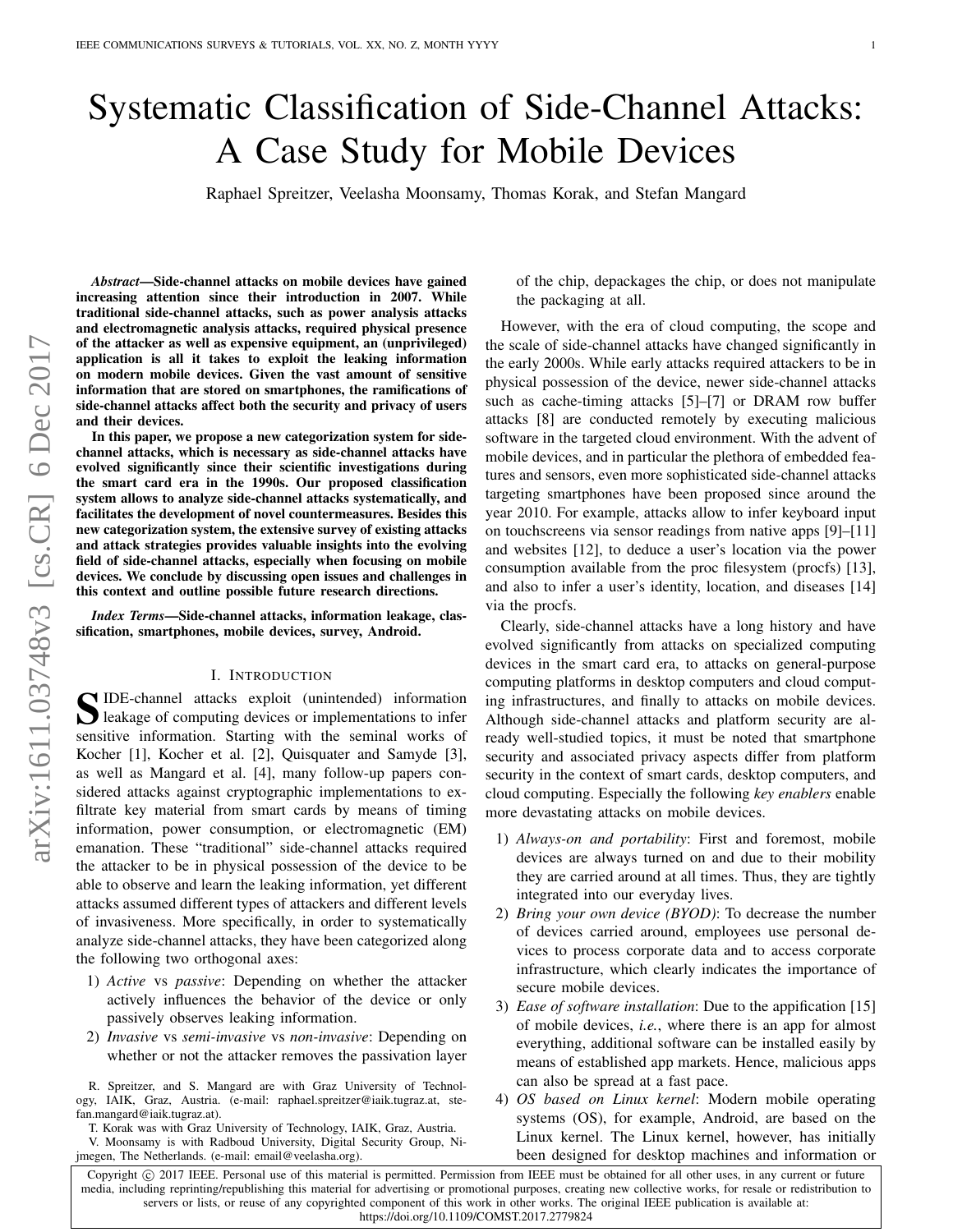features that are considered harmless on these platforms turn out to be an immense security and/or privacy threat on mobile devices (cf. [\[16\]](#page-19-13)).

5) *Features and sensors*: Last but not least, these devices include many features and sensors, which are not present on traditional platforms. Due to the inherent nature of mobile devices (always-on and carried around, connectivity, inherent input methods, etc.), such features often enable devastating side-channel attacks. Besides, these sensors have also been used to attack external hardware, such as keyboards and computer hard drives [\[17\]](#page-19-14)–[\[19\]](#page-19-15), to infer videos played on TVs [\[20\]](#page-19-16), and even to attack 3D printers [\[21\]](#page-19-17), [\[22\]](#page-20-0), which clearly demonstrates the immense power of mobile devices.

Due to the above mentioned *key enablers*, a new area of side-channel attacks has evolved and the majority of more recent side-channel attacks are strictly non-invasive and rely on the execution of malicious software in the targeted environment. Considering these developments, we observe that the classification system that has been established to analyze sidechannel attacks on smart cards does not meet these new attack settings and strategies anymore. Hence, the existing classification system does not allow a systematic categorization of modern side-channel attacks, including side-channel attacks on mobile devices.

In this work, we close this gap by establishing a new categorization system for modern side-channel attacks on mobile devices. Therefore, we survey existing side-channel attacks and identify commonalities between them. The gained insights allow researchers to identify future research directions and to cope with these attacks on a larger scale.

#### *A. Motivation and High-Level Categorization*

It is important to note that side-channel attacks against smartphones can be launched by attackers who are in physical possession of the devices and also by remote attackers who managed to spread a seemingly innocuous application via an existing app store. In some cases such side-channel attacks can even be launched via websites and, thus, without relying on the user to install an app. Nevertheless, in today's appified software platforms where apps are distributed easily via available app markets, an attack scenario requiring the user to install a seemingly harmless game is entirely practical.

Interestingly, side-channel attacks on smartphones exploit physical properties as well as software properties. A malicious application can exploit the accelerometer sensor [\[9\]](#page-19-7), [\[10\]](#page-19-18) (a physical property) in order to attack the user input, which is due to the inherent input method relying on touchscreens. In addition, attacks can also be conducted by exploiting software features (a logical property) provided by the Android API or the mobile OS itself (cf. [\[13\]](#page-19-10), [\[14\]](#page-19-11)). This clearly indicates that smartphones significantly broaden the scope as well as the scale of attacks. Especially the appification [\[15\]](#page-19-12) of mobile platforms—*i.e.*, where there is an app for everything—allows to easily target devices and users at an unprecedented scale compared to the smart card and the cloud setting.

Figure [1](#page-1-0) illustrates a high-level categorization system for side-channel attacks. We indicate the type of information that



<span id="page-1-0"></span>Fig. 1. Scope of attacks for smart cards, cloud infrastructures, and smartphones.

is exploited (WHAT?) and how the adversary learns the leaking information (HOW?) on the y-axis and x-axis, respectively. Furthermore, we indicate how *existing* side-channel attacks against smart cards, cloud computing infrastructures, and smartphones relate to it, *i.e.*, where existing attacks on the respective platforms are located in this new categorization system. For example, attackers exploit hardware-based information leakage (physical properties) [\[4\]](#page-19-3) of smart cards by measuring the power consumption with an oscilloscope. In this case, the attacker must be in possession of the device under attack, which is indicated by the red cross-hatched area.

In contrast, side-channel attacks against cloud-computing infrastructures do not (necessarily) require the attacker to be physically present—unless we consider a malicious cloud provider—as the attacker is able to remotely execute software. Usually, these attacks exploit microarchitectural behavior (such as cache attacks [\[5\]](#page-19-4)–[\[7\]](#page-19-5), [\[23\]](#page-20-1)) or software features (such as page deduplication [\[24\]](#page-20-2)) in order to infer secret information from co-located processes. Hence, the green dashed area in Figure [1](#page-1-0) is shifted to the right as these attacks mostly rely on software execution, and it is also shifted to the area below the x-axis as these attacks also target software features.

Even more manifold and diverse side-channel attacks have been proposed for smartphones, which is indicated by the larger area in Figure [1.](#page-1-0) These manifold side-channel attacks mainly result from the five aforementioned *key enablers*. More specifically, this area indicates that on smartphones we have to deal with local attackers that exploit physical properties, but also with attackers that execute software on the smartphone in order to exploit both physical properties as well as software features (logical properties, such as the memory footprint [\[25\]](#page-20-3) or the data-usage statistics [\[14\]](#page-19-11), [\[26\]](#page-20-4)). In the remainder of this paper we will refine this high-level categorization system in order to systematically analyze modern side-channel attacks.

Although we do not explicitly focus on Android in this paper, the majority of the existing papers deal with the Android operating system. This reflects the trend that the research community focuses mostly on Android because of its openness and also because it has the biggest market share among all mobile operating systems. Gartner [\[27\]](#page-20-5) reports that Android sales (86% in Q1 2017) clearly outperform Apple iOS sales (14% in Q1 2017).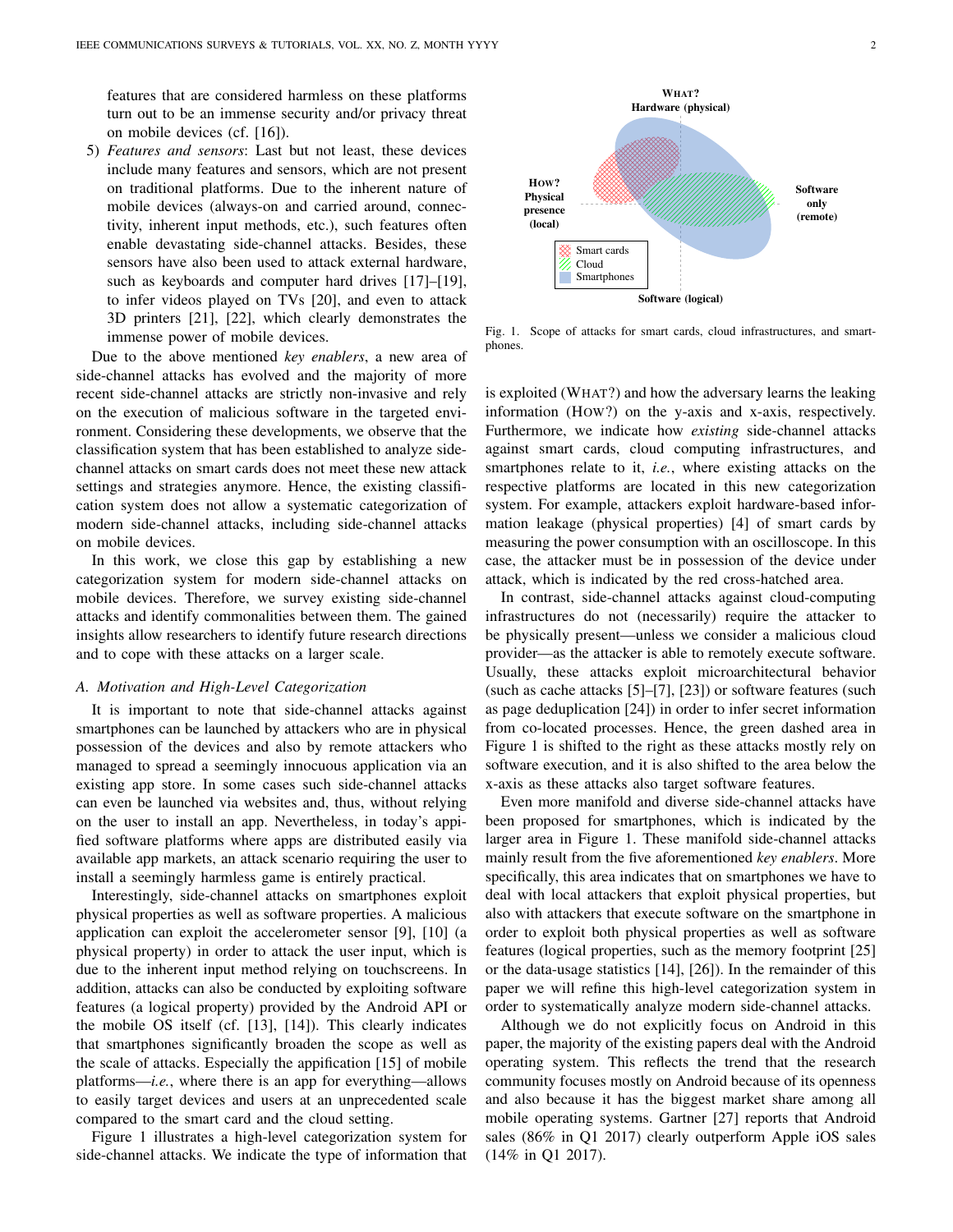### *B. Outline*

The remainder of this paper is organized as follows. Section [II](#page-2-0) introduces background information in terms of mobile operating systems, the basic notion of side-channel attacks, and related work. In Section [III,](#page-4-0) we discuss different types of information leaks and provide a definition for softwareonly side-channel attacks. Furthermore, we introduce our new categorization system for modern side-channel attacks. We survey existing attacks in Sections [IV,](#page-7-0) [V,](#page-10-0) and [VI,](#page-11-0) and we classify existing attacks according to our newly introduced classification system in Section [VII.](#page-14-0) We discuss existing countermeasures in Section [VIII.](#page-15-0) Finally, we discuss open issues, challenges, and future research directions in Section [IX](#page-17-0) and conclude in Section [X.](#page-19-19)

## II. BACKGROUND

<span id="page-2-0"></span>In this section, we introduce the basics of mobile security, define the general notion of side-channel attacks, and we establish the boundaries between side-channel attacks and other attacks on mobile devices. We stress that side-channel attacks do not exploit specific software vulnerabilities of the OS or any specific library, but instead exploit available information that either leaks unintentionally or that is (in some cases) published for benign reasons in order to infer sensitive information indirectly. Finally, we also discuss related work.

#### *A. A Primer on Smartphone Security*

Mobile devices, such as tablet computers and smartphones, are powerful multi-purpose computing platforms that enable many different application scenarios. Third-party applications can be easily installed in order to extend the basic functionality of these devices. Examples include gaming applications that make use of the many different sensors, office applications, banking applications, and many more. These examples clearly demonstrate that mobile devices are already tightly integrated into our everyday lives, which leads to sensitive data and information being stored and processed on these devices.

In order to protect this information properly, modern mobile operating systems rely on two fundamental security concepts, *i.e.*, the concept of application sandboxing and the concept of permission systems. For instance, on Android the underlying Linux kernel ensures the concept of sandboxed applications. Each application is assigned a user ID (UID), which allows the kernel to prevent applications from accessing resources of other applications. The permission system on the other hand allows applications to request access to specific resources outside of its sandbox, which typically includes resources that are considered as being sensitive or privacy relevant. Android also categorizes permissions depending on so-called protection levels. The two important categories of Android permissions are *normal* permissions and *dangerous* permissions, respectively. While *normal* permissions are granted automatically during the installation procedure, *dangerous* permissions must be explicitly granted by the user. Other mobile operating systems such as Apple's iOS rely on similar protection mechanisms.



<span id="page-2-1"></span>Fig. 2. An implementation produces unintended output as a byproduct.

Besides these basic security concepts on the OS level, applications themselves rely on cryptographic primitives, cryptographic protocols, and dedicated security mechanisms to protect sensitive resources. For instance, applications rely on encryption primitives to protect sensitive information being stored on the device or when transmitting data over the Internet. Another example of a dedicated security mechanism is a personal identification number (PIN) required to access a specific service such as a banking application.

#### *B. Side-Channel Attacks*

Although the above mentioned concepts are secure (or are typically considered as being secure) in theory, a specific implementation of such a mechanism is not necessarily secure in practice. Since side-channel attacks have been extensively used to attack cryptographic implementations, let us consider the following illustrative example. In an ideal world, an implementation of a cryptographic algorithm takes a specific input and produces a specific (intended) output. For example, an encryption algorithm takes the plaintext as well as cryptographic key material to produce the ciphertext. However, in practice, an implementation of an encryption algorithm usually also "outputs" unintended information as a byproduct of the actual computations. Such unintended information leakage might be a different power consumption or a different execution time due to instructions being conditionally executed depending on the processed data (cf. Figure [2\)](#page-2-1). Attacks exploiting such unintended information leaks are denoted as side-channel attacks and have been impressively used to bypass or break protection mechanisms such as encryption algorithms.

Subsequently, we discuss the general notion of side-channel attacks. We distinguish between passive side-channel attacks, as in the example above, and active side-channel attacks.

Passive Side-Channel Attacks. The general notion of a passive side-channel attack can be described by means of three main components, *i.e.*, *target*, *side channel*, and *attacker*. A *target* represents anything of interest to possible attackers. During the computation or operation of the target, it influences a *side channel* (physical or logical properties) and thereby emits potential sensitive information. An *attacker* who is able to observe these side channels potentially learns useful information related to the actual computations or operations performed by the target. Therefore, an attacker models possible effects of specific causes. Later on, careful investigations of observed effects can then be used to learn information about possible causes.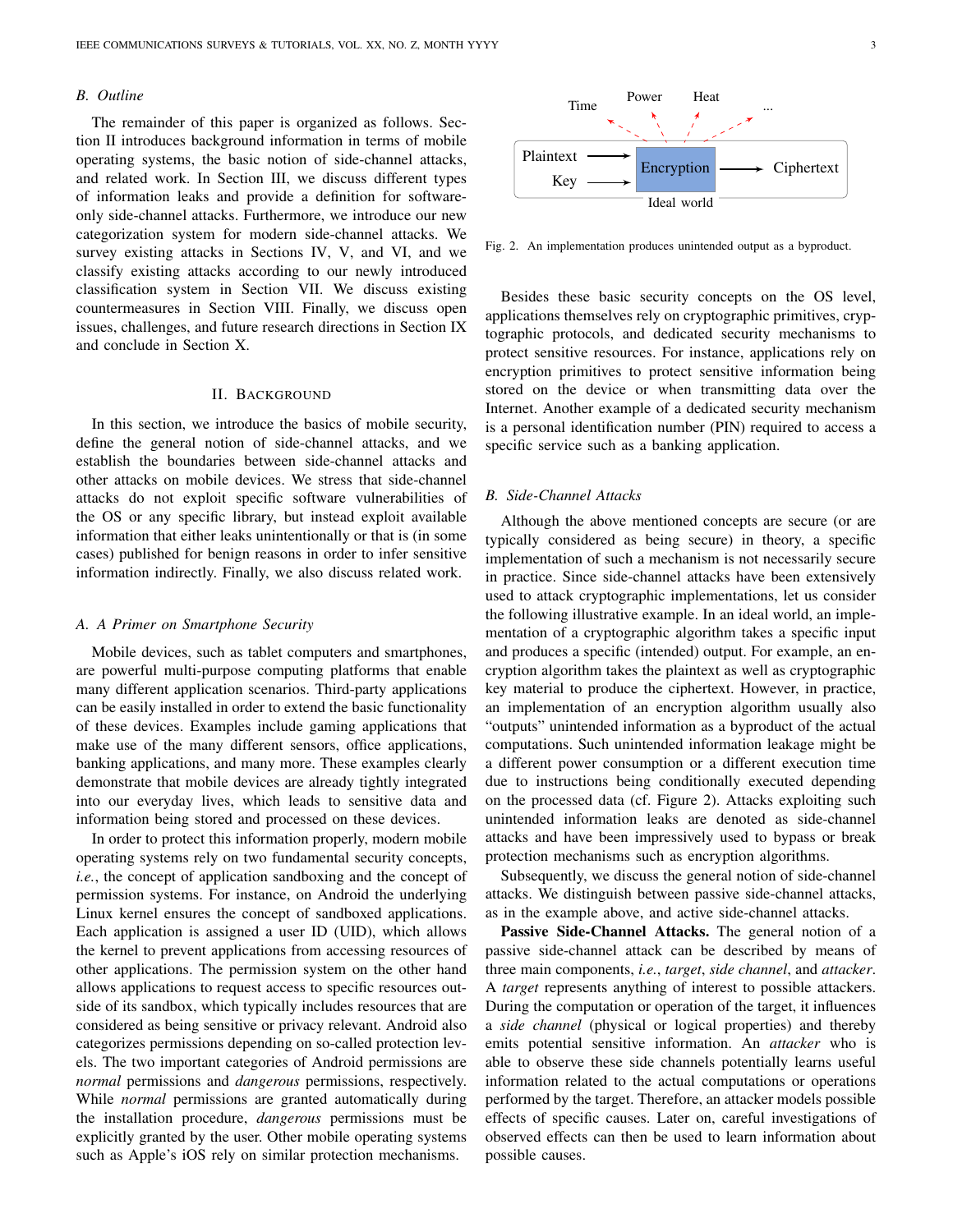

<span id="page-3-0"></span>Fig. 3. General notion of passive  $(\rightarrow)$  and active  $(\leftarrow-)$  side-channel attacks.

Active Side-Channel Attacks. An active attacker tampers with the device or modifies/influences the targeted device via a side channel, e.g., via an external interface or environmental conditions. Thereby, the attacker influences the computation/operation performed by the device in a way that allows to bypass specific security mechanisms directly or that leads to malfunctioning, which in turn enables possible attacks, e.g., indirectly via the leaking side-channel information or directly via the (erroneous) output of the targeted device.

Figure [3](#page-3-0) depicts the general notion of side-channel attacks. A target emits sensitive information as it influences specific side channels. For example, physically operating a smartphone via the touchscreen, *i.e.*, the touchscreen input represents the target, causes the smartphone to undergo specific movements and accelerations in all three dimensions. In this case, one possible side channel is the acceleration of the device (a physical property), which can be observed via the embedded accelerometer sensor and accessed by an app via the official Sensor API.

The relations defined via the solid arrows, *i.e.*, *target* → *side channel* −→ *attacker*, represent passive side-channel attacks. The relations defined via the dashed arrows, *i.e.*, *target* L99 *side channel* L99 *attacker*, represent active side-channel attacks where the attacker actively influences/manipulates the target via a side channel. Thereby, the attacker either tries (i) to enforce behavior that allows to bypass security mechanisms directly, or (ii) to observe leaking side-channel information or the (sometimes erroneous) output of the targeted device. Hence, a passive side-channel attack consists of steps (1) and (2), whereas an active side-channel attack also includes steps (3) and (4).

Differentiation From Other Attacks. Irrespective of whether an attacker is passive or active, we only consider sidechannel attacks. Side-channel attacks *do not* exploit software bugs or anomalies within the OS or apps that, for example, allow to access the main communication channel directly. For example, buffer overflow attacks allow to access the main communication channel directly (*i.e.*, the main memory) and, thus, do not represent side-channel attacks.

Similarly, we also do not consider other attacks that learn information that is available from the main channel. For example, Luzio et al. [\[28\]](#page-20-6) exploited Wi-Fi probe-requests, which contain the service set identifier (SSID) of preferred Wi-Fi hotspots in clear. These probe-requests allow mobile devices to determine nearby Wi-Fi hotspots in order to preferably connect to already known hotspots. These attacks do not represent side-channel attacks as the learned information is directly available from the main channel.

Furthermore, we also do not survey covert channels where two entities (e.g., processes) communicate over a channel that is not explicitly provided by the platform or the operating system. Although identified side channels can in general also be used as a covert channel, *i.e.*, as a means to stealthily communicate between two processes whereby one process influences the side channel and the other one observes it, we do not explicitly survey covert channels such as [\[29\]](#page-20-7) in this paper. Nevertheless, our newly introduced classification system can also be used to classify covert channels.

#### <span id="page-3-1"></span>*C. Related Surveys*

In this section, we discuss surveys on mobile security, as well as side-channel attacks on smart cards, PCs, cloud infrastructures, and smartphones.

Surveys on Mobile Security. Most surveys on mobile security primarily focused on malware in general, and many of these surveys only mention side-channel attacks as a side node. Enck [\[30\]](#page-20-8) surveyed possible protection mechanisms beyond the standard protection mechanisms provided by Android. These include tools that analyze permissions and action strings (within the Android Manifest) to assess the risk of Android apps, policy-based approaches that allow a more fine-grained protection of Android apps, as well as static and dynamic code analysis tools to perform application analysis, which in turn allows to detect malware.

La Polla et al. [\[31\]](#page-20-9) surveyed threats and vulnerabilities (*i.e.*, botnets, Trojans, viruses, and worms) with a focus on work published from 2004 until 2011. Suarez-Tangil et al. [\[32\]](#page-20-10) and Faruki et al. [\[33\]](#page-20-11) continued this line of research for the period from 2010 until 2013, and from 2010 until 2014, respectively.

Rashidi and Fung [\[34\]](#page-20-12) surveyed techniques (e.g., based on static and dynamic code analysis) to cope with malware on mobile devices and Sadeghi et al. [\[35\]](#page-20-13) surveyed tools and analysis techniques to identify malware. In addition, Sadeghi et al. provided a "survey of surveys" discussing surveys and their main contributions in more detail. We refer to their work for a more detailed investigation of malware analysis techniques and further literature on this topic. Tam et al. [\[36\]](#page-20-14) surveyed mobile malware analysis techniques (static, dynamic, hybrid) as well as malware tactics to hinder analysis (obfuscation).

Surveys on Side-Channel Attacks. The survey of Tunstall [\[37\]](#page-20-15) focused on smart card security, in particular sidechannel attacks against cryptographic algorithms.

Zander et al. [\[38\]](#page-20-16) surveyed covert channels via computer network protocols, and Biswas et al. [\[39\]](#page-20-17) conducted an indepth study on network timing channels (remote timing side channels) as well as in-system timing channels (focusing on hardware-based timing channels such as cache attacks) on commodity PCs. They surveyed timing channels according to their suitability for covert channels, timing side channels, and network flow watermarking (e.g., to de-anonymize Tor).

Regarding cloud computing platforms, Ge et al. [\[7\]](#page-19-5) and Szefer [\[40\]](#page-20-18) surveyed microarchitectural attacks with a focus on cache attacks. Ullrich et al. [\[41\]](#page-20-19) focused on networkbased covert channels and network-based side channels in cloud settings. Betz et al. [\[42\]](#page-20-20) focused on covert channels and mentioned a few side-channel attacks in the cloud setting.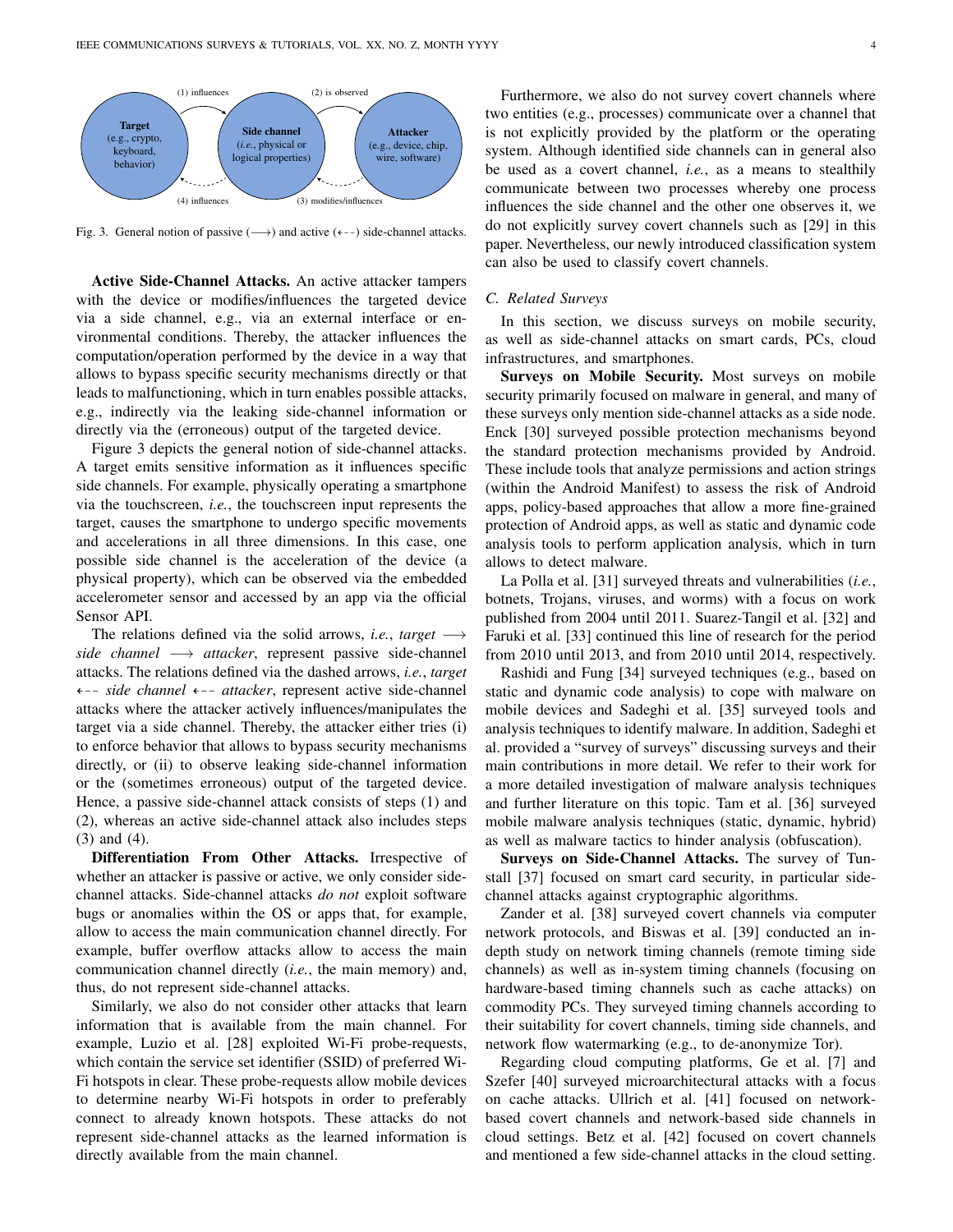<span id="page-4-1"></span>

| TABLE I<br>Existing surveys and what they focus on. Upper part: surveys on mobile security. Lower part: surveys on side-channel attacks. |      |                            |                 |                                                                 |  |  |  |  |
|------------------------------------------------------------------------------------------------------------------------------------------|------|----------------------------|-----------------|-----------------------------------------------------------------|--|--|--|--|
|                                                                                                                                          | Year | <b>Survey</b>              | <b>Platform</b> | Topic                                                           |  |  |  |  |
|                                                                                                                                          | 2011 | <b>Enck [30]</b>           | Smartphone      | Malware/app analysis and protection mechanisms                  |  |  |  |  |
|                                                                                                                                          | 2013 | La Polla et al. [31]       | Smartphone      | Threats and vulnerabilities, focusing on the period 2004–2011   |  |  |  |  |
|                                                                                                                                          | 2014 | Suggest Toppel of all [22] | $S$ mortphono   | Throate and vulnerabilities, focusing on the next of 2010, 2012 |  |  |  |  |

| 2011 | $Enck$ [30]               | Smartphone | Malware/app analysis and protection mechanisms                |
|------|---------------------------|------------|---------------------------------------------------------------|
| 2013 | La Polla et al. [31]      | Smartphone | Threats and vulnerabilities, focusing on the period 2004–2011 |
| 2014 | Suarez-Tangil et al. [32] | Smartphone | Threats and vulnerabilities, focusing on the period 2010–2013 |
| 2015 | Faruki et al. [33]        | Smartphone | Threats and vulnerabilities, focusing on the period 2010–2014 |
| 2015 | Rashidi and Fung [34]     | Smartphone | Analysis techniques to cope with malware                      |
| 2016 | Sadeghi et al. [35]       | Smartphone | Tools and techniques to identify malware                      |
| 2017 | Tam et al. $[36]$         | Smartphone | Analysis techniques to identify malware                       |
| 2014 | Tunstall [37]             | Smart card | Side-channel attacks on cryptographic algorithms              |
| 2007 | Zander et al. [38]        | РC         | Covert channels via computer network protocols                |
| 2017 | Biswas et al. [39]        | PС         | Timing channels, focusing on microarchitectural attacks       |
| 2016 | Ge et al. [7]             | Cloud      | Microarchitectural attacks                                    |
| 2016 | Szefer [40]               | Cloud      | Microarchitectural attacks                                    |
| 2017 | Ullrich et al. [41]       | Cloud      | Network-based side channels (and communication channels)      |
| 2017 | Betz et al. [42]          | Cloud      | Communication channels                                        |
| 2016 | Xu et al. [43]            | Smartphone | Attacks & defense measures                                    |
| 2016 | Hussain et al. [44]       | Smartphone | Sensor-based keylogging attacks                               |
| 2016 | Nahapetian [45]           | Smartphone | Sensor-based keylogging attacks                               |

The focus of our paper is on side-channel attacks against mobile devices. Surveys about this topic are quite scarce and consider specific types of side-channel attacks only. Xu et al. [\[43\]](#page-20-21) surveyed attacks and defenses on Android at a broader scale and thereby provide a comprehensive overview of the research landscape. They considered system privilege escalation, issues in the permission model, side channels and covert channels (a high-level overview of exploits considering the accelerometer, the CPU cache, and the procfs), feature abuses, malware detection, and app repackaging. Hussain et al. [\[44\]](#page-20-22) and Nahapetian [\[45\]](#page-20-23) surveyed sensor-based keylogging attacks. However, a systematic survey and classification of all existing categories of side-channel attacks on mobile devices does not exist so far. Hence, we close this gap in this paper.

Table [I](#page-4-1) summarizes the main focus of the above discussed surveys and provides references for the interested reader.

## III. TAXONOMY OF SIDE CHANNELS

<span id="page-4-0"></span>In this section, we discuss the different types of information leaks, how the key enablers presented in Section [I](#page-0-0) enable socalled *software-only attacks* on today's smartphones, and the generic adversary model followed by software-only attacks. Finally, we present our new categorization system.

#### *A. Types of Information Leaks*

 $\overline{\phantom{a}}$ 

Considering side-channel attacks on mobile devices, we identify two types of information leaks, namely *unintended information leaks* and *information published on purpose*. Figure [4](#page-4-2) depicts these two types of information leaks. Informally, side-channel attacks exploiting unintended information leaks can be considered as "traditional" side-channel attacks since this category has already been extensively analyzed during the smart card era [\[4\]](#page-19-3). For example, unintended information leaks include the execution time, the power consumption, or the electromagnetic emanation of a computing device. This type of information leak is considered as unintended because smart card designers and developers did not plan to leak the timing information or power consumption of computing devices on purpose.



<span id="page-4-2"></span>Fig. 4. Types of side-channel information leaks.

The second category of information leaks (referred to as *information published on purpose*) is mainly a result of the ever-increasing number of features provided by today's smartphones. In contrast to unintended information leaks, the exploited information is published on purpose and for benign reasons. For instance, specific features require the device to share (seemingly harmless) information and resources with apps running in parallel on the system. This information is either shared by the OS directly (e.g., via the procfs) or through the official Android  $API.$ <sup>[1](#page-4-3)</sup> Although this information is extensively used by many legitimate applications for benign purposes, it sometimes turns out to leak sensitive information and, thus, leads to devastating side-channel attacks.

Many investigations impressively demonstrated that seemingly harmless information allows to infer sensitive information that is protected by dedicated security mechanisms, such as permissions. Examples of such seemingly harmless information are the memory footprint of an application as well as the data-usage statistics that keep track of the amount of incoming and outgoing network traffic. Both, the memory footprint [\[25\]](#page-20-3) as well as the data-usage statistics [\[26\]](#page-20-4), allow to infer a user's visited websites. The fundamental design weakness of assuming information as being innocuous (e.g., the memory footprint or the data-usage statistics) means that it is not protected by dedicated permissions.

<span id="page-4-3"></span><sup>1</sup>In the literature, some of the information leaks through the procfs are also denoted as *storage side channels* [\[46\]](#page-20-24).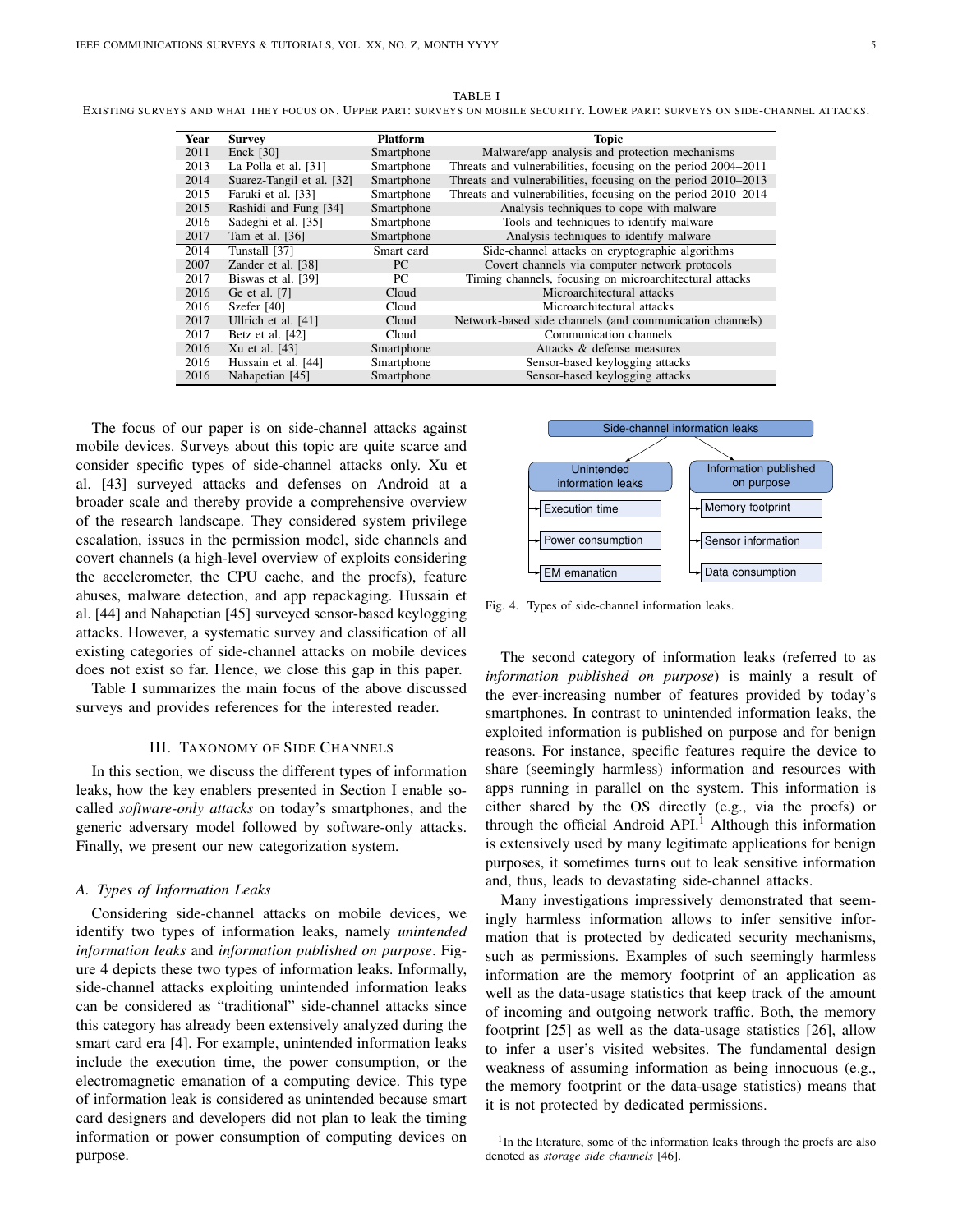Furthermore, the second category seems to be more dangerous in the context of smartphones as new features are frequently added and new software interfaces allow to access an unlimited number of unprotected resources. Even developers taking care of secure implementations in the sense of unintended information leaks, e.g., by providing constant-time crypto implementations and taking care of possible software vulnerabilities such as buffer overflow attacks, inevitably leak sensitive information due to shared resources, the OS, or the Android API. Additionally, the provided software interfaces to access information and shared resources enable socalled *software-only attacks*, *i.e.*, side-channel attacks that only require the execution of software. This clearly represents an immense threat as these attacks (1) do not exploit any obvious software vulnerabilities, (2) do not rely on specific privileges or permissions, and (3) can be conducted remotely via seemingly harmless apps or even websites.

#### *B. Software-only Side-Channel Attacks*

Irrespective of whether a physical property (e.g., execution time [\[6\]](#page-19-20) and power consumption [\[13\]](#page-19-10)) or a logical property (e.g., memory footprint [\[25\]](#page-20-3) and data-usage statistics [\[14\]](#page-19-11), [\[26\]](#page-20-4)) are exploited, many of these information leaks can be exploited by means of *software-only attacks*. More specifically, software-only attacks exploit leaking information without additional equipment, which was required for traditional sidechannel attacks. For example, an oscilloscope is necessary to measure the power consumption of a smart card during its execution, or an EM probe is necessary to measure the EM emanation. In contrast, today's smartphones allow an impressive number of side-channel leaks to be exploited via software-only attacks. Besides, an attack scenario that requires the user to install an (unprivileged) application—*i.e.*, an addictive game is entirely reasonable in an appified ecosystem.

For side-channel attacks in general, it does not matter whether the leaking information is collected via dedicated equipment or whether an unprivileged app collects the leaking information directly on the device under attack (software-only attacks). Interestingly, however, the immense amount of information published on purpose also allows to observe physical properties of the device as well as physical interactions with the device. Consequently, *software-only side channel attacks* have gained increasing attention in the last few years and impressive attacks are being continuously published.

Runtime-Information Gathering Attacks. Zhang et al. [\[16\]](#page-19-13) coined the term runtime-information gathering (RIG) attack, which refers to attacks that require a malicious app to run side-by-side with a victim app on the same device in order to collect runtime information of the victim. According to Zhang et al. [\[16,](#page-19-13) p. 1] "(RIG) here refers to any malicious activities that involve collecting the data produced or received by an app during its execution, in an attempt to directly steal or indirectly infer sensitive user information". The crucial point in their definition is the distinction between *directly stealing* and *indirectly inferring* sensitive information. Inferring sensitive information indirectly is done by means of side-channel attacks. Hence, this generic class of attacks



<span id="page-5-1"></span>Fig. 5. SW-only side-channel attacks allow to exploit physical as well as logical properties.

also includes a subset of side-channel attacks, especially sidechannel attacks that can be launched via software-only attacks. However, RIG attacks also include attacks that we do not consider as side-channel attacks, *i.e.*, attacks that *directly* steal sensitive information. For example, RIG attacks also include attacks where apps request permissions which are exploited for (more obvious) attacks such as requesting the permission to access the microphone in order to eavesdrop on phone conversations.

Screenmilker [\[47\]](#page-20-25)—an attack exploiting  $ADB<sup>2</sup>$  $ADB<sup>2</sup>$  $ADB<sup>2</sup>$  capabilities to take screenshots programmatically—is also considered being a RIG attack. We do not consider such attacks as sidechannel attacks because these attacks exploit implementation flaws, *i.e.*, the exploited screenshot tool does not implement any authentication mechanism and hence any application can take screenshots programmatically. Similarly, we do not consider buffer overflow attacks as side-channel attacks because buffer overflow attacks represent a software vulnerability and allow to access the main channel directly, for example, by reading the main memory directly. Side-channel attacks, however, attack targets that are secure from a software perspective and still leak information unintentionally.

Figure [5](#page-5-1) illustrates the new type of software-only sidechannel attacks that allow to exploit both, physical properties as well as software features (logical properties), without additional equipment. Attacks exploiting information leaks resulting from hardware components, e.g., the power consumption, are classified as (physical) attacks exploiting physical properties. Attacks exploiting information leaks resulting from software components, e.g., statistics about network traffic, are classified as (logical) attacks exploiting logical properties.

As software-only attacks also rely on software being executed side-by-side with the victim application, software-only attacks are a sub-category of RIG attacks. It should be noted that physical attacks on smartphones might still rely on dedicated hardware and some logical attacks can also be conducted without running software on the device under attack. Such attacks are covered by the non-overlapping areas of "physical attacks" and "logical attacks" in Figure [5.](#page-5-1) However, physical attacks that cannot be conducted by running software on the device are more targeted attacks as they require attackers to be in physical presence of the device.

<span id="page-5-0"></span><sup>2</sup>The Android Debug Bridge (ADB) is a command line tool that allows to execute privileged commands on devices where USB debugging is activated.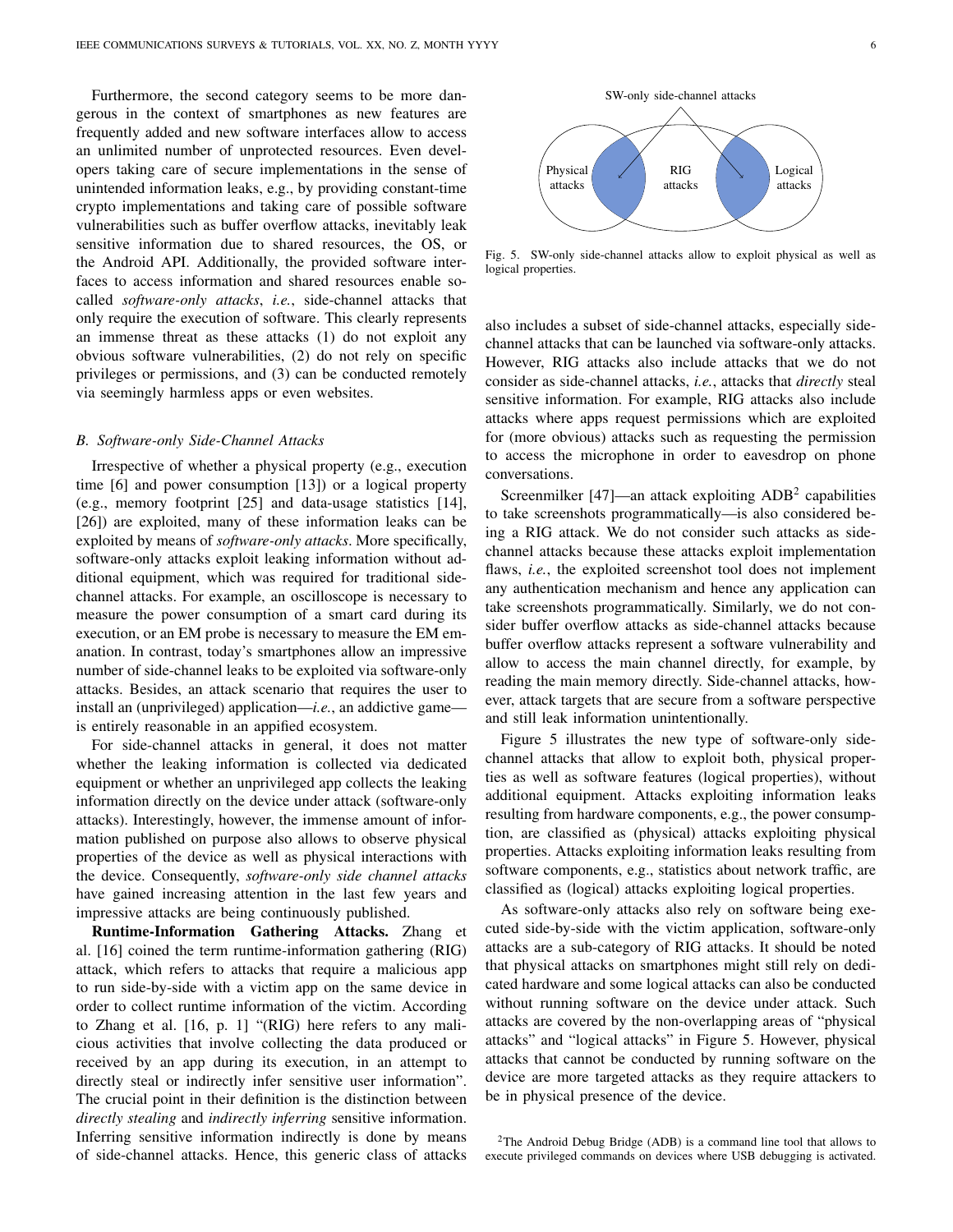

<span id="page-6-0"></span>Fig. 6. Proposed classification system for side-channel attacks: (1) passive vs active, (2) physical properties vs logical properties, (3) local attackers vs vicinity attackers vs remote attackers.

#### *C. Adversary Model and Attack Scenario*

In contrast to traditional attacks that require an attacker to have the device under physical control or to be physically present with the victim, the adversary model for most (existing) side-channel attacks on smartphones shifted the scope to remote software execution by means of apps or websites. This also increases the scale of these attacks. While traditional side-channel attacks targeted only a few devices, modern sidechannel attacks target possibly millions of devices or users at the same time. With this general overview of the adversary model in mind, most software-only attacks usually consider the following two-phase attack scenario for passive attacks.

Training Phase. In the training phase, the attacker "profiles" actions or events of interest, either during an online phase on the attacked device or during an offline phase in dedicated environments. Sometimes the training phase includes the training of a machine-learning model such as a supervised classifier. More abstractly, the attacker builds "templates" based on events of interest. In addition, the attacker crafts an app (or website) that ideally does not require any permissions or privileges in order to avoid raising the user's suspicion. This app is used in the attack phase to gather leaking information.

Attack Phase. The attack phase usually consists of three steps. (1) A malicious application—that is hidden inside a popular app—is spread via existing app markets. After installation, this malicious app waits in the background until the targeted app/action/event starts and then (2) it observes the leaking side-channel information. Based on the gathered information, (3) it employs the previously established model or templates to infer secret information. Depending on the complexity of the inference mechanism, e.g., the complexity of the machinelearning classifier, the gathered side-channel information could also be sent to a remote server, which then performs the heavy computations to infer the secret information.

#### *D. A New Categorization System*

Based on our observations we propose a new categorization system as depicted in Figure [6.](#page-6-0) More specifically, we classify side-channel attacks along three axes.

- 1) *Passive* vs *active*: This category distinguishes between attackers who passively observe leaking side-channel information and attackers who also actively influence the target via any side channel. For instance, an attacker can manipulate the target, its input, or its environment via any side channel in order to subsequently observe leaking information via abnormal behavior of the target (cf. [\[4\]](#page-19-3)) or to bypass security mechanisms.
- 2) *Physical properties* vs *logical properties*: This category classifies side-channel attacks according to the exploited information, *i.e.*, depending on whether the attack exploits physical properties (hardware) or logical properties (software features). Physical properties include the power consumption, the electromagnetic emanation, or the physical movements of a smartphone during the operation. Logical properties include usage statistics provided by the operating system, such as the data-usage statistics or the memory footprint of an application.
- 3) *Local attackers* vs *vicinity attackers* vs *remote attackers*: Side-channel attacks are classified depending on whether or not the attacker must be in physical proximity/vicinity of the target. *Local attackers* clearly must be in (temporary) possession of the device or at least in close proximity. Depending on whether the adversary also needs to remove the package in order to access the chip, we classify local attackers into attackers that need access to the chip or only the device itself. *Vicinity attackers* are able to wiretap or eavesdrop the network communication of the target or to be somewhere in the vicinity of the target. *Remote attackers* only rely on software execution on the targeted device, e.g., either by means of executing software on the targeted device or by means of websites. Clearly, the scale increases significantly for these three attackers as a local attacker relies on stronger assumptions than a remote attacker. Especially the immense number of software-only attacks (that allow to conduct side-channel attacks remotely) stress the need for this category.

Subsequently, we briefly survey existing attacks according to our new classification system. Although the focus of this paper is on side-channel attacks against mobile devices, we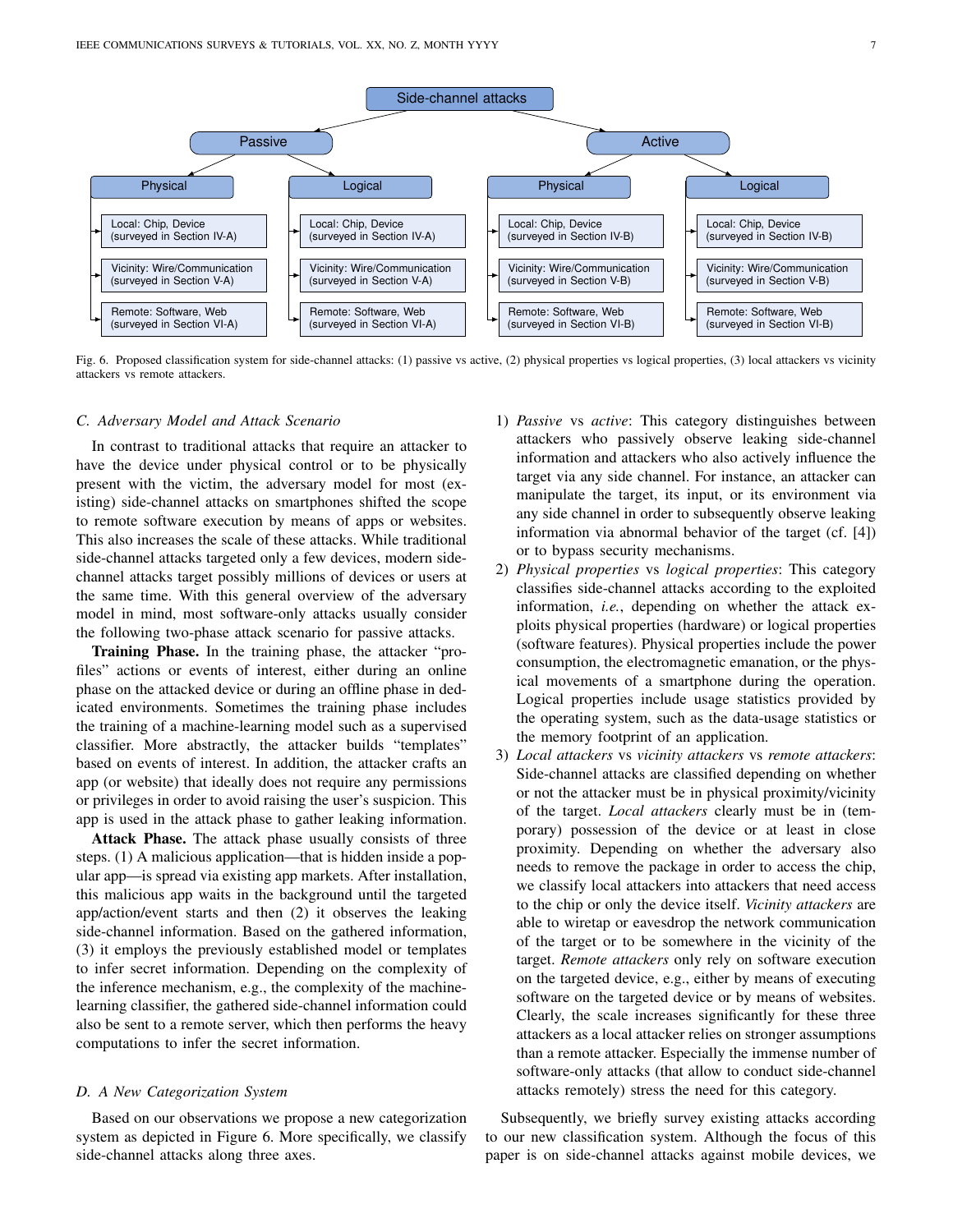also discuss attacks that have been applied in the smart card or desktop/cloud setting, as today's smartphones are vulnerable to (all or most of the) existing side-channel attacks against these platforms as well. As mentioned before, we do not explicitly focus on Android devices, but the majority of existing papers investigate side-channel attacks on Android.

We start with *local* side-channel attacks in Section [IV,](#page-7-0) continue with *vicinity* side-channel attacks in Section [V,](#page-10-0) and finally we discuss *remote* side-channel attacks in Section [VI.](#page-11-0) Each of these sections is further divided into *passive attacks* and *active attacks*. Note that this structure reflects our proposed classification system. However, for the sake of readability the structure of the subsections does not reflect the categorization of physical properties and logical properties.

## IV. LOCAL SIDE-CHANNEL ATTACKS

<span id="page-7-0"></span>In this section, we survey side-channel attacks that require a local adversary. Some of these attacks will show that the transition between local attacks and vicinity attacks is seamless as the distance between the victim (device) and the attacker can be increased, especially in case of some passive attacks.

#### <span id="page-7-1"></span>*A. Passive Attacks*

We start with traditional side-channel attacks that aim to break insecure cryptographic implementations (of mathematically secure primitives). Besides, we discuss attacks that target the user's interaction with the device as well as the user's input on the touchscreen, *i.e.*, attacks that result from the inherent nature of mobile devices.

Power Analysis Attacks. The actual power consumption of a computing device or implementation depends on the processed data and the executed instructions. Power analysis attacks exploit this information leak to infer sensitive information. As the name suggests, the power consumption, typically measured as the voltage drop across a resistor inserted in the supply line, serves as the side channel. State-of-the-art printed circuit board designs (PCB-designs), including multilayer routing as well as surface mounted devices (SMD), and packaging techniques (e.g., ball-grid array) make it hard to access the appropriate power supply lines in modern smartphones without permanent modifications. Therefore, in contrast to smart cards, measuring the power consumption became less relevant for side-channel attacks targeting smartphones.

Depending on whether a single measurement trace or multiple traces are required, we distinguish between simple power analysis (SPA) attacks and differential power analysis (DPA) attacks, as defined by Kocher et al. [\[2\]](#page-19-1). SPA attacks rely on the interpretation of power traces in order to reveal, for example, the sequence of executed instructions, which allows to break implementations where the executed instructions depend on secret data. However, the power consumption also depends on the processed data, although the variations are smaller. Therefore, DPA attacks rely on statistical investigations of multiple traces in order to infer information about the processed data.

Attacks. Messerges and Dabbish [\[48\]](#page-20-26) exploited the power consumption of a smart card to attack the Data Encryption Standard (DES) algorithm. Hardly any side-channel attacks using a similar setup for measuring the power consumption targeting smartphones are published. Nevertheless, a coarsegrained power-consumption monitoring of smartphones allows to identify running apps, as demonstrated by Yan et al. [\[49\]](#page-20-27).

Electromagnetic Analysis Attacks. Another way to attack the leaking power consumption of computing devices is to exploit electromagnetic emanations, which are usually easier to obtain since the power line cannot be accessed directly in general. Irrespective of whether the power trace is obtained directly via the power line or via electromagnetic emanations, these attacks are usually denoted as differential power analysis attacks. In this context it is also worth to mention that depending on the used equipment (EM probes for capturing the electromagnetic emanation), targeting a specific location above the chip can improve the signal-to-noise ratio of the measurements. As a result of taking advantage of spatial information, the number of required measurements for a successful attack can be decreased.

Attacks. Traditional side-channel attacks exploiting the electromagnetic emanations of smart cards have also been applied on mobile devices. Gebotys et al. [\[50\]](#page-20-28) demonstrated attacks on software implementations of the Advanced Encryption Standard (AES) and Elliptic Curve Cryptography (ECC) on Java-based PDAs. Later on, Nakano et al. [\[51\]](#page-20-29) attacked ECC and RSA implementations of the default crypto provider (JCE) on Android smartphones, Goller and Sigl [\[52\]](#page-20-30) attacked RSA implementations on Android, and Belgarric et al. [\[53\]](#page-20-31) attacked the Elliptic Curve Digital Signature Algorithm (ECDSA) implementation of Android's Bouncy Castle. In a similar manner, Genkin et al. [\[54\]](#page-20-32) attacked the OpenSSL implementation of ECDSA on Android and the CommonCrypto implementation of ECDSA on iOS, respectively.

Differential Computation Analysis. The basic idea of white-box crypto implementations is to embed the secret key into the software implementation in a way that prevents an attacker from extracting the key, even in case the adversary has access to the source code itself. Therefore, the key and the algorithm itself are merged such that the key is hidden inside the code and cannot be easily separated. The white-box attack model assumes that the adversary has full control over the device and the execution environment.

Attacks. Bos et al. [\[55\]](#page-20-33) showed that binary instrumentation can be used to observe and control the intermediate state of white-box crypto implementations. Thereby, the instrumentation allows to precisely monitor the execution of the program and the observation of, e.g., the intermediate state and read/write accesses to memory, allow to profile program behavior. Based on the similarity to DPA attacks, Bos et al. denoted these attacks as differential computation analysis (DCA) attacks. Nevertheless, in contrast to DPA attacks, DCA attacks do not need to deal with any measurement noise.

Although attacks against white-box crypto implementations have not been applied on mobile devices so far, such an attack scenario works for these devices as well.

Smudge Attacks. The most common input method on mobile devices is the touchscreen, *i.e.*, users tap and swipe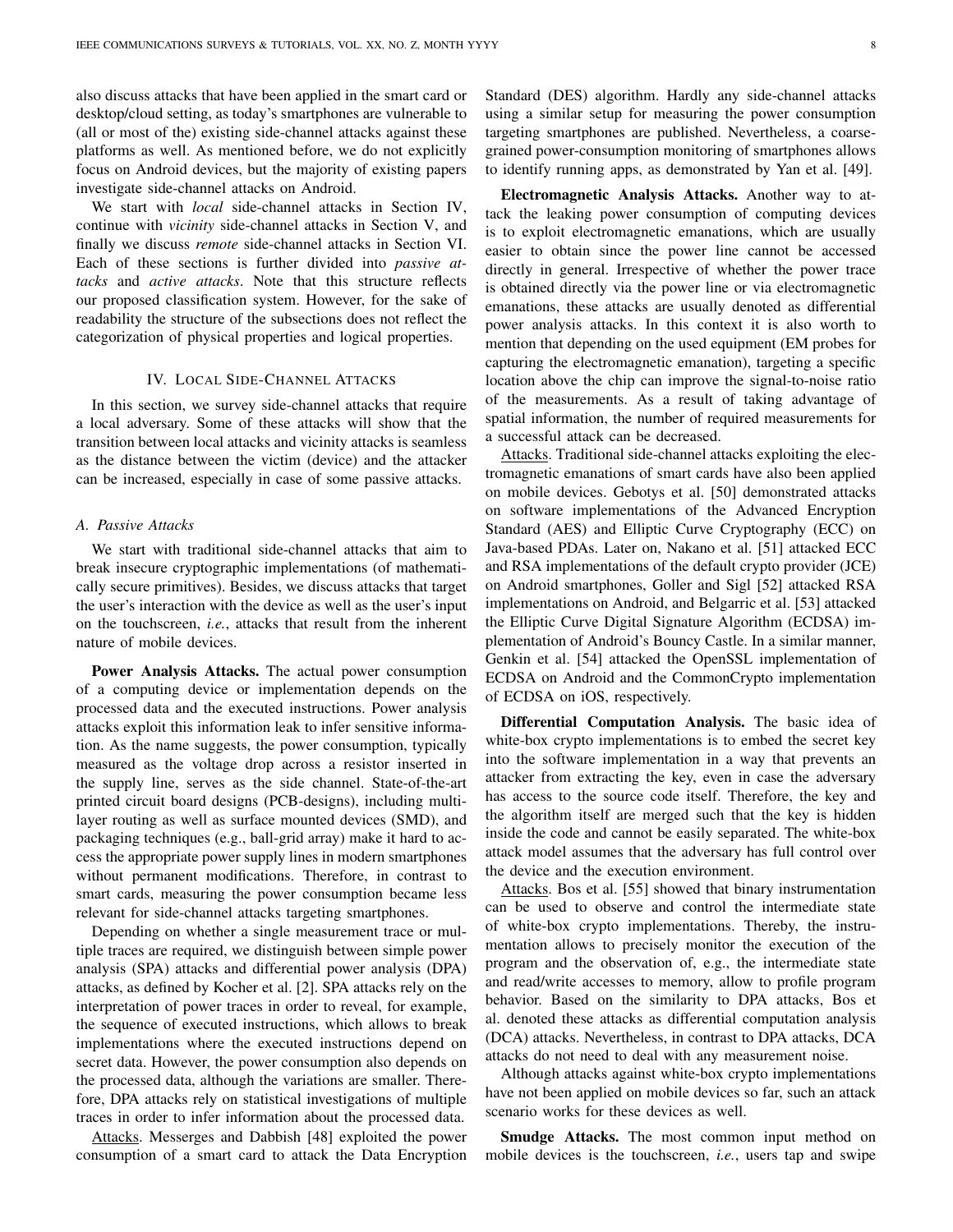on the screen with their fingers. Due to the inherent nature of touchscreens, users always leave residues in the form of fingerprints and smudges on the screen.

Attacks. Aviv et al. [\[56\]](#page-20-34) pointed out that side-channel attacks can be launched due to specific interactions with the smartphone or touchscreen-based devices in general. More specifically, forensic investigations of smudges (oily residues from the user's fingers) on the touchscreen allow to infer unlock patterns. Even after cleaning the phone or placing the phone into the pocket, smudges seem to remain most of the time. Hence, smudges are quite persistent which increases the threat of smudge attacks. Follow-up work considering an attacker who employs fingerprint powder to infer keypad inputs has been presented by Zhang et al. [\[57\]](#page-20-35) and also an investigation of the heat traces—left on the screen due to finger touches—by means of thermal cameras has been performed [\[58\]](#page-20-36).

Shoulder Surfing and Reflections. Touchscreens of mobile devices optically/visually emanate the displayed content. Often these visual emanations are reflected by objects in the environment, such as sunglasses and tea pots [\[59\]](#page-20-37), [\[60\]](#page-20-38).

Attacks. Maggi et al. [\[61\]](#page-20-39) observed that touchscreen input can be recovered by monitoring the visual feedback (pop-up characters) on soft keyboards during the user input. Therefore, they rely on cameras that are pointed directly on the targeted screen. Raguram et al. [\[62\]](#page-20-40), [\[63\]](#page-20-41) observed that reflections, e.g., on the user's sunglasses, can also be used to recover input typed on touchscreens. However, the attacker needs to point the camera, used to capture the reflections, directly on the targeted user. Subsequently, they rely on computer vision techniques and machine learning techniques to infer the user input from the captured video stream. Xu et al. [\[64\]](#page-20-42) extended the range of reflection-based attacks by considering reflections of reflections. Although, they do not rely on the visual feedback of the soft keyboard but instead track the user's fingers on the smartphone while interacting with the device.

By increasing the distance between the attacker and the victim, e.g., by relying on more expensive and sophisticated cameras, some of these attacks might as well be considered as vicinity attacks.

Hand/Device Movements. Many input methods on various devices rely on the user operating the device with her hands and fingers. For instance, users tend to hold the device in their hands while operating it with their fingers.

Attacks. Similar to reflections, Shukla et al. [\[65\]](#page-21-0) proposed to monitor hand movements as well as finger movements without directly pointing the camera at the targeted screen—in order to infer entered PIN inputs. Sun et al. [\[66\]](#page-21-1) monitored the backside of tablets during user input and detected subtle motions that can be used to infer keystrokes, while Yue et al. [\[67\]](#page-21-2) proposed an attack where the input on touch-enabled devices can be estimated from a video of a victim tapping on a touch screen.

Again, by increasing the distance between the attacker and the victim, these attacks might also be considered as vicinity attacks, which demonstrates the seamless transition from local attacks to vicinity attacks for these types of attacks.

# <span id="page-8-0"></span>*B. Active Attacks*

An active attacker also manipulates the target, its input, or its environment in order to subsequently observe leaking information via abnormal behavior of the target or to bypass security mechanisms directly. While the transition between local and vicinity attackers is seamless in case of passive attacks, active attacks always assume that the attacker is in possession of the device (at least temporary).

Active attacks against cryptographic implementations date back to the works of Boneh et al. [\[68\]](#page-21-3) (a.k.a. Bellcore attack) who attacked RSA crypto systems, especially implementations based on the Chinese Remainder Theorem (CRT), by relying on random hardware faults that result in the output of an erroneous signature. Later, Biham and Shamir [\[69\]](#page-21-4) coined the term differential fault analysis (DFA) attacks and demonstrated that the introduction of faults and observing differences in the output ciphertext allow to recover the secret key of symmetric primitives. The basic idea of these attacks is to solve algebraic equations based on erroneous outputs (and valid outputs).

Clock/Power Glitching. Variations of the clock signal, e.g., overclocking, have been shown to be an effective method for fault injection on embedded devices in the past. One prerequisite for this attack is an external clock source. Microcontrollers applied in smartphones typically have an internal clock generator, making clock tampering difficult. Besides clock tampering, intended variations of the power supply represent an additional method for fault injection. With minor hardware modifications, power-supply tampering can be applied on most microcontroller platforms.

Attacks. In [\[70\]](#page-21-5) it is shown how to disturb the program execution of an ARM CPU on a Raspberry PI by underpowering, *i.e.*, the supply voltage is set to ground (GND) for a short time. Due to the relatively easy application on modern microcontrollers, voltage-glitching attacks pose a serious threat for smartphones if attackers have physical access to the device. For instance, O'Flynn [\[71\]](#page-21-6) demonstrated that by shorting the power supply of an off-the-shelf Android smartphone, a fault can be introduced that leads to an incorrect loop count.

Electromagnetic Fault Injection (EMFI). Transistors placed on microchips can be influenced by electromagnetic emanation. EMFI attacks take advantage of this fact. These attacks use short (in the range of nanoseconds), high-energy EM pulses to, e.g., change the state of memory cells, resulting in erroneous calculations. In contrast to voltage glitching, where the injected fault is typically global, EMFI allows to target specific regions of a microchip by precisely placing the EM probe, e.g., on the instruction memory, the data memory, or CPU registers. Compared to optical fault injection, EMFI attacks do not necessarily require a decapsulation of the chip, which makes them more practical.

Attacks. Ordas et al. [\[72\]](#page-21-7) reported successful EMFI attacks targeting the AES hardware module of a 32 bit ARM processor. Rivière et al. [\[73\]](#page-21-8) used EMFI attacks to force instruction skips and instruction replacements on modern ARM microcontollers. Considering the fact that ARM processors are applied in modern smartphones, EMFI attacks represent a serious threat for such devices.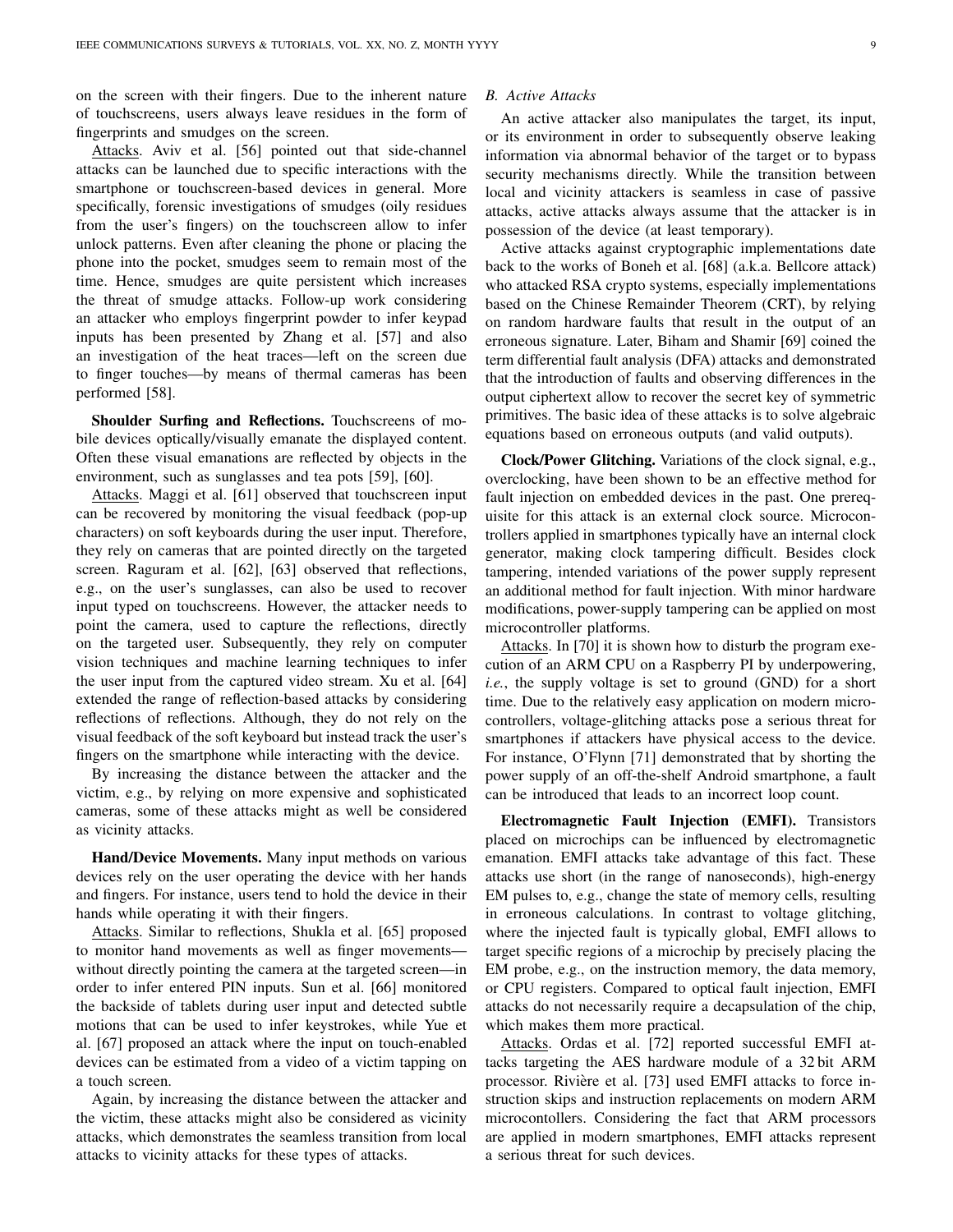| <b>Attack</b>                     | Active/passive | <b>Property</b> | <b>Targets</b>          |                              |                        |  |  |
|-----------------------------------|----------------|-----------------|-------------------------|------------------------------|------------------------|--|--|
|                                   |                |                 | Crypto, program flow    | <b>Application inference</b> | User input             |  |  |
| Power analysis attacks            | Passive        | Physical        | $\sqrt{148}$            | (49)                         |                        |  |  |
| Electromagnetic analysis attacks  | Passive        | Physical        | $[50]-[54]$<br>✓        |                              |                        |  |  |
| Differential computation analysis | Active/passive | Logical         | $\checkmark$ [55], [74] |                              |                        |  |  |
| Smudge attacks                    | Passive        | Physical        |                         |                              | $\checkmark$ [56]–[58] |  |  |
| Shoulder surfing and reflections  | Passive        | Physical        | х                       |                              | $\checkmark$ [61]–[64] |  |  |
| Hand/device movements             | Passive        | Physical        |                         |                              | $\checkmark$ [65]–[67] |  |  |
| Clock/power glitching             | Active         | Physical        | $\checkmark$ [70], [71] |                              |                        |  |  |
| Electromagnetic fault injection   | Active         | Physical        | $\checkmark$ [72], [73] |                              |                        |  |  |
| Laser/optical faults              | Active         | Physical        | $\checkmark$ [75]-[77]  |                              |                        |  |  |
| Temperature variation             | Active         | Physical        | $\checkmark$ [78], [79] |                              |                        |  |  |
| NAND mirroring                    | Active         | Physical        | $\sqrt{80}$             |                              |                        |  |  |

TABLE II

<span id="page-9-0"></span>OVERVIEW OF LOCAL SIDE-CHANNEL ATTACKS AND CORRESPONDING TARGETS. vAND X INDICATE WHETHER OR NOT A SPECIFIC ATTACK HAS BEEN PERFORMED ON THE CORRESPONDING TARGET.

Laser/Optical Faults. Optical fault attacks using a laser beam are among the most-effective fault-injection techniques. These attacks take advantage of the fact that a focused laser beam can change the state of a transistor on a microcontroller, resulting in, e.g., bit flips in memory cells. Compared to other fault-injection techniques (voltage glitching, EMFI), the effort for optical fault injection is high. First, decapsulation of the chip is a prerequisite in order to access the silicon with the laser beam. Second, finding the correct location for the laser beam to produce exploitable faults is also not a trivial task.

Attacks. First optical fault-injection attacks targeting an 8 bit microcontroller have been published by Skorobogatov and Anderson [\[75\]](#page-21-10) in 2002. Inspired by their work, several optical fault-injection attacks have been published in the following years, most of them targeting smart cards or low-resource embedded devices (e.g., [\[76\]](#page-21-15), [\[77\]](#page-21-11)). The increasing number of metal layers on top of the silicon, decreasing feature size (small process technology), and the high decapsulation effort make optical fault injection difficult to apply on modern microprocessors used in smartphones.

Temperature Variation. Operating a device outside of its specified temperature range allows to cause faulty behavior. Heating up a device above the maximum specified temperature can cause faults in memory cells. Cooling down the device has an effect on the speed RAM content fades away after power off (*remanence effect* of RAM).

Attacks. Hutter and Schmidt [\[78\]](#page-21-12) presented heating fault attacks targeting an AVR microcontroller. They prove the practicability of this approach by successfully attacking an RSA implementation on named microcontroller. FROST [\[79\]](#page-21-13), on the other hand, is a tool to recover disc encryption keys from RAM on Android devices by means of cold-boot attacks. Here the authors take advantage of the increased time data in RAM remains valid after power off due to low temperature.

Differential Computation Analysis. As already mentioned above, the white-box model assumes that the attacker has full control over the execution environment. This also means that the attacker can produce erroneous or faulty outputs by manipulating intermediate values during the computation.

Attacks. Sanfelix et al. [\[74\]](#page-21-9) demonstrated that attackers in the white-box model can also perform fault injection attacks. As the attacker has full control over the execution environment and the executed binary, she can also manipulate data during the program execution or manipulate the control flow of the execution. Similar to other fault attacks, the idea is to observe differences between normal outputs and erroneous outputs of the binary in order to break the cryptographic implementations.

NAND Mirroring. Data mirroring refers to the replication of data storage between different locations. Such techniques are used to recover critical data after disasters but also allow to restore a previous system state.

Attacks. The Apple iPhone protects a user's privacy by encrypting the data. Therefore, a passcode and a hardwarebased key are used to derive various keys that can be used to protect the data on the device. As a dedicated hardwarebased key is used to derive these keys, brute-force attempts must be done on the attacked device. Furthermore, brute-force attempts are discouraged by gradually increasing the waiting time between wrongly entered passcodes up to the point where the phone is wiped. In response to the Apple vs FBI case, Skorobogatov [\[80\]](#page-21-14) demonstrated that NAND mirroring can be used to reset the phone state and, thus, can be used to bruteforce the passcode. Clearly, this approach also represents an active attack as the attacker actively influences (resets) the state of the device.

#### *C. Overview*

Table [II](#page-9-0) summarizes the discussed attack categories and the targeted information. In terms of targets, we identified cryptographic implementations (crypto), the program flow of applications (which sometimes also allows to attack crypto because different branches might be executed depending on specific key bits), application inference (inference of the executed application), and user input. An attack category not targeting specific information (yet), which is indicated by an  $\chi$ , represents a possible gap that might be investigated in future research. For example, power analysis attacks might allow to target user input, such as keystrokes or even actual characters, and shoulder surfing and reflection attacks might well allow to infer running applications. However, for some attacks it is (highly) unlikely that they will work against specific targets. For example, attacking cryptographic algorithms by means of smudge attacks is unlikely to work.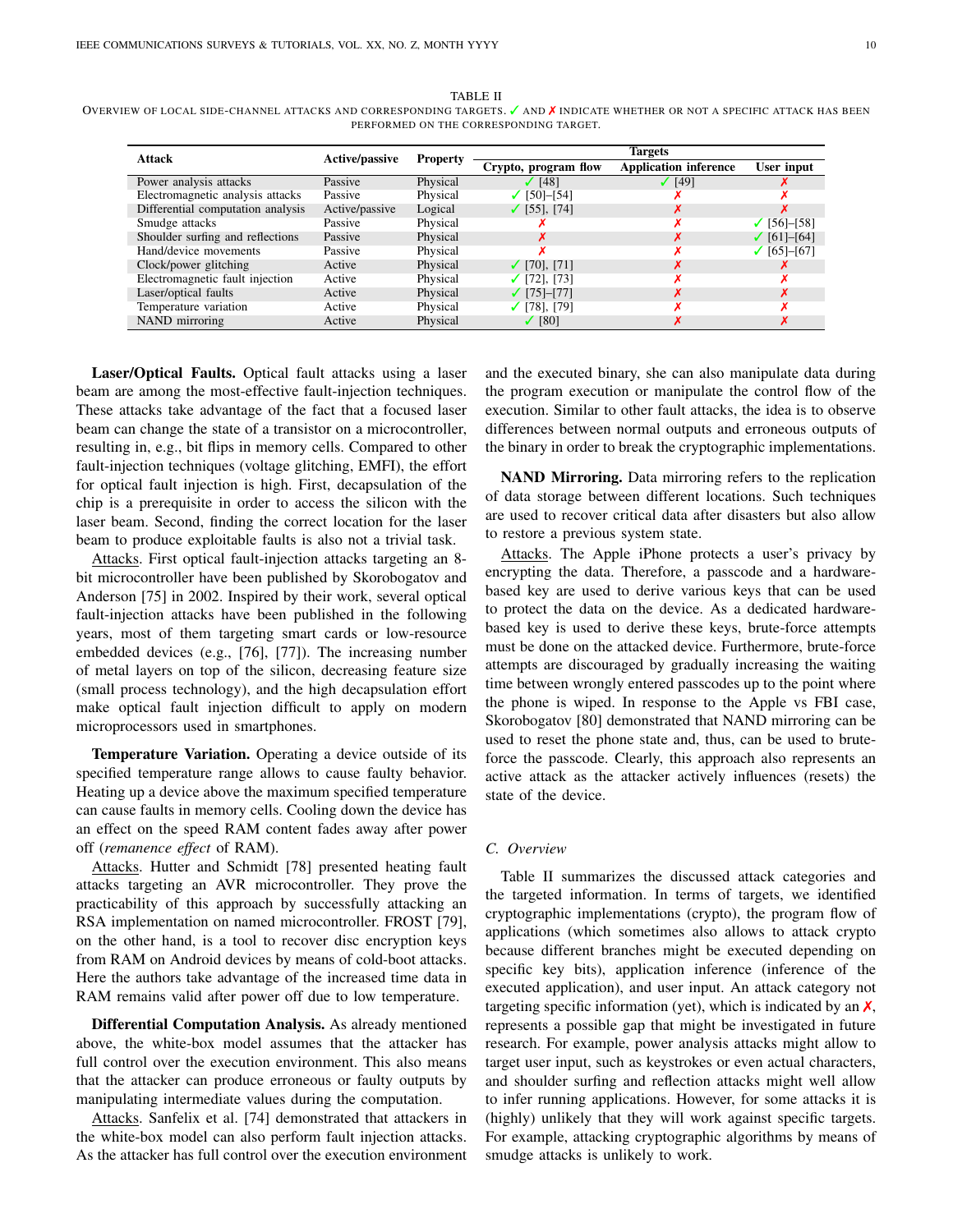#### TABLE III

<span id="page-10-3"></span>OVERVIEW OF VICINITY SIDE-CHANNEL ATTACKS AND CORRESPONDING TARGETS. v AND <sup>x</sup> INDICATE WHETHER OR NOT A SPECIFIC ATTACK HAS BEEN PERFORMED ON THE CORRESPONDING TARGET.

| <b>Attack</b>                                    | <b>Active/passive</b> | <b>Property</b>  | Targets                 |                                     |                        |                 |  |  |
|--------------------------------------------------|-----------------------|------------------|-------------------------|-------------------------------------|------------------------|-----------------|--|--|
|                                                  |                       |                  | <b>Visited websites</b> | <b>Application/action inference</b> | Identify users/devices | User input      |  |  |
| Network traffic analysis                         | Active/passive        | Physical/logical | $[81]$ - $[86]$         | [87]                                | [88]                   |                 |  |  |
| USB power analysis                               | Passive               | Phvsical         | [89]                    |                                     | [90]                   |                 |  |  |
| W <sub>1</sub> -F <sub>1</sub> signal monitoring | Passive               | Physical         |                         |                                     |                        | $[91]$ , $[92]$ |  |  |

## V. VICINITY SIDE-CHANNEL ATTACKS

<span id="page-10-0"></span>In this section, we survey attacks where the attacker must be in the vicinity of the targeted user/device, *i.e.*, attacks where the attacker compromises, for example, any infrastructure facility within the user's environment.

## <span id="page-10-1"></span>*A. Passive Attacks*

Network Traffic Analysis. In general, the encryption of messages transmitted between two parties only hides the actual content, while specific meta data such as the overall amount of data is not protected. This meta data allows to infer sensitive information about the content and the communicating parties.

Attacks. Network traffic analysis has been extensively studied in the context of website fingerprinting attacks. These attacks [\[82\]](#page-21-24)–[\[86\]](#page-21-17) wiretap network connections and observe traffic signatures, e.g., unique packet lengths, inter-packet timings, etc., to infer visited websites and even work in case the traffic is routed through Tor. While most of these attacks target the network communication in general, attacks explicitly targeting mobile devices also exist. For instance, Stöber et al. [\[88\]](#page-21-19) assumed that an adversary eavesdrops on the UMTS transmission and showed that smartphones can be fingerprinted based on the background traffic of installed apps. Conti et al. [\[87\]](#page-21-18) considered an adversary who controls Wi-Fi access points near the targeted device, which allows to infer specific app actions such as posting Facebook status messages. In similar settings, traffic analysis techniques allow to fingerprint specific apps as well as actions performed in specific apps [\[93\]](#page-21-25)–[\[98\]](#page-21-26).

While the above presented attacks exploit logical properties, *i.e.*, the fact that encrypted packets do not hide meta data, Schulz et al. [\[99\]](#page-21-27) exploited the EM emanation of Ethernet cables (hardware properties), which allowed them to observe parts of the transmitted Ethernet frames.

USB Power Analysis. Due to the inherent usage patterns of mobile devices, users are constantly in the need to charge their devices, which is why public USB charging stations have been set up. Similar to power analysis attacks, modified charging stations can be used to collect power traces that allow to infer sensitive information about users and mobile devices.

Attacks. The identification (or localization) of specific users is considered a privacy risk due to the possibility of tracking individuals. Conti et al. [\[90\]](#page-21-21) demonstrated that wall-socket smart meters that capture the power consumption of plugged devices can be used to identify users/notebooks. Although they demonstrated their attack on notebooks, it is likely that the same attack works for smartphones as well. In a similar setting, Yang et al. [\[89\]](#page-21-20) demonstrated that visited websites can be

inferred by power traces collected via USB charging stations. Such attacks even work if dedicated protection mechanisms, e.g., adapters that block data pins on USB cables, are in place.

Wi-Fi Signal Monitoring. Wi-Fi devices continuously monitor the wireless channel (channel state information (CSI)) to effectively transmit data. This is necessary as environmental changes cause the CSI values to change.

Attacks. Ali et al. [\[100\]](#page-21-28) observed that even finger motions impact wireless signals and cause unique patterns in the timeseries of CSI values. In a setting with a sender (notebook) and a receiver (Wi-Fi router), they showed that keystrokes on an external keyboard cause distortions in the Wi-Fi signal. They infer entered keys by monitoring these changes of the CSI values. Later on, Zhang et al. [\[91\]](#page-21-22) inferred unlock patterns on smartphones via a notebook that is connected to the wireless hotspot provided by the smartphone. Li et al. [\[92\]](#page-21-23) further improved these attacks by considering an attacker controlling only a Wi-Fi access point. They infer the PIN input on smartphones and also analyze network packets to determine when the sensitive input starts.

## <span id="page-10-2"></span>*B. Active Attacks*

Besides passively observing leaking information, vicinity attacks can be improved by considering active attackers as demonstrated by the following example.

Network Traffic Analysis. Network traffic analysis has already been discussed in the context of passive side-channel attacks. Active attackers learn additional information by actively influencing transmitted packets, e.g., by delaying packets.

Attacks. He et al. [\[81\]](#page-21-16) demonstrated that an active attacker, e.g., represented by an Internet Service Provider (ISP), could delay HTTP requests from Tor users in order to increase the performance of website fingerprinting attacks. The idea is that instead of observing the generated traffic for all resources on a webpage in parallel, *i.e.*, the response packets from multiple requests in parallel overlap, an attacker delays the packet requesting a resource until the response from the previous request has been fully retrieved.

## *C. Overview*

Table [III](#page-10-3) summarizes the discussed attack categories and the targeted information. The identified targets are the inference of visited websites, application inference (or specific actions within applications), identification of users and devices, and user input. Again an attack category not targeting specific information (indicated by an  $\chi$ ) represents a possible gap that might be closed in future research. For example, USB power analysis attacks might allow to target user input.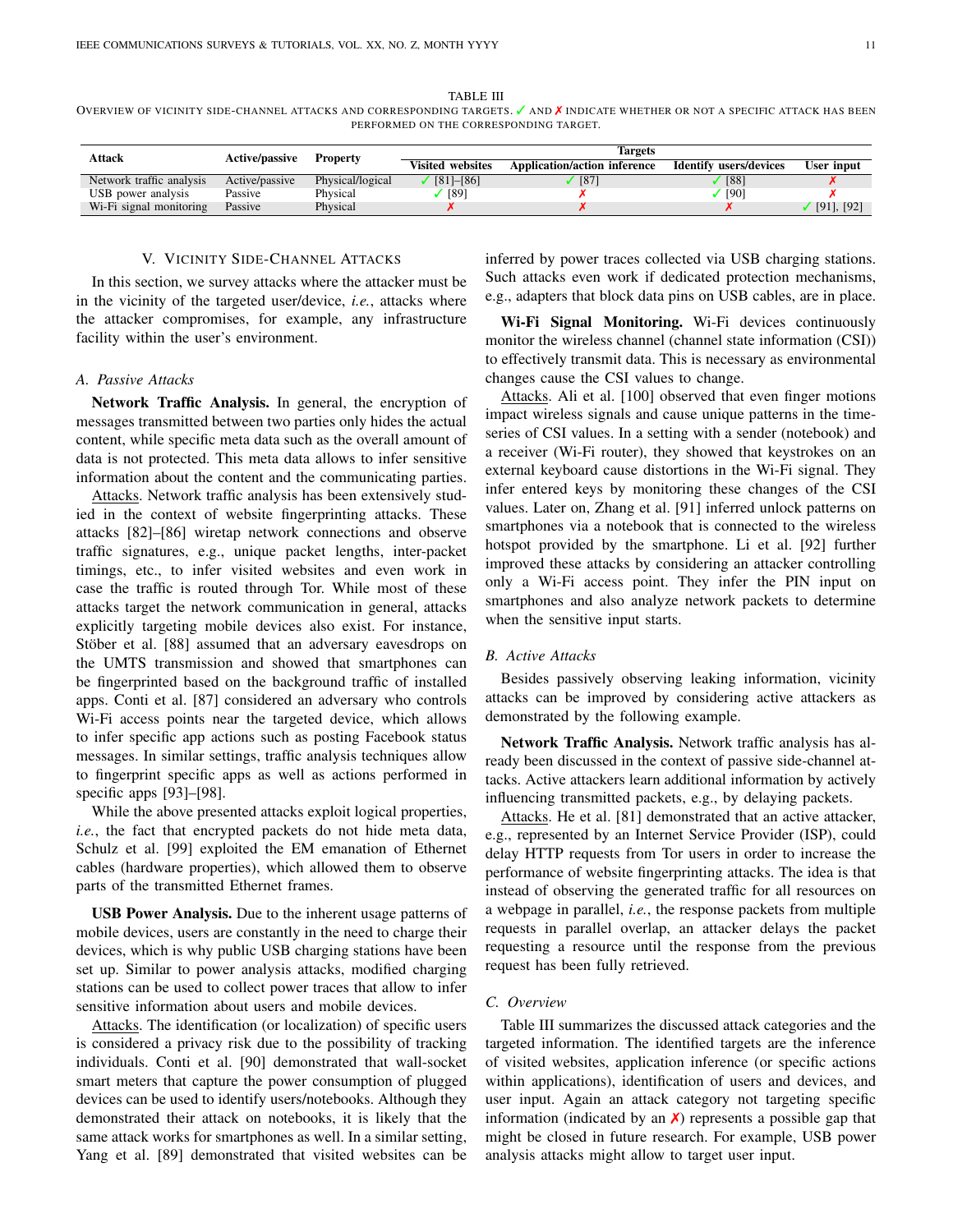# VI. REMOTE SIDE-CHANNEL ATTACKS

<span id="page-11-0"></span>The attacks presented in this section can be categorized as software-only attacks. In contrast to the local side-channel attacks as well as the vicinity side-channel attacks presented in the previous sections, these attacks neither require the attacker to be in the proximity nor in the vicinity of the targeted user. Hence, these attacks can be executed remotely and target a much larger scale since the victim user installed a malicious application on her device.

#### <span id="page-11-1"></span>*A. Passive Attacks*

Linux-inherited *procfs* Leaks. Linux releases "accounting" information that is considered as being harmless via the procfs. This includes, for example, the memory footprint (total virtual memory size and total physical memory size) of each application via /proc/[pid]/statm, the CPU utilization times via /proc/[pid]/stat, the number of context switches via /proc/[pid]/status, but also system-wide information such as interrupt counters via /proc/interrupts and context switches via /proc/stat.

Attacks. Jana and Shmatikov [\[25\]](#page-20-3) observed that the memory footprint of the browser correlates with the rendered website. Thus, by monitoring the memory footprint they inferred a user's browsing behavior (browser history), which represents sensitive information and is normally protected by a dedicated permission. Later on, Chen et al. [\[101\]](#page-21-29) exploited this information to detect *Activity* transitions within Android apps. They observed that the shared memory size increases by the size of the graphics buffer in both processes, *i.e.*, the app process and the window compositor process (*SurfaceFlinger*). These increases occur due to the inter-process communication (IPC) between the app and the window manager. Besides, they also considered CPU utilization and network activity in order to infer the exact activity later on.

Similar to the memory footprint of applications, the procfs also provides system-wide information about the number of interrupts and context switches. Again, this information is considered as being innocuous and is, thus, published on purpose and is accessible without any permission. Simon et al. [\[11\]](#page-19-8) exploited this information to infer text entered via swipe input methods. More specifically, they observed that the number of interrupts and context switches correlates with the user's finger movements across the keyboard when transitioning from letter to letter. Diao et al. [\[102\]](#page-21-30) presented two attacks to infer unlock patterns and the app running in the foreground. The information leaks exploited were gathered from interrupt time series of the device's touchscreen controller. Besides, also the power consumption is released via the procfs. Yan et al. [\[49\]](#page-20-27) showed that the power consumption allows to infer the number of entered characters on the soft keyboard.

Data-Usage Statistics. Android keeps track of the amount of incoming and outgoing network traffic on a per-application basis. These statistics allow users to keep an eye on the data consumption of any app and can be accessed without any permission.

Attacks. Data-usage statistics are captured with a finegrained granularity, *i.e.*, packet lengths of single TCP packets can be observed, and have already been successfully exploited. Zhou et al. [\[14\]](#page-19-11) demonstrated that by monitoring the datausage statistics an adversary can infer sensitive information of specific apps. They were able to infer disease conditions accessed via *WebMD*, and the financial portfolio via *Yahoo! Finance*. In addition, they also showed how to infer a user's identity by observing the data-usage statistics of the *Twitter* app and exploiting the publicly available Twitter API.

Later, it has been shown that the data-usage statistics can also be exploited to infer a user's browsing behavior [\[26\]](#page-20-4). The fine-grained statistics of incoming and outgoing network packets allow to fingerprint websites, which even works in case the traffic is routed through the anonymity network Tor.

Page Deduplication. To reduce the overall memory foot-print of a system, (some) operating systems<sup>[3](#page-11-2)</sup> search for identical pages within the physical memory and merge them even across different processes—which is called page deduplication. As soon as one process intends to write onto such a deduplicated page, a copy-on-write fault occurs and the process gets its own copy of this memory region again.

Attacks. Such copy-on-write faults have been exploited by Suzaki et al. [\[103\]](#page-21-31) to detected applications on Linux and Windows as well as file downloads. Recently, Gruss et al. [\[24\]](#page-20-2) demonstrated the possibility to measure the timing differences between normal write accesses and copy-on-write faults from within JavaScript code. Based on these precise timings they suggest to fingerprint visited websites by allocating memory that stores images found on popular websites. If the user browses the website with the corresponding image, then at some point the OS detects the identical content in the pages and deduplicates these pages. By continuously writing to the allocated memory, the attacker might observe a copy-on-write fault in which case the attacker knows that the user currently browses the corresponding website.

Microarchitectural Attacks. Modern computer architectures include many components to improve the overall effectiveness and performance. For instance, CPU caches represent an important component within the memory hierarchy of modern computer architectures. Multiple cache levels bridge the gap between the latency of main memory accesses and the fast CPU clock frequencies. Microarchitectural attacks exploit specific effects like the timing behavior of these components, e.g., branch prediction units and CPU caches, in order to learn sensitive information about executed instructions, code paths, etc. More specifically, by measuring execution times and memory accesses, an attacker can infer sensitive information from processes running in parallel on the same device. As CPU caches have been shown to represent a powerful source of information leaks, we focus on cache attacks.

Attacks. Cache-timing attacks against AES have already been investigated on Android-based mobile devices. For instance, Bernstein's cache-timing attack [\[104\]](#page-21-32) has been launched on development boards [\[105\]](#page-21-33)–[\[107\]](#page-21-34) and on Android smartphones [\[108\]](#page-22-0), [\[109\]](#page-22-1) in order to reduce the effective key size of AES. Besides, similar cache attacks have been

<span id="page-11-2"></span><sup>3</sup>For example, CyanogenMod OS allows to enable page deduplication.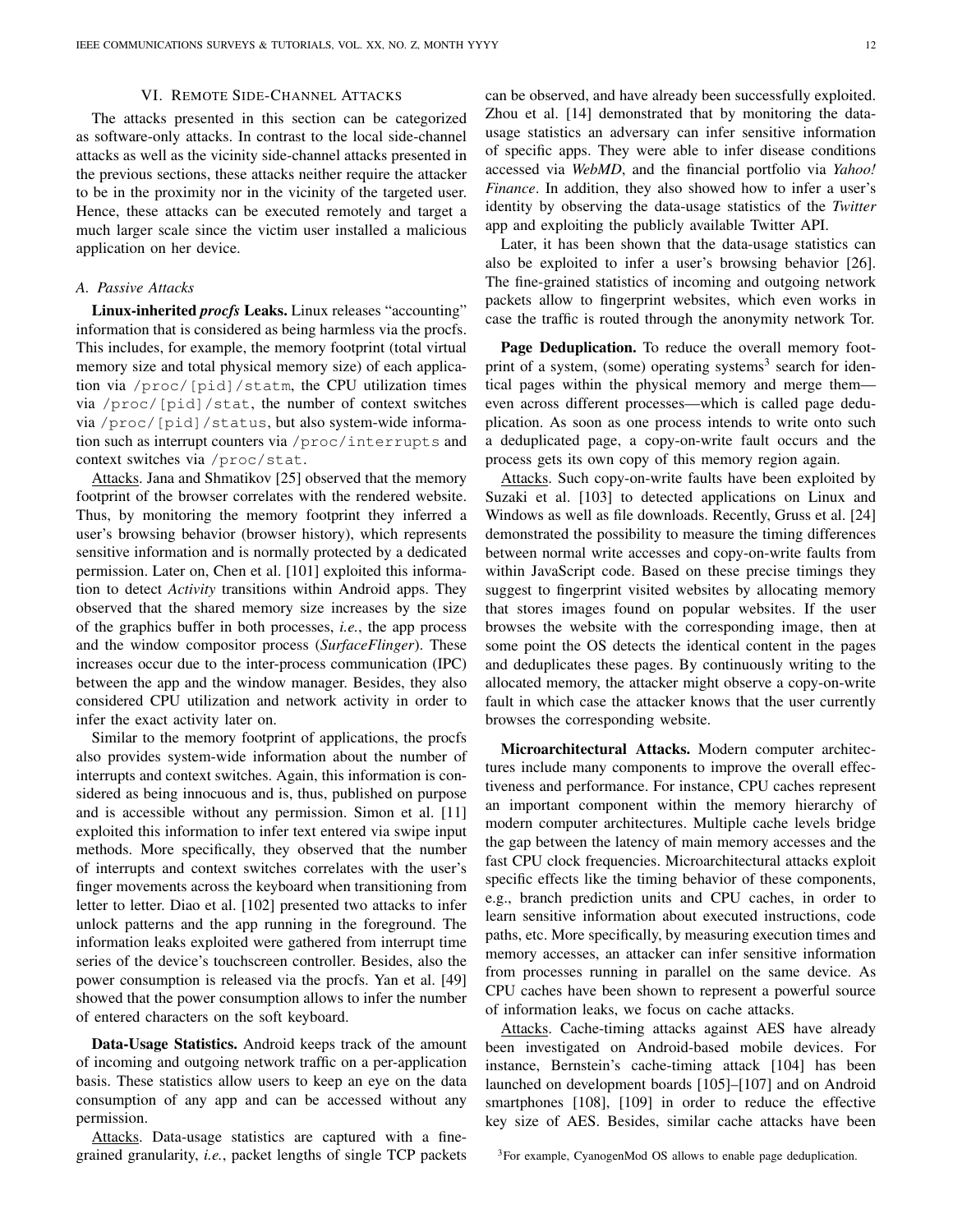launched on embedded devices [\[110\]](#page-22-2) and more fine-grained attacks [\[5\]](#page-19-4) against AES have also been applied on smartphones [\[111\]](#page-22-3). These attacks relied on privileged access to precise timing measurements, but as stated by Oren et al. [\[112\]](#page-22-4) cache attacks can also be exploited via JavaScript and, thus, do not require native code execution anymore. They even demonstrated the possibility to track user behavior including mouse movements as well as browsed websites via JavaScriptbased cache attacks. A recent paper by Lipp et al. [\[113\]](#page-22-5) demonstrates that all existing cache attacks, including the effective Flush+Reload attack [\[6\]](#page-19-20), can be applied on modern Android smartphones without any privileges. While early attacks on smartphones exclusively targeted cryptographic implementations, their work also shows that user interactions (touch actions and swipe actions) can be inferred through this side channel. Similar investigations of Flush+Reload on ARM have also been conducted by Zhang et al. [\[114\]](#page-22-6).

As some of these attacks actively influence the behavior of the victim, e.g., the execution time, some microarchitectural attacks can also be considered as active attacks. For a more detailed survey about microarchitectural attacks in general, we refer to the survey papers by Ge et al. [\[7\]](#page-19-5) and Szefer [\[40\]](#page-20-18).

Sensor-based Keyloggers. Cai et al. [\[115\]](#page-22-7) and Raij et al. [\[116\]](#page-22-8) were one of the first to discuss privacy implications resulting from mobile devices equipped with cameras, microphones, GPS sensors, and motion sensors in general. Nevertheless, a category of attacks that received significant attention are sensor-based keyloggers. These attacks are based on two observations. First, smartphones are equipped with lots of sensors—both motion sensors as well as ambient sensors that can be accessed without any permission, and second, these devices are operated with fingers while being held in the users' hands. Hence, the following attacks are all based on the observation that users tap/touch/swipe the touchscreen and that the device is slightly tilt and turned during the operation.

Attacks. In 2011, Cai and Chen [\[9\]](#page-19-7) were the first to observe a correlation between entered digits on touchscreens and the readings from the accelerometer sensor that can be exploited for motion-based keylogging attacks. Following this work, Owusu et al. [\[117\]](#page-22-9) extended the attack to infer single characters, and Aviv [\[118\]](#page-22-10) and Aviv et al. [\[10\]](#page-19-18) investigated the accelerometer to attack PIN and pattern inputs. Subsequent publications [\[119\]](#page-22-11)–[\[121\]](#page-22-12) also considered the combination of the accelerometer and the gyroscope in order to improve the performance as well as to infer even longer text inputs [\[122\]](#page-22-13).

Since the W3C specifications allow access to the motion and orientation sensors from JavaScript, motion-based keylogging attacks have even been performed via websites [\[12\]](#page-19-9), [\[123\]](#page-22-14). Even worse, some browsers continue to execute JavaScript, although the user closed the browser or turned off the screen.

While the above summarized attacks exploit different motion sensors, e.g., accelerometer and gyroscope, ambient sensors can also be used for keylogging attacks. Spreitzer [\[124\]](#page-22-15) presented an attack that exploits an ambient sensor, namely the ambient-light sensor, in order to infer a user's PIN input on touchscreens. Minor tilts and turns during keyboard input lead to variations of the ambient-light sensor readings, which are then correlated with keyboard input on the touchscreen.

As demonstrated by Simon and Anderson [\[125\]](#page-22-16), PIN inputs on smartphones can also be inferred by continuously taking pictures via the front camera. Afterwards, PIN digits can be inferred by image analysis and by investigating the relative changes of objects in subsequent pictures that correlate with the entered digits. Fiebig et al. [\[126\]](#page-22-17) demonstrated that the front camera can be used to capture the screen reflections in the user's eyeballs, which allows to infer user input. In a similar manner, Narain et al. [\[127\]](#page-22-18) and Gupta et al. [\[128\]](#page-22-19) showed that tap sounds (inaudible to the human ear) recorded via smartphone stereo-microphones can be used to infer typed text on the touchscreen. However, these attacks require dedicated permissions to access the camera and the microphone, which might raise the user's suspicion. In contrast, the motion and ambient sensors can be accessed without any permission.

For a more complete overview of sensor-based keylogging attacks, we refer to the survey papers by Hussain et al. [\[44\]](#page-20-22) and Nahapetian [\[45\]](#page-20-23). Considering the significant number of papers that have been published in this context, user awareness about such attacks should be raised. Especially since Mehrnezhad et al. [\[123\]](#page-22-14) found that the perceived risk of motion sensors, especially ambient sensors, among users is very low.

Fingerprinting Devices/Users. The identification of smartphones (and users) without a user's awareness is considered a privacy risk. While obvious identification mechanisms such as device IDs and web cookies can be thwarted, imperfections of hardware components, e.g., sensors, as well as specific software features can also be employed to stealthily fingerprint and identify devices and users, respectively.

Attacks. Bojinov et al. [\[129\]](#page-22-20) and Dey et al. [\[130\]](#page-22-21) observed that unique variations of sensor readings (e.g., of the accelerometer) can be used to fingerprint devices. These variations are a result of the manufacturing process and are persistent throughout the life of the sensor/device. As these sensors can be accessed via JavaScript, it is possible to fingerprint devices via websites [\[131\]](#page-22-22). Similarly, such imperfections also affect the microphones and speakers [\[132\]](#page-22-23), [\[133\]](#page-22-24), which also allow to fingerprint devices. In addition, by combining multiple sensors, even higher accuracies can be achieved [\[134\]](#page-22-25).

Kurtz et al. [\[135\]](#page-22-26) demonstrated how to fingerprint mobile device configurations, e.g., device names, language settings, installed apps, etc. Hence, their fingerprinting approach exploits software properties (*i.e.*, software configurations) only. Hupperich et al. [\[136\]](#page-22-27) proposed to combine hardware features as well as software features to fingerprint mobile devices.

Location Inference. As smartphones are always carried around, information about a phone's location inevitably reveals the user's location. Hence, resources that obviously can be used to determine a user's location, e.g., the GPS sensor, are considered as privacy relevant and, thus, require a dedicated permission. Yet, even without permissions, side-channel attacks can be used to infer precise location information about users.

Attacks. Han et al. [\[141\]](#page-22-28), Nawaz et al. [\[142\]](#page-22-29), and Narain et al. [\[143\]](#page-22-30) demonstrated that the accelerometer and the gyroscope can be used to infer car driving routes. Similarly,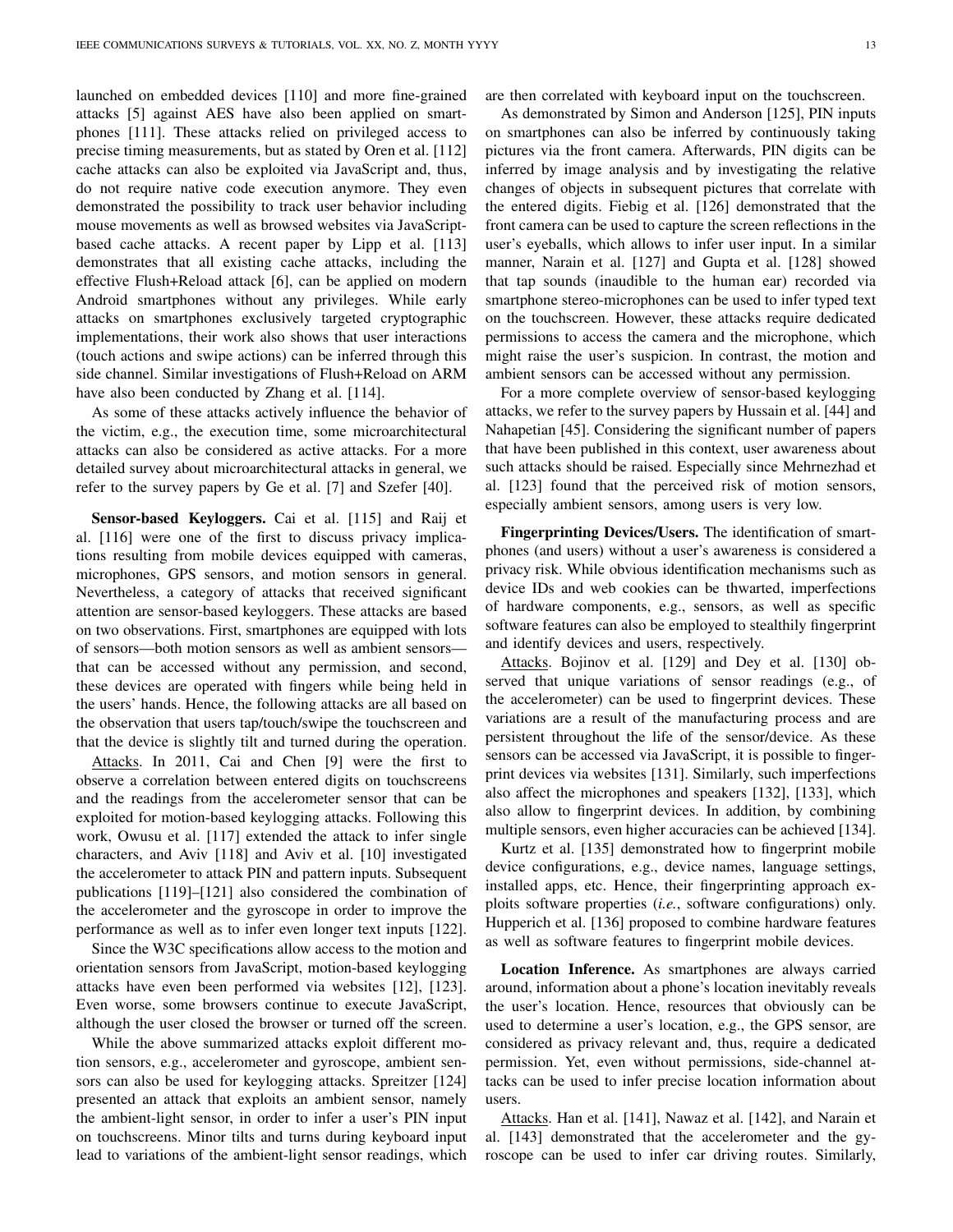<span id="page-13-1"></span>TABLE IV OVERVIEW OF REMOTE SIDE-CHANNEL ATTACKS AND CORRESPONDING TARGETS. √ AND **X** INDICATE WHETHER OR NOT A SPECIFIC ATTACK HAS BEEN PERFORMED ON THE CORRESPONDING TARGET.

|                            | <b>Active/passive</b> | <b>Property</b>  | <b>Targets</b>  |                            |                           |                                  |                        |              |                  |  |
|----------------------------|-----------------------|------------------|-----------------|----------------------------|---------------------------|----------------------------------|------------------------|--------------|------------------|--|
| <b>Attack</b>              |                       |                  | <b>Visited</b>  | <b>Application/action</b>  | <b>Identify</b>           | User input                       |                        | Location     | <b>Privilege</b> |  |
|                            |                       |                  | websites        | inference<br>users/devices |                           | Crypto                           | inference              | escalation   |                  |  |
| procfs leaks               | Passive               | Physical/logical | $[25]$ , $[26]$ | $\sqrt{101}$ , [102]       | $\sqrt{14}$               | $\checkmark$ [11], [49], [102]   |                        | (13)         | x                |  |
| Data-usage statistics      | Passive               | Logical          | (26)            | [14]                       | $\sqrt{14}$               |                                  |                        |              |                  |  |
| Page deduplication         | Passive               | Logical          | $\sqrt{24}$     | $\times$ [103]             |                           |                                  |                        |              |                  |  |
| Microarchitectural attacks | Active/passive        | Physical         | $\sqrt{112}$    | $\checkmark$ [112], [113]  |                           | $\sqrt{1131}$                    | $(108] - [111], [113]$ |              |                  |  |
| <b>Sensors</b>             | Passive               | Physical         |                 |                            | $\checkmark$ [129]-[131]  | $(9, 10, 12, 117]$ [124], [137]  |                        | $\sqrt{138}$ |                  |  |
| Microphone                 | Passive               | Physical         |                 |                            | $\checkmark$ [132], [133] | $\checkmark$ [127], [128], [139] |                        |              |                  |  |
| <b>Speakers</b>            | Passive               | Physical         |                 |                            | $\checkmark$ [132], [133] |                                  |                        |              |                  |  |
| Camera                     | Passive               | Physical         |                 |                            |                           | $\checkmark$ [125], [126]        |                        |              |                  |  |
| Device configurations      | Passive               | Logical          |                 |                            | $\sqrt{135}$              |                                  |                        |              |                  |  |
| Rowhammer                  | Active                | Physical         |                 |                            |                           |                                  |                        |              | $\sqrt{140}$     |  |

Hemminki et al. [\[144\]](#page-22-35) inferred the transportation mode, e.g., train, bus, metro, etc., via the accelerometer readings. Besides the accelerometer and the gyroscope, ambient sensors can also be used to infer driving routes. Ho et al. [\[138\]](#page-22-32) exploited the correlation between sensor readings of the barometer sensor and the geographic elevation to infer driving routes.

Even less obvious side-channels that allow to infer driving routes and locations are the speaker status information (e.g., speaker on/off) and the power consumption (available via the procfs). More specifically, Zhou et al. [\[14\]](#page-19-11) observed that the Android API allows to query whether or not the speaker is currently active, *i.e.*, boolean information that indicates whether or not any app is playing sound on the speakers. They exploit this information to attack the turn-by-turn voice guidance of navigation systems. By continuously querying this API, they determine how long the speaker is active. This information allows to infer the speech length of voice direction elements, e.g., the length of "Turn right onto East Main Street". As driving routes consist of many such turn-byturn voice guidances, fingerprinting driving routes is possible.

Michalevsky et al. [\[13\]](#page-19-10) observed that the power consumption (available in the procfs) is related to the strength of the cellular signal, which depends on the distance to the base station. Given this information, they inferred a user's location.

Speech Recognition. Eavesdropping conversations represents a severe privacy threat. Thus, a dedicated permission protects the access to the microphone. However, acoustic signals, such as human speech, in the vicinity of a mobile device also influence the gyroscope measurements.

Attacks. Michalevsky et al. [\[137\]](#page-22-31) exploited the gyroscope sensor to measure acoustic signals in the vicinity of the phone and to recover speech information. Although they only consider a small set of vocabulary, *i.e.*, digits only, their work demonstrates the immense power of gyroscope sensors in today's smartphones. By exploiting the gyroscope sensor to eavesdrop on a user's conversations they are able to bypass the permission required to access the microphone.

Soundcomber. Customer service departments often rely on automated menu services to interact with customers over the phone. A well-known example are the interactive voice response systems supported by telephone services that use dualtone multi-frequency (DTMF) signaling to transmit entered numbers, *i.e.*, an audio signal is transmitted for each key.

Attacks. As DTMF tones are also played locally, Schlegel et al. [\[139\]](#page-22-33) showed that by requesting permission to access the

microphone, these tones can be recorded and used to infer sensitive input provided to these automated menu services. More specifically, they exploit this information to infer credit card numbers entered while interacting with such interactive voice response systems of credit card companies.

## <span id="page-13-0"></span>*B. Active Attacks*

An area of research that gains increasing attention among the scientific community are active side-channel attacks that can be exploited via software execution only. The most prominent example is the so-called Rowhammer attack that exploits DRAM disturbance errors to conduct software-induced fault attacks.

Rowhammer. The increasing density of memory cells within the DRAM requires the size of these cells to decrease, which in turn decreases the charging of single cells but also causes electromagnetic coupling effects between cells.

Attacks. Kim et al. [\[145\]](#page-22-36) demonstrated that these observations can be used to induce hardware faults, *i.e.*, bit flips in neighboring cells, via frequent memory accesses to the main memory. Thereby, they showed that frequent memory accesses in the attacker's memory allow to induce faults (bit flips) in the victim's memory. Seaborn and Dullien [\[146\]](#page-22-37) demonstrated how to possibly exploit these bit flips from native code and Gruss et al. [\[147\]](#page-22-38) showed that such bit flips can even be induced via JavaScript code. A recent paper [\[140\]](#page-22-34) demonstrates the exploitation of the Rowhammer bug to gain root privileges on Android smartphones by inducing bit flips from an unprivileged application.

## *C. Overview*

Table [IV](#page-13-1) summarizes the discussed attack categories and the targeted information. The target "application/action inference" also refers to sensitive information that can be inferred from specific actions. For example, diseases conditions, stock portfolios, etc. can be inferred from data-usage statistics (cf. [\[14\]](#page-19-11)). The target "user input" refers to PIN and pattern inputs on the screen, inter-keystroke timing information, and also the DTMF tone exploitation [\[139\]](#page-22-33). Again an attack category not targeting specific information (yet), which is indicated by an ✗, represents a possible gap that might be closed in future research.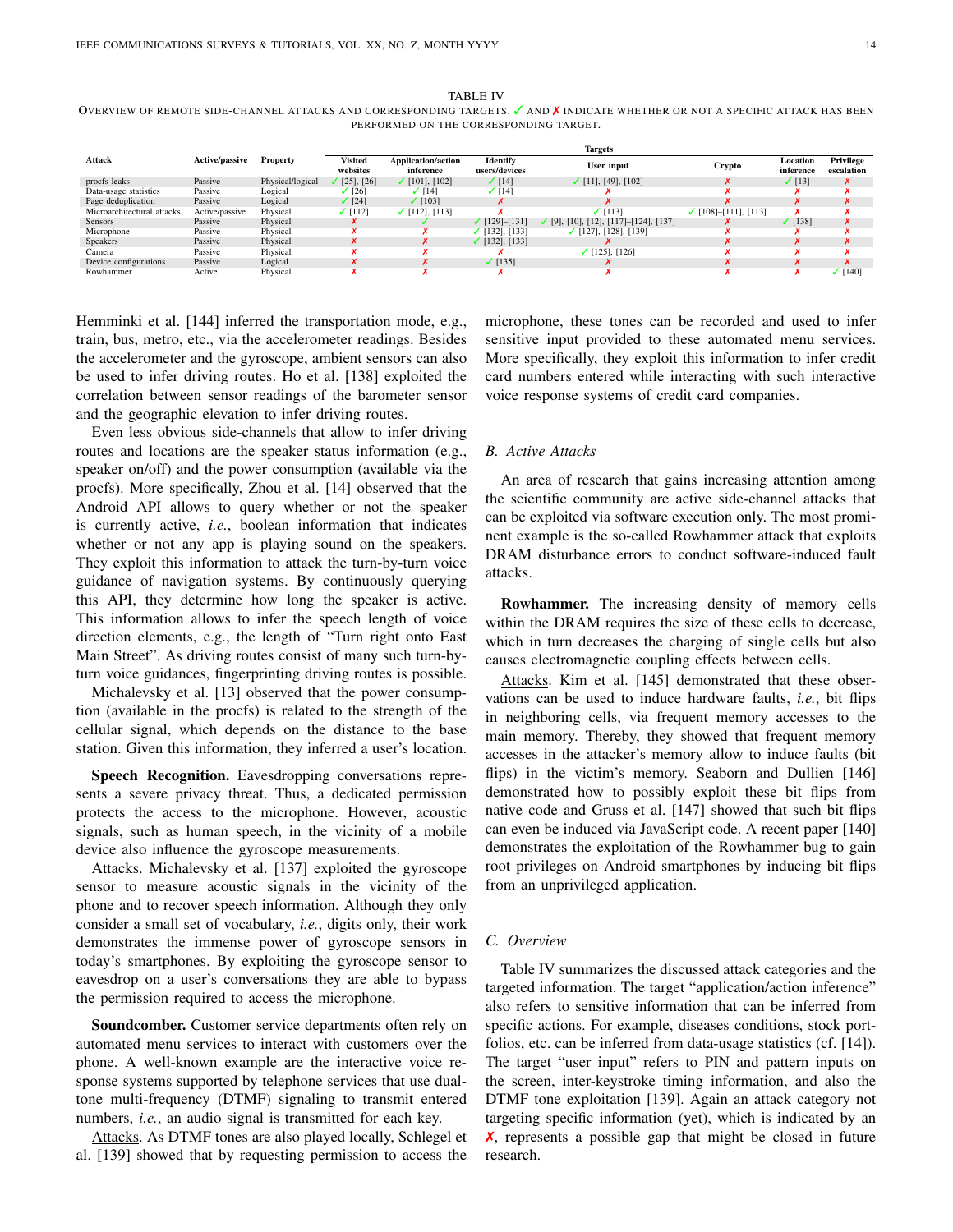

<span id="page-14-1"></span>Fig. 7. Overview of side-channel attacks: (1) active vs passive, (2) logical properties vs physical properties, (3) local vs vicinity vs remote.

## VII. TREND ANALYSIS

<span id="page-14-0"></span>In Figure [7](#page-14-1) we classify the attacks surveyed in Sections [IV–](#page-7-0) [VI](#page-11-0) according to our new classification system. We distinguish between *active* and *passive* attackers along the (right) y-axis. Passive attacks are classified above the x-axis and active attacks are classified below the x-axis. The (left) y-axis distinguishes between the exploitation of *physical properties* and *logical properties*. As both of these categories can be exploited by passive as well as active attackers, these two categories are mirrored along the x-axis. The x-axis categorizes sidechannel attacks according to the attacker's proximity to the targeted device. For instance, some attacks require an attacker to have access to the targeted device or even to have access to components within the device, e.g., the attacker might remove the back cover in order to measure the EM emanation of the chip. Stronger adversaries (with weaker assumptions) might rely on wiretapping techniques. The strongest adversaries rely on unprivileged applications being executed on the targeted

device or even only that the victim visits a malicious website.

Based on this classification system we observe specific trends in modern side-channel attacks that will be discussed within the following paragraphs. This trend analysis also includes pointers for possible research directions.

From Local to Remote Attacks. The first trend that can be observed is that, in contrast to the smart card era, the smartphone era faces a shift towards remote side-channel attacks that focus on both hardware properties and software features. The shift from local attacks (during the smart card era) towards remote attacks (on mobile devices) can be addressed to the fact that the attack scenario as well as the attacker have changed significantly. More specifically, side-channel attacks against smart cards have been conducted to reveal sensitive information that should be protected from being accessed by benign users. For example, in case of pay-TV cards the secret keys must be protected against benign users, *i.e.*, users who bought these pay-TV cards in the first place. The attacker in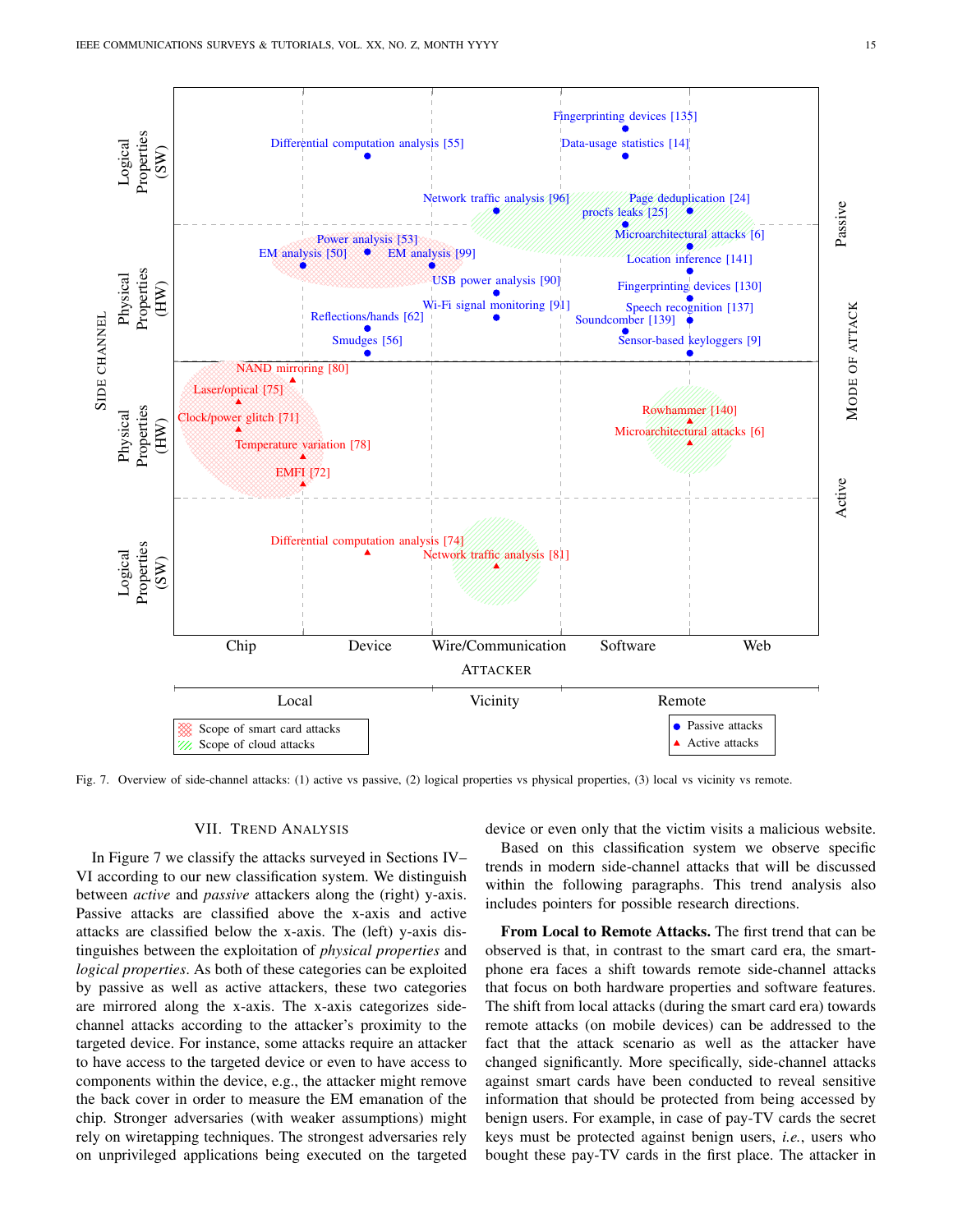this case might be willing to invest in equipment in order to reveal the secret key as this key could be sold later on.

In contrast, today's smartphones are used to store and process sensitive information, and attackers interested in this information are usually not the users themselves but rather criminals, imposters, and other malicious entities that aim to steal this sensitive information from users. Especially the appification of the mobile ecosystem provides tremendous opportunities for attackers to exploit identified side-channel leaks via software-only attacks. Hence, this shift also significantly increases the scale at which attacks are conducted. While local attacks only target a few devices, remote attacks can be conducted on millions of devices at the same time by distributing software via available app markets.

From Active to Passive Attacks. The second trend that can be observed is that fault injection attacks have been quite popular on smart cards, whereas such (local) fault attacks are not that widely investigated on smartphones, at least at the moment. Consequently, we also observe that the variety of fault attacks conducted in the smart card era has decreased significantly in the smartphone era, which can be addressed to the following observations. First, the targeted device itself, e.g., a smartphone, is far more expensive than a smart card and, hence, fault attacks that potentially permanently break the device are only acceptable for very targeted attacks. Even in case of highly targeted attacks (cf. Apple vs FBI dispute), zero-day vulnerabilities might be chosen instead of local fault attacks.[4](#page-15-1) Second, remote fault attacks seem to be harder to conduct as such faults are harder to induce via software execution. Currently, the only remote fault attack (also known as software-induced fault attack) is the Rowhammer attack, which however gets increasing attention among the scientific community and has already been exploited to gain root access on Android devices [\[140\]](#page-22-34). Although software-induced fault attacks have not been investigated extensively in the past, we expect further research to be conducted in this context.

Some microarchitectural attacks can also be considered as active attacks because the attacker influences the behavior of the targeted program (victim). For example, cache attacks can be used to slow down the execution of the victim due to cache contention. However, this does not introduce a fault in the computation and, hence, Rowhammer currently represents the only software-induced fault attack.

Exploiting Physical and Logical Properties. In contrast to physical properties, logical properties (software features) do not result from any physical interaction with the device, but due to dedicated features provided via software. While traditional side-channel attacks mostly exploited physical properties and required dedicated equipment, more recent sidechannel attacks exploit physical properties as well as logical properties. Interestingly, the immense number of sensors in smartphones also allows to exploit physical properties by means of software-only attacks, which was not possible on smart cards. Although the majority of attacks on mobile

devices still exploits physical properties, the exploitation of logical properties also receives increasing attention. Especially the procfs seems to provide an almost inexhaustible source for possible information leaks. For example, the memory footprint released via the procfs has been used to infer visited websites [\[25\]](#page-20-3), or the number of context switches has been used to infer swipe input [\[11\]](#page-19-8). Besides, information that is available via official APIs is in some cases also available via the procfs such as the data-usage statistics that have been exploited to infer a user's identity [\[14\]](#page-19-11) and to infer visited websites [\[26\]](#page-20-4).

Empty Areas. As can be observed, a few areas in this categorization system (cf. Figure [7\)](#page-14-1) are not (yet) covered or are not covered that densely. For instance, there is currently no active side-channel attack that can be executed remotely and that exploits logical properties (software features) to induce faults or to actively influence the targeted program (victim). However, by considering existing passive attacks, one could come up with more advanced attacks by introducing an active attacker. Such an active attacker might, for example, block/influence a shared resource in order to cause malfunctioning of the target. For instance, considering the passive attack exploiting the speaker status (on/off) to infer a user's driving routes [\[14\]](#page-19-11), one could easily influence the victim application by playing inaudible sounds in the right moment in order to prevent the turn-by-turn voice guidance from accessing the speaker. Thereby, the active attacker prevents the target (victim) from accessing the shared resource, *i.e.*, the speaker, and based on this induced behavior an active attacker might gain an advantage compared to a passive attacker. We expect advances in this (yet) uncovered area of active side-channel attacks that target software features.

Tabular Summary of Surveyed Attacks. Table [V](#page-16-0) provides a tabular summary for the categorization of the surveyed attacks. For some attacks we observe that active as well as passive modes of attack have already been considered, e.g., differential computation analysis and network traffic analysis attacks. Some attacks can also be conducted by exploiting physical properties as well as logical properties, e.g., the fingerprinting of devices and network traffic analysis attacks.

## VIII. DISCUSSION OF COUNTERMEASURES

<span id="page-15-0"></span>In this section, we discuss existing countermeasures against the most prominent attacks. Overall we aim to shed light onto possible pitfalls of existing countermeasures and to stimulate future research to come up with more generic countermeasures against side-channel attacks.

#### *A. Local Side-Channel Attacks*

Protecting Cryptographic Implementations. Cryptographic implementations represent a prominent target of sidechannel attacks as a successful attack allows to recover sensitive data and to break mechanisms building upon these primitives. Therefore, countermeasures to protect cryptographic implementations have already been proposed for the smart card world. These countermeasures can be applied to protect

<span id="page-15-1"></span><sup>4</sup>However, in September 2016 Skorobogatov [\[80\]](#page-21-14) demonstrated that NAND mirroring allows to bypass the PIN entry limit on the iPhone 5c.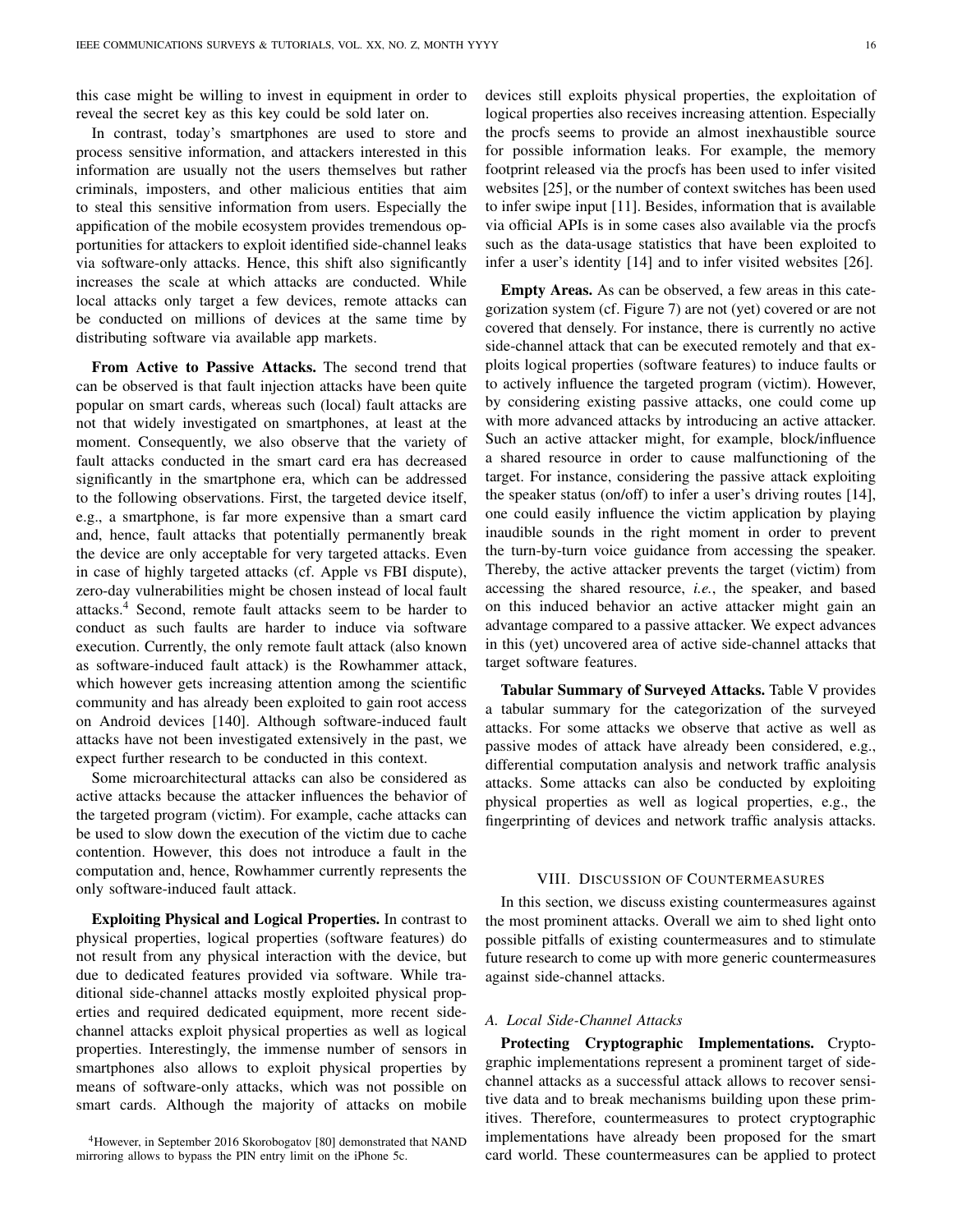<span id="page-16-0"></span>

|                                   | Mode of attack |                | <b>Exploited information</b> | <b>Location of attacker</b> |       |                 |               |
|-----------------------------------|----------------|----------------|------------------------------|-----------------------------|-------|-----------------|---------------|
| <b>Attack</b>                     | <b>Active</b>  | <b>Passive</b> | <b>Physical properties</b>   | <b>Logical properties</b>   | Local | <b>Vicinity</b> | <b>Remote</b> |
| Power analysis                    |                |                |                              |                             |       |                 |               |
| EM analysis                       |                |                |                              |                             |       |                 |               |
| NAND mirroring                    |                |                |                              |                             |       |                 |               |
| Laser/optical                     |                |                |                              |                             |       |                 |               |
| Clock/power glitch                |                |                |                              |                             |       |                 |               |
| Temperature variation             |                |                |                              |                             |       |                 |               |
| <b>EMFI</b>                       |                |                |                              |                             |       |                 |               |
| Differential computation analysis |                |                |                              |                             |       |                 |               |
| Reflections/hands                 |                |                |                              |                             |       |                 |               |
| Smudges                           |                |                |                              |                             |       |                 |               |
| Network traffic analysis          | ℐ              |                |                              |                             |       |                 |               |
| USB power analysis                |                |                |                              |                             |       |                 |               |
| Wi-Fi signal monitoring           |                |                |                              |                             |       |                 |               |
| Fingerprinting devices            |                |                |                              |                             |       |                 |               |
| Data-usage statistics             |                |                |                              |                             |       |                 |               |
| Page deduplication                |                |                |                              |                             |       |                 |               |
| procfs leaks                      |                |                | ✔                            |                             |       |                 |               |
| Microarchitectural attacks        |                |                |                              |                             |       |                 |               |
| Location inference                |                |                |                              |                             |       |                 |               |
| Speech recognition                |                |                |                              |                             |       |                 |               |
| Soundcomber                       |                |                |                              |                             |       |                 |               |
| Sensor-based keyloggers           |                |                |                              |                             |       |                 |               |
| Rowhammer                         |                |                |                              |                             |       |                 |               |

TABLE V SUMMARY OF SURVEYED ATTACKS.

cryptographic implementations on smartphones as well. For example, masking of sensitive values such as the randomization of key-dependent values during cryptographic operations, or execution randomization are countermeasures for hardening the implementation against passive attacks such as power analysis or EM analysis [\[4\]](#page-19-3). Executing critical calculations twice allows to detect faults that are injected during an active side-channel attack [\[148\]](#page-22-39).

Protecting User Input. Mitigation techniques to prevent attackers from inferring user input on touchscreens by means of smudge attacks or shoulder surfing attacks are not that thoroughly investigated yet. Nevertheless, proposed countermeasures include, for example, randomly starting the vibrator to prevent attacks that monitor the backside of the device [\[66\]](#page-21-1), or to randomize the layout of the soft keyboard each time the user provides input to prevent smudge attacks [\[118\]](#page-22-10) as well as attacks that monitor the hand movement [\[65\]](#page-21-0). Aviv [\[118\]](#page-22-10) also proposed to align PIN digits in the middle of the screen and after each authentication the user needs to swipe down across all digits in order to hide smudges. Besides, Kwon and Na [\[149\]](#page-22-40) introduced a new authentication mechanism denoted as *TinyLock* that should prevent smudge attacks against pattern unlock mechanisms. Krombholz et al. [\[150\]](#page-22-41) proposed an authentication mechanism for devices with pressure-sensitive screens that should prevent smudge attacks and shoulder surfing attacks. Raguram et al. [\[62\]](#page-20-40), [\[63\]](#page-20-41) suggested to decrease the screen brightness, to disable visual feedback (e.g., pop-up characters) on soft keyboards, and to use anti-reflective coating in eyeglasses to prevent attackers from exploiting reflections.

## *B. Vicinity Side-Channel Attacks*

Preventing Network Traffic Analysis. Countermeasures to prevent attackers from applying traffic analysis techniques on wiretapped network connections have been extensively considered in the context of website fingerprinting attacks. The main idea of these obfuscation techniques is to hide information that allows attackers to uniquely identify communication partners or transmitted content such as visited websites. Proposed countermeasures [\[151\]](#page-23-0)–[\[155\]](#page-23-1), however, require the application, e.g., the browser application, as well as the remote server to cooperate. Furthermore, it has already been pointed out in [\[26\]](#page-20-4) that these countermeasures add overhead in terms of bandwidth and data consumption which might not be acceptable in case of mobile devices with limited data plans.

# *C. Remote Side-Channel Attacks*

Permissions. The most straight-forward approach always discussed as a viable means to prevent specific types of software-only side-channel attacks is to protect the exploited information or resource by means of dedicated permissions. However, there is a study [\[156\]](#page-23-2) that showed that permissionbased approaches are not quite convincing. Some users do not understand the exact meaning of specific permissions, and others do not care about requested permissions. Acar et al. [\[15\]](#page-19-12) even attested that the Android permission system "has failed in practice". Despite these problems it seems to be nearly impossible to add dedicated permissions for every exploited information.

Keyboard Layout Randomization. In order to prevent sensor-based keylogging attacks that exploit the correlation between user input and the device movements observed via sensor readings, the keyboard layout of soft keyboards could be randomized [\[117\]](#page-22-9). For instance, the Android-based CyanogenMod OS allows to enable such a feature for PIN inputs optionally. However, it remains an open question how this would affect usability in case of QWERTY keyboards and, intuitively, it might make keyboard input nearly impossible.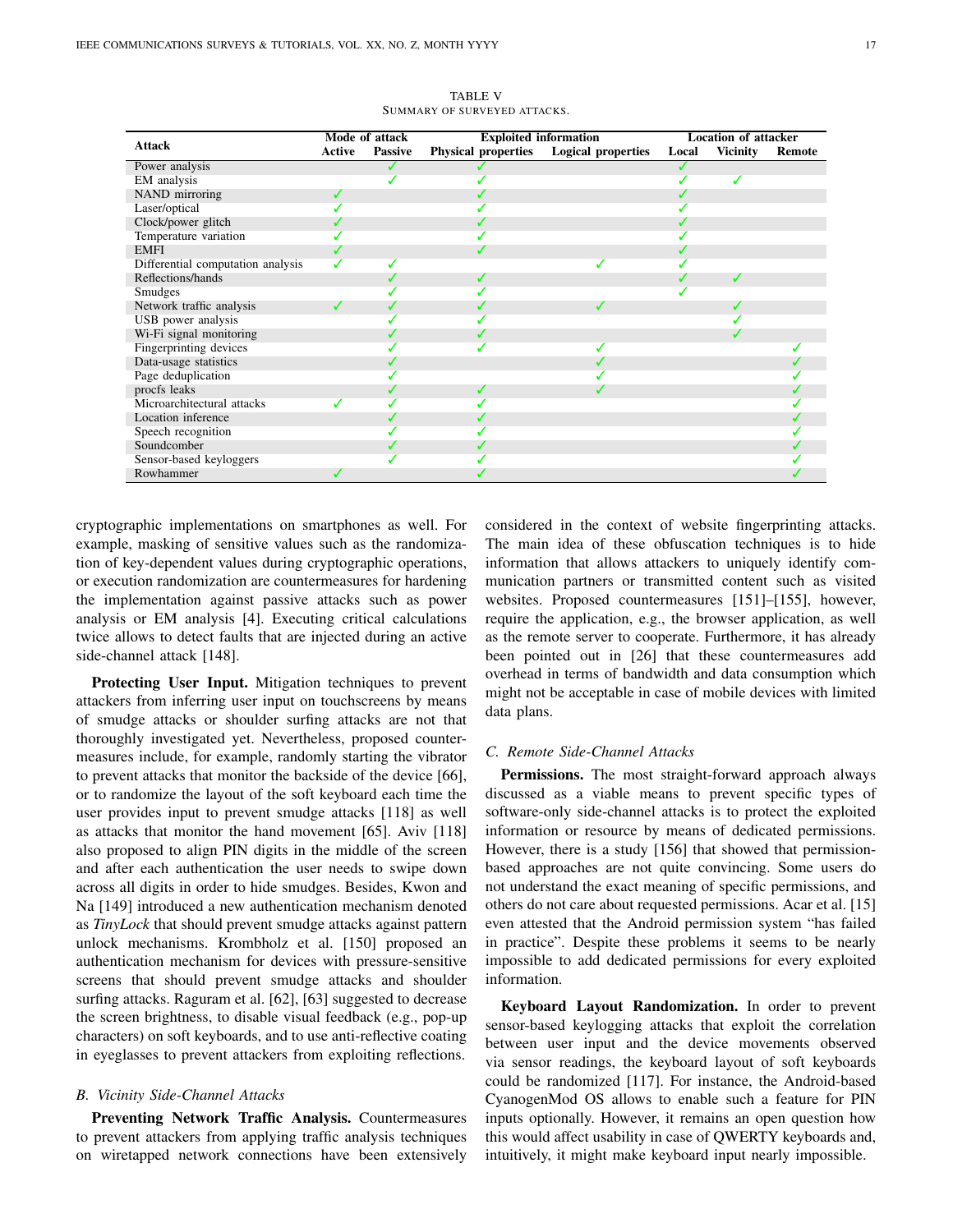Limiting Access or Sampling Frequency. It has also been suggested to disable access to sensor readings during sensitive input or to reduce the sampling frequency of sensors. This, however, would hinder applications that heavily rely on sensor readings such as pedometers.

Side-channel attacks like *Soundcomber* might be prevented by *AuDroid* [\[157\]](#page-23-3), which is an extension to the SELinux reference monitor that has been integrated into Android to control access to system audio resources. As pointed out by the authors, there is no security mechanism in place for the host OS to control access to mobile device speakers, thus allowing untrusted apps to exploit this communication channel. *AuDroid* enforces security policies that prevent data in system apps and services from being leaked to (or used by) untrusted parties.

Noise Injection. Randomly starting the phone vibrator has been suggested by Owusu et al. [\[117\]](#page-22-9) to prevent sensor-based keyloggers that exploit the accelerometer sensor. However, Shrestha et al. [\[158\]](#page-23-4) showed that random vibrations do not provide protection. As an alternative, Shrestha et al. proposed a tool named *Slogger* that introduces noise into sensor readings as soon as the soft keyboard is running. In order to do so, Slogger relies on a tool that needs to be started via the ADB shell (in order to be executed with ADB capabilities). Slogger injects events into the files corresponding to the accelerometer and the gyroscope located in /dev/input/, which is why ADB privileges are required for this defense mechanism. The authors even evaluated the effectiveness of Slogger against two sensor-based keyloggers and found that the accuracy of sensor-based keyloggers can be reduced significantly. Das et al. [\[131\]](#page-22-22) also suggested to add noise to sensor readings in order to prevent device fingerprinting via hardware imperfections of sensors. A more general approach that targets the injection of noise into the information provided via the procfs has been proposed by Xiao et al. [\[46\]](#page-20-24).

Preventing Microarchitectural Attacks. The inherent nature of modern computer architectures enables sophisticated attacks due to shared resources and especially due to dedicated performance optimization techniques. A famous and popular example is the memory hierarchy that introduces significant performance gains but also enables microarchitectural attacks such as cache attacks. Although specific cryptographic implementations can be protected against such attacks, e.g., bitsliced implementations [\[159\]](#page-23-5), [\[160\]](#page-23-6) or dedicated hardware instructions can be used to protect AES implementations, generic countermeasures against cache attacks represent a non-trivial challenge. However, we consider it of utmost importance to spur further research in the context of countermeasures, especially since cache attacks do not only pose a risk for cryptographic algorithms, but also for other sensitive information such as keystrokes [\[23\]](#page-20-1), [\[113\]](#page-22-5).

App Guardian. Most of the above presented countermeasures aim to prevent very specific attacks only, but cannot be applied to prevent attacks within a specific category of our classification system, e.g., software-only attacks located in the upper right of our new classification system (cf. Figure [7\)](#page-14-1). At least some of these attacks, however, have been

addressed by App Guardian [\[16\]](#page-19-13), which represents a more general approach to defend against software-only attacks. App Guardian is a third-party application that runs in user mode and employs side-channel information to detect RIG attacks (including software-only side-channel attacks). The basic idea of App Guardian is to stop the malicious application while the principal (the app to be protected) is being executed and to resume the (potentially malicious) application later on. Although App Guardian still faces challenges, it is a novel idea to cope with such side-channel attacks in general. More specifically, it tries to cope with all passive attacks that require the attacker to execute software on the targeted device.

App Guardian seems to be a promising research project to cope with side-channel attacks on smartphones at a larger scale. However, an unsolved issue of App Guardian is the problem that it still struggles with the proper identification of applications to be protected. Furthermore, App Guardian relies on side-channel information—to detect ongoing sidechannel attacks—that has been removed in Android 7. Hence, App Guardian needs to be updated in order to also work on recent Android versions and its effectiveness should be further evaluated against existing side-channel attacks. Furthermore, it might be interesting to extend its current framework to cope with side-channel attacks conducted from within the browser, *i.e.*, to mitigate side-channel attacks via JavaScript.

# *D. Summary*

Although local attacks target only a few devices or users, we also observe that we require a much broader range of countermeasures because also the attack methodologies of local attacks are much broader. For instance, we have to deal with attackers that measure the power consumption of the device in order to break cryptographic implementations, we have to deal with fault attacks such as clock/power glitching and temperature variations, and at the same time we have to deal with attackers that exploit smudges left on the touchscreen.

In contrast, the commonality of all remote attacks is that they require software execution on the targeted device. Although this means that remote attacks target devices and users at a much broader scale, more generic countermeasures such as App Guardian seem to be the most promising approach to cope with these attacks in the future.

# <span id="page-17-0"></span>IX. ISSUES, CHALLENGES, AND FUTURE RESEARCH

In this section we discuss open issues and challenges that need to be addressed in future research. Hence, this section is not meant to provide solutions to existing problems. Instead, with the presented classification system for modern sidechannel attacks we aim to shed light onto this vivid research area and, thereby, to point out high-level research directions. Overall, the ultimate goal is to spur further research in the context of side-channel attacks and countermeasures and, as a result, to pave the way for a more secure computing platform for smart and mobile devices.

Countermeasures. Side-channel attacks are published at an unprecedented pace and appropriate defense mechanisms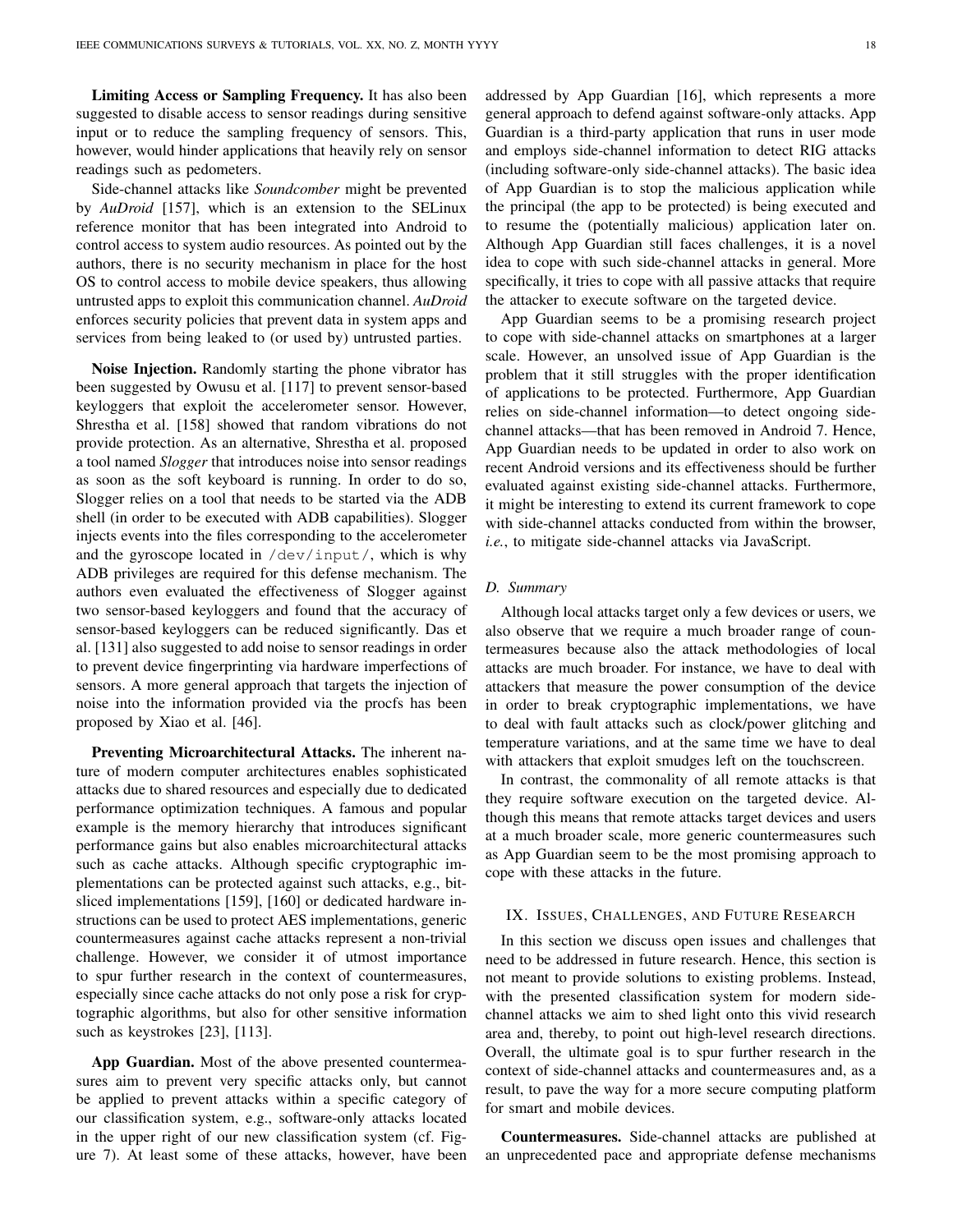are often either not (yet) available or cannot be deployed easily. Especially the five *key enablers* identified in this paper enable devastating side-channel attacks that can be conducted remotely and, thus, target an immense number of devices and users at the same time. Although countermeasures are being researched, we observe a cat and mouse game between attackers and system engineers trying to make systems secure from a side-channel perspective. Besides, even if effective countermeasures were readily available, the mobile ecosystem of Android would impede a large-scale deployment of many of these defense mechanisms. The main problem is that even in case Google would apply defense mechanisms and patch these information leaks, multiple device manufacturers as well as carriers also need to apply these patches to deploy countermeasures in practice. Hence, chances are that such countermeasures will never be deployed, especially not in case of outdated operating systems. We hope to stimulate research to come up with viable countermeasures in order to prevent such attacks at a larger scale, *i.e.*, by considering larger areas within the new categorization system, while also considering the challenges faced by the mobile ecosystem. For instance, App Guardian [\[16\]](#page-19-13) follows the right direction by trying to cope with attacks at a larger scale, while at the same time it can be deployed as a third-party application.

Reproducibility and Responsible Disclosure. In order to foster research in the context of countermeasures, it would be helpful to publish the corresponding frameworks used to conduct side-channel attacks. While this might also address the long-standing problem of reproducibility of experiments in computer science in general, this would enable a more efficient evaluation of developed countermeasures. At the same time, however, responsible disclosure must be upheld, which sometimes turns out to be a difficult balancing act. On the one hand, researchers want to publish their findings as soon as possible and on the other hand, putting countermeasures to practice might take some time.

Different Mobile Operating Systems and Cross-Platform Development. Research should not only focus on one particular OS exclusively, *i.e.*, especially Android seems to attract the most attention. Instead, the applicability of side-channel attacks should be investigated on multiple platforms, as many (or most) of the existing attacks work on other platforms as well. This is due to the fact that different platforms and devices from different vendors aim to provide the same features such as sensors and software interfaces, and rely on similar security concepts like permission systems and application sandboxing.

In addition, the increasing trend to develop applications for multiple platforms (cross-platform development) also increases the possibility to target multiple platforms at the same time. For example, the increasing popularity of HTML5 apps and the increasing availability of web APIs to access native resources from JavaScript significantly increases the scale of side-channel attacks as specific attacks possibly target multiple platforms at the same time.

Wearables. Although we put a strong focus on smartphones in this paper, we stress that wearables in general must be considered in future research. For example, smartwatches have already been employed to attack user input on POS terminals and hardware QWERTY keyboards [\[161\]](#page-23-7)–[\[164\]](#page-23-8). Besides, it has also been demonstrated that smartwatches can be used to infer input on smartphones [\[165\]](#page-23-9), [\[166\]](#page-23-10) as well as text written on whiteboards [\[167\]](#page-23-11). With the ever increasing number of smart devices connected to our everyday lives, the threat of side-channel attacks increases. We are likely to see higher accuracies when these attacks are performed across multiple devices, e.g., when combining data from smartwatches and smartphones. Furthermore, Farshteindiker et al. [\[168\]](#page-23-12) also demonstrated how hardware implants (bugs)—possibly used by intelligence agencies—can be used to exfiltrate data by communicating with a smartphone. The communication channel is based on inaudible sounds emitted from the implant which are captured by the gyroscope of the smartphone. This interconnection clearly demonstrates the potential of attacks when multiple wearable devices are combined.

Internet of Things. Another area of research which is rapidly growing is the Internet of Things (IoT). As all devices in the IoT network are inter-connected and accessible via the Internet, we foresee that attackers will exploit side-channel leaks to target different kinds of IoT appliances. In fact such an attack has already been carried out by Zhang et al. [\[16\]](#page-19-13). They investigated an Android-based Wi-Fi camera and observed that a particular side-channel leak on Android can be exploited to infer whether or not the user is at home. This example demonstrates that side-channel leaks do not only pose a threat to a user's privacy and security from a system security point of view, but also pose a threat to smart home appliances and security systems, such as smart thermostats, cameras, and alarm systems. Although this sounds utopian at first, the above example clearly demonstrates that side-channel leaks (on smartphones) also pose a threat to these IoT appliances and puts even users' physical possessions at risk.

Combination of Multiple Information Leaks. In order to improve the accuracy of existing attacks or to come up with more sophisticated attack scenarios, multiple side-channel leaks can also be combined. For instance, the combination of cache attacks and sensor-based keyloggers as mentioned in [\[113\]](#page-22-5) could be used to improve keylogging attacks. First, cache attacks can be used to determine the exact time when a key is entered and, second, sensor-based keyloggers can be used to infer the actual key. Furthermore, website fingerprinting attacks could be combined with sensor-based keyloggers as mentioned in [\[26\]](#page-20-4), which would allow to steal login credentials for specific websites.

In addition, side-channel attacks can also be used to improve attacks that exploit software vulnerabilities. For example, although Screenmilker [\[47\]](#page-20-25) does not represent a side-channel attack—because a software vulnerability is exploited—it relies on side-channel information in order to exploit this vulnera-bility in the right moment. Lin et al. [\[47\]](#page-20-25) suggested to rely on CPU utilization, memory consumption, and network activities in order to determine whether the targeted app is executed and, thus, were able to take screenshots in the right moment.

Code Analysis Tools. The appification of mobile devices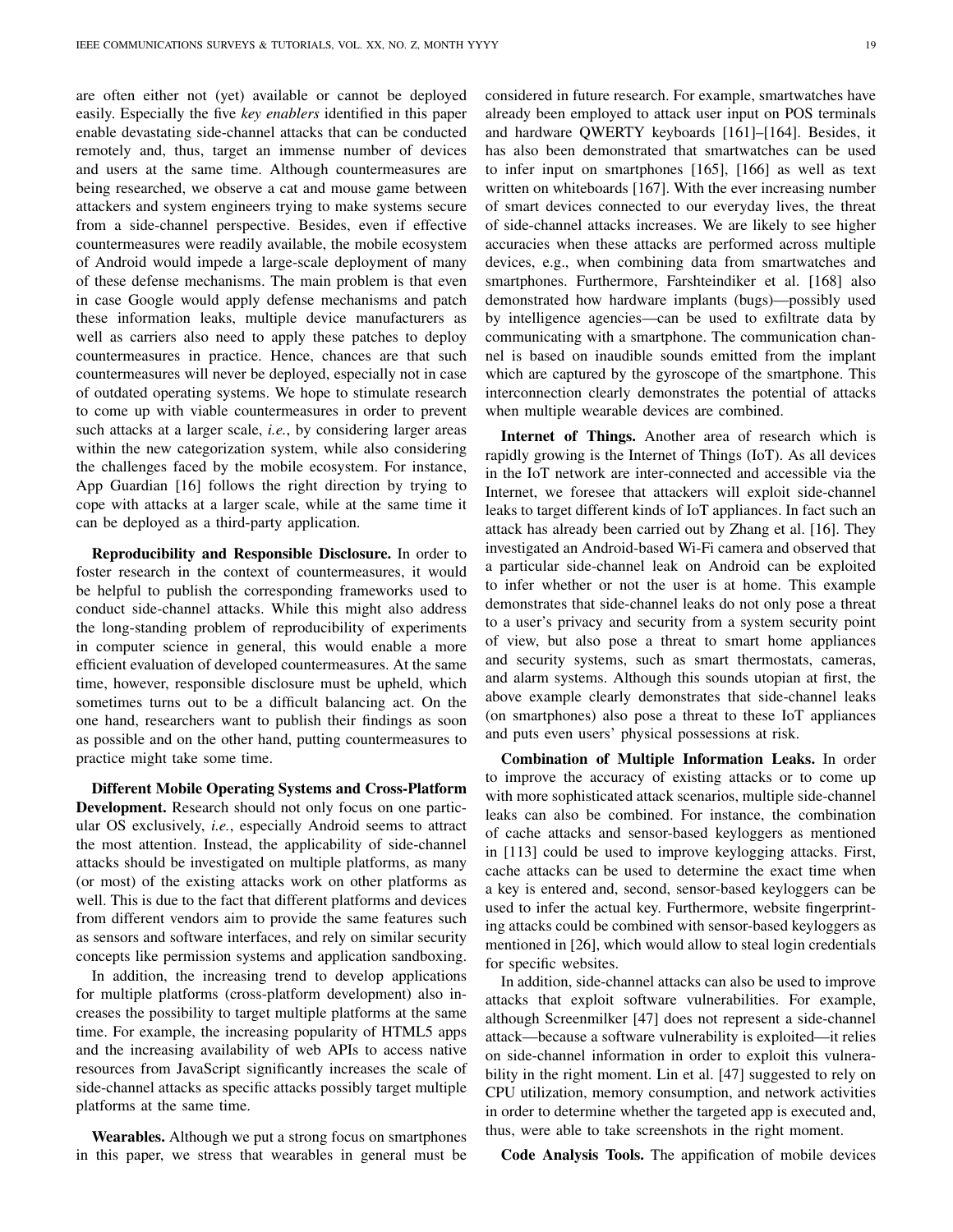enables an easy installation of apps from the app markets. However, these apps can be implemented by anyone who has a developer account and, thus, the code needs to be checked and verified appropriately, *i.e.*, for presence of malicious behavior and side channels. While the app vetting processes of app stores, e.g., Google Play, already check for presence of malicious behavior, dedicated technologies, such as static and dynamic code analysis, should also be employed in order to prevent apps prone to side-channel attacks and apps exploiting side-channel information leaks from being distributed via app markets. This, however, does not seem to be a trivial task since most side-channel attacks exploit information or resources that can be accessed without any specific privileges or permissions.

Static and dynamic code analysis tools could also help to fix implementation flaws that lead to side-channel attacks. Some implementation flaws exist for many years without being noticed as has been demonstrated in [\[169\]](#page-23-13) for the OpenSSL implementation of the digital signature algorithm. Fostering the development and application of tools to find and detect such flaws during the software development process could help to prevent vulnerable code from being deployed.

A possible starting point for the investigation and extension of code analysis tools that might allow to scan applications for possible side-channel attacks would be one of the survey papers discussed in Section [II-C.](#page-3-1)

# X. CONCLUSION

<span id="page-19-19"></span>Considering the immense threat arising from side-channel attacks on mobile devices, a thorough understanding of information leaks and possible exploitation techniques is necessary. Based on this open issue, we surveyed existing side-channel attacks and identified commonalities between these attacks in order to systematically categorize all existing attacks. With the presented classification system we aim to provide a thorough understanding of information leaks and hope to spur further research in the context of side-channel attacks as well as countermeasures and, thereby, to pave the way for secure computing platforms.

#### ACKNOWLEDGMENT

The research leading to these results has received funding from the European Union's Horizon 2020 research



and innovation programme under grant agreement No 644052 (HECTOR), and the European Research Council (ERC) under the European Union's Horizon 2020 research

and innovation programme (grant agreement No 681402). Veelasha Moonsamy has been supported by the Technology Foundation STW (project 13499 - TYPHOON & ASPASIA) from the Dutch government. Further, we would like to thank Florian Mendel for helpful discussions about active side-channel attacks as well as Cristofaro Mune and Nikita Abdullin for pointing out a missing attack category.

#### **REFERENCES**

- <span id="page-19-0"></span>[1] P. C. Kocher, "Timing Attacks on Implementations of Diffie-Hellman, RSA, DSS, and Other Systems," in *Advances in Cryptology – CRYPTO 1996*, ser. LNCS, vol. 1109. Springer, 1996, pp. 104–113.
- <span id="page-19-1"></span>[2] P. C. Kocher, J. Jaffe, and B. Jun, "Differential Power Analysis," in *Advances in Cryptology – CRYPTO 1999*, ser. LNCS, vol. 1666. Springer, 1999, pp. 388–397.
- <span id="page-19-2"></span>[3] J. Quisquater and D. Samyde, "ElectroMagnetic Analysis (EMA): Measures and Counter-Measures for Smart Cards," in *Smart Card Programming and Security – E-smart 2001*, ser. LNCS, vol. 2140. Springer, 2001, pp. 200–210.
- <span id="page-19-3"></span>[4] S. Mangard, E. Oswald, and T. Popp, *Power Analysis Attacks - Revealing the Secrets of Smart Cards*. Springer, 2007.
- <span id="page-19-4"></span>[5] E. Tromer, D. A. Osvik, and A. Shamir, "Efficient Cache Attacks on AES, and Countermeasures," *J. Cryptology*, vol. 23, pp. 37–71, 2010.
- <span id="page-19-20"></span>[6] Y. Yarom and K. Falkner, "FLUSH+RELOAD: A High Resolution, Low Noise, L3 Cache Side-Channel Attack," in *USENIX Security Symposium 2014*. USENIX Association, 2014, pp. 719–732.
- <span id="page-19-5"></span>[7] Q. Ge, Y. Yarom, D. Cock, and G. Heiser, "A Survey of Microarchitectural Timing Attacks and Countermeasures on Contemporary Hardware," *Journal of Cryptographic Engineering*, pp. 1–27, 2016.
- <span id="page-19-6"></span>[8] P. Pessl, D. Gruss, C. Maurice, M. Schwarz, and S. Mangard, "DRAMA: Exploiting DRAM Addressing for Cross-CPU Attacks," in *USENIX Security Symposium 2016*. USENIX Association, 2016, pp. 565–581.
- <span id="page-19-7"></span>[9] L. Cai and H. Chen, "TouchLogger: Inferring Keystrokes on Touch Screen from Smartphone Motion," in *USENIX Workshop on Hot Topics in Security – HotSec*. USENIX Association, 2011.
- <span id="page-19-18"></span>[10] A. J. Aviv, B. Sapp, M. Blaze, and J. M. Smith, "Practicality of Accelerometer Side Channels on Smartphones," in *Annual Computer Security Applications Conference – ACSAC 2012*. ACM, 2012, pp. 41–50.
- <span id="page-19-8"></span>[11] L. Simon, W. Xu, and R. Anderson, "Don't Interrupt Me While I Type: Inferring Text Entered Through Gesture Typing on Android Keyboards," *PoPETs*, vol. 2016, pp. 136–154, 2016.
- <span id="page-19-9"></span>[12] M. Mehrnezhad, E. Toreini, S. F. Shahandashti, and F. Hao, "TouchSignatures: Identification of User Touch Actions and PINs Based on Mobile Sensor Data via JavaScript," *J. Inf. Sec. Appl.*, vol. 26, pp. 23–38, 2016.
- <span id="page-19-10"></span>[13] Y. Michalevsky, A. Schulman, G. A. Veerapandian, D. Boneh, and G. Nakibly, "PowerSpy: Location Tracking Using Mobile Device Power Analysis," in *USENIX Security Symposium 2015*. USENIX Association, 2015, pp. 785–800.
- <span id="page-19-11"></span>[14] X. Zhou, S. Demetriou, D. He, M. Naveed, X. Pan, X. Wang, C. A. Gunter, and K. Nahrstedt, "Identity, Location, Disease and More: Inferring Your Secrets From Android Public Resources," in *Conference on Computer and Communications Security – CCS 2013*. ACM, 2013, pp. 1017–1028.
- <span id="page-19-12"></span>[15] Y. Acar, M. Backes, S. Bugiel, S. Fahl, P. D. McDaniel, and M. Smith, "SoK: Lessons Learned from Android Security Research for Appified Software Platforms," in *IEEE Symposium on Security and Privacy – S&P 2016*. IEEE, 2016, pp. 433–451.
- <span id="page-19-13"></span>[16] N. Zhang, K. Yuan, M. Naveed, X. Zhou, and X. Wang, "Leave Me Alone: App-Level Protection against Runtime Information Gathering on Android," in *IEEE Symposium on Security and Privacy – S&P 2015*. IEEE Computer Society, 2015, pp. 915–930.
- <span id="page-19-14"></span>[17] P. Marquardt, A. Verma, H. Carter, and P. Traynor, "(sp)iPhone: Decoding Vibrations From Nearby Keyboards Using Mobile Phone Accelerometers," in *Conference on Computer and Communications Security – CCS 2011*. ACM, 2011, pp. 551–562.
- [18] T. Zhu, Q. Ma, S. Zhang, and Y. Liu, "Context-free Attacks Using Keyboard Acoustic Emanations," in *Conference on Computer and Communications Security – CCS 2014*. ACM, 2014, pp. 453–464.
- <span id="page-19-15"></span>[19] S. Biedermann, S. Katzenbeisser, and J. Szefer, "Hard Drive Side-Channel Attacks Using Smartphone Magnetic Field Sensors," in *Financial Cryptography – FC 2015*, ser. LNCS, vol. 8975. Springer, 2015, pp. 489–496.
- <span id="page-19-16"></span>[20] L. Schwittmann, V. Matkovic, M. Wander, and T. Weis, "Video Recognition Using Ambient Light Sensors," in *Pervasive Computing and Communication Workshops – PerCom 2016*. IEEE Computer Society, 2016, pp. 1–9.
- <span id="page-19-17"></span>[21] C. Song, F. Lin, Z. Ba, K. Ren, C. Zhou, and W. Xu, "My Smartphone Knows What You Print: Exploring Smartphone-based Side-channel Attacks Against 3D Printers," in *Conference on Computer and Communications Security – CCS 2016*. ACM, 2016, pp. 895–907.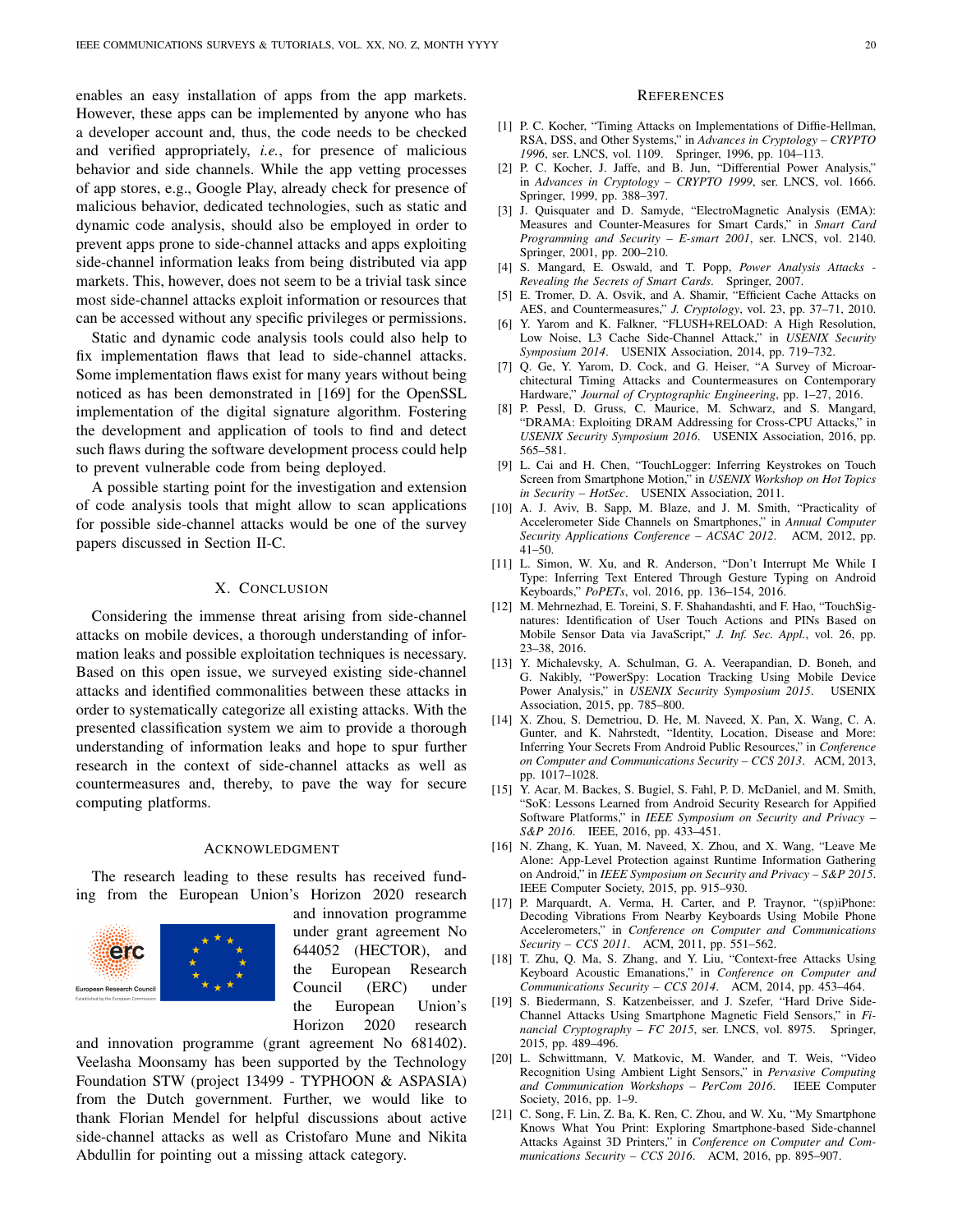- <span id="page-20-0"></span>[22] A. Hojjati, A. Adhikari, K. Struckmann, E. Chou, T. N. T. Nguyen, K. Madan, M. S. Winslett, C. A. Gunter, and W. P. King, "Leave Your Phone at the Door: Side Channels that Reveal Factory Floor Secrets," in *Conference on Computer and Communications Security – CCS 2016*. ACM, 2016, pp. 883–894.
- <span id="page-20-1"></span>[23] D. Gruss, R. Spreitzer, and S. Mangard, "Cache Template Attacks: Automating Attacks on Inclusive Last-Level Caches," in *USENIX Security Symposium 2015*. USENIX Association, 2015, pp. 897–912.
- <span id="page-20-2"></span>[24] D. Gruss, D. Bidner, and S. Mangard, "Practical Memory Deduplication Attacks in Sandboxed Javascript," in *European Symposium on Research in Computer Security – ESORICS 2015*, ser. LNCS, vol. 9327. Springer, 2015, pp. 108–122.
- <span id="page-20-3"></span>[25] S. Jana and V. Shmatikov, "Memento: Learning Secrets from Process Footprints," in *IEEE Symposium on Security and Privacy – S&P 2012*. IEEE Computer Society, 2012, pp. 143–157.
- <span id="page-20-4"></span>[26] R. Spreitzer, S. Griesmayr, T. Korak, and S. Mangard, "Exploiting Data-Usage Statistics for Website Fingerprinting Attacks on Android," in *Security and Privacy in Wireless and Mobile Networks – WISEC 2016*. ACM, 2016, pp. 49–60.
- <span id="page-20-5"></span>[27] Gartner, "Global Market Share Held by the Leading Smartphone Operating Systems in Sales to End Users From 1st Quarter 2009 to 1st Quarter 2017," [https://www.statista.com/statistics/](https://www.statista.com/statistics/266136/global-market-share-held-by-smartphone-operating-systems/) [266136/global-market-share-held-by-smartphone-operating-systems/,](https://www.statista.com/statistics/266136/global-market-share-held-by-smartphone-operating-systems/) accessed: 2017-06-13.
- <span id="page-20-6"></span>[28] A. D. Luzio, A. Mei, and J. Stefa, "Mind Your Probes: De-Anonymization of Large Crowds Through Smartphone WiFi Probe Requests," in *IEEE INFOCOM 2016*. IEEE, 2016, pp. 1–9.
- <span id="page-20-7"></span>[29] R. Spolaor, L. Abudahi, V. Moonsamy, M. Conti, and R. Poovendran, "No Free Charge Theorem: A Covert Channel via USB Charging Cable on Mobile Devices," in *Applied Cryptography and Network Security – ACNS 2017*. Springer, 2017, in press.
- <span id="page-20-8"></span>[30] W. Enck, "Defending Users Against Smartphone Apps: Techniques and Future Directions," in *Information Systems Security – ICISS 2011*, ser. LNCS, vol. 7093. Springer, 2011, pp. 49–70.
- <span id="page-20-9"></span>[31] M. L. Polla, F. Martinelli, and D. Sgandurra, "A Survey on Security for Mobile Devices," *IEEE Communications Surveys and Tutorials*, vol. 15, pp. 446–471, 2013.
- <span id="page-20-10"></span>[32] G. Suarez-Tangil, J. E. Tapiador, P. Peris-Lopez, and A. Ribagorda, "Evolution, Detection and Analysis of Malware for Smart Devices," *IEEE Communications Surveys and Tutorials*, vol. 16, pp. 961–987, 2014.
- <span id="page-20-11"></span>[33] P. Faruki, A. Bharmal, V. Laxmi, V. Ganmoor, M. S. Gaur, M. Conti, and M. Rajarajan, "Android Security: A Survey of Issues, Malware Penetration, and Defenses," *IEEE Communications Surveys and Tutorials*, vol. 17, pp. 998–1022, 2015.
- <span id="page-20-12"></span>[34] B. Rashidi and C. J. Fung, "A Survey of Android Security Threats and Defenses," *JoWUA*, vol. 6, pp. 3–35, 2015.
- <span id="page-20-13"></span>[35] A. Sadeghi, H. Bagheri, J. Garcia, and S. Malek, "A Taxonomy and Qualitative Comparison of Program Analysis Techniques for Security Assessment of Android Software," *IEEE Transactions on Software Engineering*, vol. PP, no. 99, pp. 1–48, 2017.
- <span id="page-20-14"></span>[36] K. Tam, A. Feizollah, N. B. Anuar, R. Salleh, and L. Cavallaro, "The Evolution of Android Malware and Android Analysis Techniques," *ACM Comput. Surv.*, vol. 49, pp. 76:1–76:41, 2017.
- <span id="page-20-15"></span>[37] M. Tunstall, *Smart Card Security*. Publishing, 2017, pp. 217–251.
- <span id="page-20-16"></span>[38] S. Zander, G. J. Armitage, and P. Branch, "A Survey of Covert Channels and Countermeasures in Computer Network Protocols," *IEEE Communications Surveys and Tutorials*, vol. 9, pp. 44–57, 2007.
- <span id="page-20-17"></span>[39] A. K. Biswas, D. Ghosal, and S. Nagaraja, "A Survey of Timing Channels and Countermeasures," *ACM Comput. Surv.*, vol. 50, pp. 6:1– 6:39, 2017.
- <span id="page-20-18"></span>[40] J. Szefer, "Survey of Microarchitectural Side and Covert Channels, Attacks, and Defenses," *IACR Cryptology ePrint Archive, Report 2016/479*, 2016.
- <span id="page-20-19"></span>[41] J. Ullrich, T. Zseby, J. Fabini, and E. R. Weippl, "Network-Based Secret Communication in Clouds: A Survey," *IEEE Communications Surveys and Tutorials*, vol. 19, pp. 1112–1144, 2017.
- <span id="page-20-20"></span>[42] J. Betz, D. Westhoff, and G. Müller, "Survey on Covert Channels in Virtual Machines and Cloud Computing," *Trans. Emerging Telecommunications Technologies*, vol. 28, 2017.
- <span id="page-20-21"></span>[43] M. Xu, C. Song, Y. Ji, M. Shih, K. Lu, C. Zheng, R. Duan, Y. Jang, B. Lee, C. Qian, S. Lee, and T. Kim, "Toward Engineering a Secure Android Ecosystem: A Survey of Existing Techniques," *ACM Comput. Surv.*, vol. 49, pp. 38:1–38:47, 2016.
- <span id="page-20-22"></span>[44] M. Hussain, A. Al-Haiqi, A. A. Zaidan, B. B. Zaidan, M. L. M. Kiah, N. B. Anuar, and M. Abdulnabi, "The Rise of Keyloggers on

Smartphones: A Survey and Insight Into Motion-Based Tap Inference Attacks," *Pervasive and Mobile Computing*, vol. 25, pp. 1–25, 2016.

- <span id="page-20-23"></span>[45] A. Nahapetian, "Side-Channel Attacks on Mobile and Wearable Systems," in *Consumer Communications & Networking Conference – CCNC 2016*. IEEE, 2016, pp. 243–247.
- <span id="page-20-24"></span>[46] Q. Xiao, M. K. Reiter, and Y. Zhang, "Mitigating Storage Side Channels Using Statistical Privacy Mechanisms," in *Conference on Computer and Communications Security – CCS 2015*. ACM, 2015, pp. 1582–1594.
- <span id="page-20-25"></span>[47] C. Lin, H. Li, X. Zhou, and X. Wang, "Screenmilker: How to Milk Your Android Screen for Secrets," in *Network and Distributed System Security Symposium – NDSS 2014*. The Internet Society, 2014.
- <span id="page-20-26"></span>[48] T. S. Messerges and E. A. Dabbish, "Investigations of Power Analysis Attacks on Smartcards," in *Workshop on Smartcard Technology – Smartcard 1999*. USENIX Association, 1999.
- <span id="page-20-27"></span>[49] L. Yan, Y. Guo, X. Chen, and H. Mei, "A Study on Power Side Channels on Mobile Devices," in *Symposium of Internetware – Internetware 2015*. ACM, 2015, pp. 30–38.
- <span id="page-20-28"></span>[50] C. H. Gebotys, S. Ho, and C. C. Tiu, "EM Analysis of Rijndael and ECC on a Wireless Java-Based PDA," in *Cryptographic Hardware and Embedded Systems – CHES 2005*, ser. LNCS, vol. 3659. Springer, 2005, pp. 250–264.
- <span id="page-20-29"></span>[51] Y. Nakano, Y. Souissi, R. Nguyen, L. Sauvage, J. Danger, S. Guilley, S. Kiyomoto, and Y. Miyake, "A Pre-processing Composition for Secret Key Recovery on Android Smartphone," in *Information Security Theory and Practice – WISTP 2014*, ser. LNCS, vol. 8501. Springer, 2014, pp. 76–91.
- <span id="page-20-30"></span>[52] G. Goller and G. Sigl, "Side Channel Attacks on Smartphones and Embedded Devices Using Standard Radio Equipment," in *Constructive Side-Channel Analysis and Secure Design – COSADE 2015*, ser. LNCS, vol. 9064. Springer, 2015, pp. 255–270.
- <span id="page-20-31"></span>[53] P. Belgarric, P. Fouque, G. Macario-Rat, and M. Tibouchi, "Side-Channel Analysis of Weierstrass and Koblitz Curve ECDSA on Android Smartphones," in *Topics in Cryptology – CT-RSA 2016*, ser. LNCS, vol. 9610. Springer, 2016, pp. 236–252.
- <span id="page-20-32"></span>[54] D. Genkin, L. Pachmanov, I. Pipman, E. Tromer, and Y. Yarom, "ECDSA Key Extraction from Mobile Devices via Nonintrusive Physical Side Channels," in *Conference on Computer and Communications Security – CCS 2016*. ACM, 2016, pp. 1626–1638.
- <span id="page-20-33"></span>[55] J. W. Bos, C. Hubain, W. Michiels, and P. Teuwen, "Differential Computation Analysis: Hiding Your White-Box Designs is Not Enough," in *Cryptographic Hardware and Embedded Systems – CHES 2016*, ser. LNCS, vol. 9813. Springer, 2016, pp. 215–236.
- <span id="page-20-34"></span>[56] A. J. Aviv, K. L. Gibson, E. Mossop, M. Blaze, and J. M. Smith, "Smudge Attacks on Smartphone Touch Screens," in *Workshop on Offensive Technologies – WOOT 2010*. USENIX Association, 2010.
- <span id="page-20-35"></span>[57] Y. Zhang, P. Xia, J. Luo, Z. Ling, B. Liu, and X. Fu, "Fingerprint Attack Against Touch-Enabled Devices," in *Security and Privacy in Smartphones & Mobile Devices – SPSM@CCS*. ACM, 2012, pp. 57–68.
- <span id="page-20-36"></span>[58] P. Andriotis, T. Tryfonas, G. C. Oikonomou, and C. Yildiz, "A Pilot Study on the Security of Pattern Screen-Lock Methods and Soft Side Channel Attacks," in *Security and Privacy in Wireless and Mobile Networks – WISEC 2013*. ACM, 2013, pp. 1–6.
- <span id="page-20-37"></span>[59] M. Backes, M. Dürmuth, and D. Unruh, "Compromising Reflectionsor-How to Read LCD Monitors around the Corner," in *IEEE Symposium on Security and Privacy – S&P 2008*. IEEE Computer Society, 2008, pp. 158–169.
- <span id="page-20-38"></span>[60] M. Backes, T. Chen, M. Dürmuth, H. P. A. Lensch, and M. Welk, "Tempest in a Teapot: Compromising Reflections Revisited," in *IEEE Symposium on Security and Privacy – S&P 2009*. IEEE Computer Society, 2009, pp. 315–327.
- <span id="page-20-39"></span>[61] F. Maggi, S. Gasparini, and G. Boracchi, "A Fast Eavesdropping Attack Against Touchscreens," in *Information Assurance and Security – IAS 2011*. IEEE, 2011, pp. 320–325.
- <span id="page-20-40"></span>[62] R. Raguram, A. M. White, D. Goswami, F. Monrose, and J. Frahm, "iSpy: Automatic Reconstruction of Typed Input from Compromising Reflections," in *Conference on Computer and Communications Security – CCS 2011*. ACM, 2011, pp. 527–536.
- <span id="page-20-41"></span>[63] R. Raguram, A. M. White, Y. Xu, J. Frahm, P. Georgel, and F. Monrose, "On the Privacy Risks of Virtual Keyboards: Automatic Reconstruction of Typed Input from Compromising Reflections," *IEEE Trans. Dependable Sec. Comput.*, vol. 10, pp. 154–167, 2013.
- <span id="page-20-42"></span>[64] Y. Xu, J. Heinly, A. M. White, F. Monrose, and J. Frahm, "Seeing Double: Reconstructing Obscured Typed Input from Repeated Compromising Reflections," in *Conference on Computer and Communications Security – CCS 2013*. ACM, 2013, pp. 1063–1074.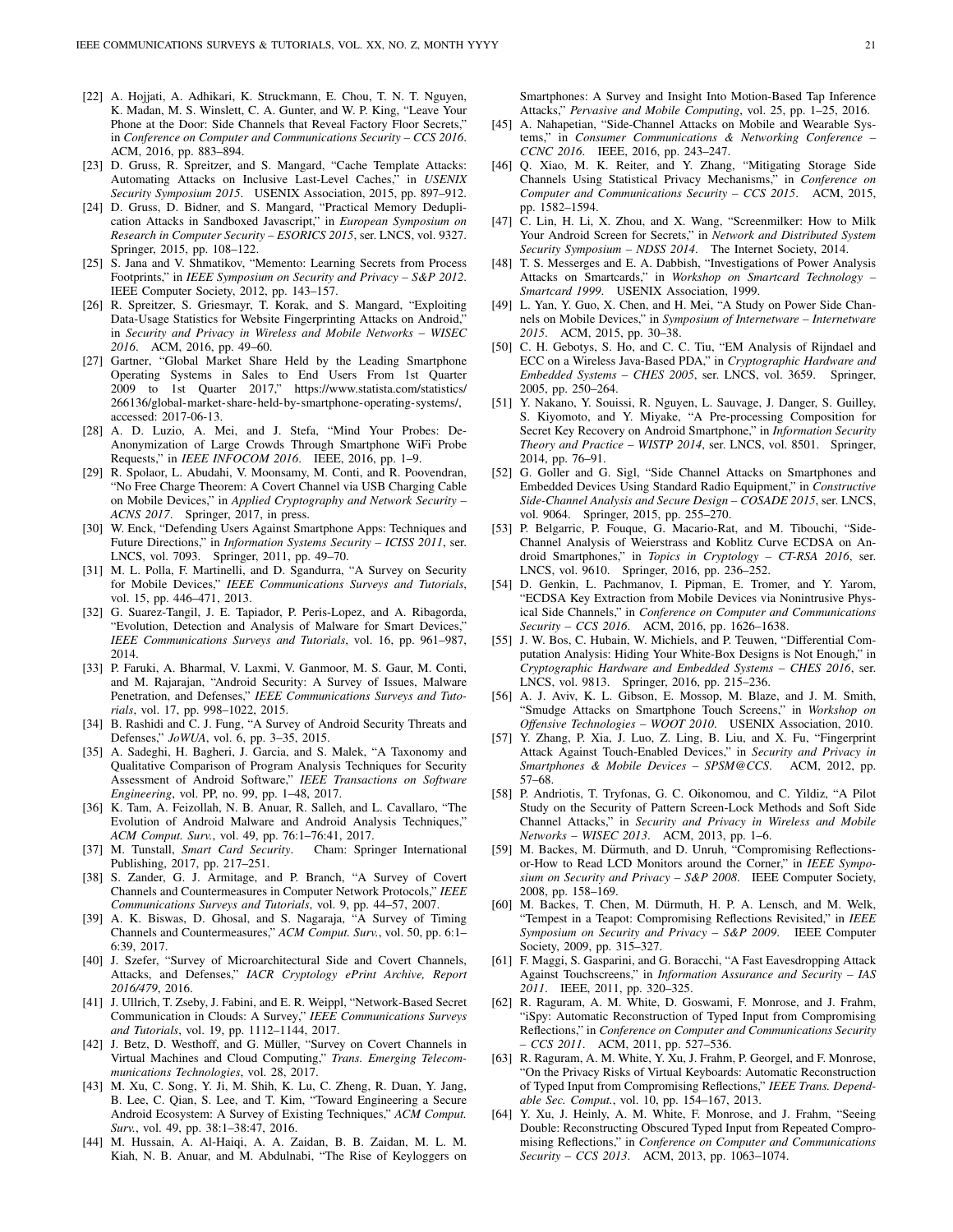- <span id="page-21-0"></span>[65] D. Shukla, R. Kumar, A. Serwadda, and V. V. Phoha, "Beware, Your Hands Reveal Your Secrets!" in *Conference on Computer and Communications Security – CCS 2014*. ACM, 2014, pp. 904–917.
- <span id="page-21-1"></span>[66] J. Sun, X. Jin, Y. Chen, J. Zhang, Y. Zhang, and R. Zhang, "VISIBLE: Video-Assisted Keystroke Inference from Tablet Backside Motion," in *Network and Distributed System Security Symposium – NDSS 2016*. The Internet Society, 2016.
- <span id="page-21-2"></span>[67] Q. Yue, Z. Ling, X. Fu, B. Liu, K. Ren, and W. Zhao, "Blind Recognition of Touched Keys on Mobile Devices," in *Conference on Computer and Communications Security – CCS 2014*. ACM, 2014, pp. 1403–1414.
- <span id="page-21-3"></span>[68] D. Boneh, R. A. DeMillo, and R. J. Lipton, "On the Importance of Checking Cryptographic Protocols for Faults (Extended Abstract)," in *Advances in Cryptology – EUROCRYPT 1997*, ser. LNCS, vol. 1233. Springer, 1997, pp. 37–51.
- <span id="page-21-4"></span>[69] E. Biham and A. Shamir, "Differential Fault Analysis of Secret Key Cryptosystems," in *Advances in Cryptology – CRYPTO 1997*, ser. LNCS, vol. 1294. Springer, 1997, pp. 513–525.
- <span id="page-21-5"></span>[70] NewAE Technology Inc., "Fault Injection Raspberry PI," [https://wiki.](https://wiki.newae.com) [newae.com,](https://wiki.newae.com) accessed: 2016-08-03.
- <span id="page-21-6"></span>[71] C. O'Flynn, "Fault Injection using Crowbars on Embedded Systems," *IACR Cryptology ePrint Archive, Report 2016/810*, 2016.
- <span id="page-21-7"></span>[72] S. Ordas, L. Guillaume-Sage, and P. Maurine, "Electromagnetic Fault Injection: The Curse of Flip-Flops," *Journal of Cryptographic Engineering*, pp. 1–15, 2016.
- <span id="page-21-8"></span>[73] L. Rivière, Z. Najm, P. Rauzy, J. Danger, J. Bringer, and L. Sauvage, "High Precision Fault Injections on the Instruction Cache of ARMv7- M Architectures," in *Hardware Oriented Security and Trust – HOST 2015*. IEEE Computer Society, 2015, pp. 62–67.
- <span id="page-21-9"></span>[74] E. Sanfelix, C. Mune, and J. de Haas, "Unboxing the White-Box: Practical Attacks Against Obfuscated Ciphers," Blackhat 2015.
- <span id="page-21-10"></span>[75] S. P. Skorobogatov and R. J. Anderson, "Optical Fault Induction Attacks," in *Cryptographic Hardware and Embedded Systems – CHES 2002*, ser. LNCS, vol. 2523. Springer, 2002, pp. 2–12.
- <span id="page-21-15"></span>[76] J. G. J. van Woudenberg, M. F. Witteman, and F. Menarini, "Practical Optical Fault Injection on Secure Microcontrollers," in *Fault Diagnosis and Tolerance in Cryptography – FDTC 2011*. IEEE Computer Society, 2011, pp. 91–99.
- <span id="page-21-11"></span>[77] C. Roscian, A. Sarafianos, J. Dutertre, and A. Tria, "Fault Model Analysis of Laser-Induced Faults in SRAM Memory Cells," in *Fault Diagnosis and Tolerance in Cryptography – FDTC 2013*. IEEE Computer Society, 2013, pp. 89–98.
- <span id="page-21-12"></span>[78] M. Hutter and J. Schmidt, "The Temperature Side Channel and Heating Fault Attacks," in *Smart Card Research and Advanced Applications – CARDIS 2013*, ser. LNCS, vol. 8419. Springer, 2013, pp. 219–235.
- <span id="page-21-13"></span>[79] T. Müller and M. Spreitzenbarth, "FROST - Forensic Recovery of Scrambled Telephones," in *Applied Cryptography and Network Security – ACNS 2013*, ser. LNCS, vol. 7954. Springer, 2013, pp. 373–388.
- <span id="page-21-14"></span>[80] S. Skorobogatov, "The Bumpy Road Towards iPhone 5c NAND Mirroring," *arXiv ePrint Archive, Report 1609.04327*, 2016.
- <span id="page-21-16"></span>[81] G. He, M. Yang, X. Gu, J. Luo, and Y. Ma, "A Novel Active Website Fingerprinting Attack Against Tor Anonymous System," in *Computer Supported Cooperative Work in Design – CSCWD 2014*. IEEE, 2014, pp. 112–117.
- <span id="page-21-24"></span>[82] X. Cai, X. C. Zhang, B. Joshi, and R. Johnson, "Touching From a Distance: Website Fingerprinting Attacks and Defenses," in *Conference on Computer and Communications Security – CCS 2012*. ACM, 2012, pp. 605–616.
- [83] A. Panchenko, L. Niessen, A. Zinnen, and T. Engel, "Website Fingerprinting in Onion Routing Based Anonymization Networks," in *Workshop on Privacy in the Electronic Society – WPES 2011*. ACM, 2011, pp. 103–114.
- [84] T. Wang and I. Goldberg, "Improved Website Fingerprinting on Tor," in *Workshop on Privacy in the Electronic Society – WPES 2013*. ACM, 2013, pp. 201–212.
- [85] M. Juárez, S. Afroz, G. Acar, C. Díaz, and R. Greenstadt, "A Critical Evaluation of Website Fingerprinting Attacks," in *Conference on Computer and Communications Security – CCS 2014*. ACM, 2014, pp. 263–274.
- <span id="page-21-17"></span>[86] A. Panchenko, F. Lanze, J. Pennekamp, T. Engel, A. Zinnen, M. Henze, and K. Wehrle, "Website Fingerprinting at Internet Scale," in *Network and Distributed System Security Symposium – NDSS 2016*. The Internet Society, 2016.
- <span id="page-21-18"></span>[87] M. Conti, L. V. Mancini, R. Spolaor, and N. V. Verde, "Analyzing Android Encrypted Network Traffic to Identify User Actions," *IEEE Trans. Information Forensics and Security*, vol. 11, pp. 114–125, 2016.
- <span id="page-21-19"></span>[88] T. Stöber, M. Frank, J. B. Schmitt, and I. Martinovic, "Who Do You Sync You Are?: Smartphone Fingerprinting via Application Behaviour," in *Security and Privacy in Wireless and Mobile Networks – WISEC 2013*. ACM, 2013, pp. 7–12.
- <span id="page-21-20"></span>[89] Q. Yang, P. Gasti, G. Zhou, A. Farajidavar, and K. S. Balagani, "On Inferring Browsing Activity on Smartphones via USB Power Analysis Side-Channel," *IEEE Trans. Information Forensics and Security*, vol. 14, 2016, in press.
- <span id="page-21-21"></span>[90] M. Conti, M. Nati, E. Rotundo, and R. Spolaor, "Mind The Plug! Laptop-User Recognition Through Power Consumption," in *Workshop on IoT Privacy, Trust, and Security – IoTPTS@AsiaCCS*. ACM, 2016, pp. 37–44.
- <span id="page-21-22"></span>[91] J. Zhang, X. Zheng, Z. Tang, T. Xing, X. Chen, D. Fang, R. Li, X. Gong, and F. Chen, "Privacy Leakage in Mobile Sensing: Your Unlock Passwords Can Be Leaked through Wireless Hotspot Functionality," *Mobile Information Systems*, vol. 2016, pp. 8 793 025:1– 8 793 025:14, 2016.
- <span id="page-21-23"></span>[92] M. Li, Y. Meng, J. Liu, H. Zhu, X. Liang, Y. Liu, and N. Ruan, "When CSI Meets Public WiFi: Inferring Your Mobile Phone Password via WiFi Signals," in *Conference on Computer and Communications Security – CCS 2016*. ACM, 2016, pp. 1068–1079.
- <span id="page-21-25"></span>[93] S. Dai, A. Tongaonkar, X. Wang, A. Nucci, and D. Song, "NetworkProfiler: Towards Automatic Fingerprinting of Android Apps," in *IEEE INFOCOM 2013*. IEEE, 2013, pp. 809–817.
- [94] Q. Wang, A. Yahyavi, B. Kemme, and W. He, "I Know What You Did on Your Smartphone: Inferring App Usage Over Encrypted Data Traffic," in *Communications and Network Security – CNS 2015*. IEEE, 2015, pp. 433–441.
- [95] S. Miskovic, G. M. Lee, Y. Liao, and M. Baldi, "AppPrint: Automatic Fingerprinting of Mobile Applications in Network Traffic," in *Passive and Active Measurement – PAM 2015*, ser. LNCS, vol. 8995. Springer, 2015, pp. 57–69.
- <span id="page-21-35"></span>[96] V. F. Taylor, R. Spolaor, M. Conti, and I. Martinovic, "AppScanner: Automatic Fingerprinting of Smartphone Apps from Encrypted Network Traffic," in *IEEE European Symposium on Security and Privacy – EURO S&P 2016*. IEEE, 2016, pp. 439–454.
- [97] H. F. Alan and J. Kaur, "Can Android Applications Be Identified Using Only TCP/IP Headers of Their Launch Time Traffic?" in *Security and Privacy in Wireless and Mobile Networks – WISEC 2016*. ACM, 2016, pp. 61–66.
- <span id="page-21-26"></span>[98] B. Saltaformaggio, H. Choi, K. Johnson, Y. Kwon, Q. Zhang, X. Zhang, D. Xu, and J. Qian, "Eavesdropping on Fine-Grained User Activities Within Smartphone Apps Over Encrypted Network Traffic," in *Workshop on Offensive Technologies – WOOT 2016*. USENIX Association, 2016.
- <span id="page-21-27"></span>[99] M. Schulz, P. Klapper, M. Hollick, E. Tews, and S. Katzenbeisser, "Trust The Wire, They Always Told Me!: On Practical Non-Destructive Wire-Tap Attacks Against Ethernet," in *Security and Privacy in Wireless and Mobile Networks – WISEC 2016*. ACM, 2016, pp. 43–48.
- <span id="page-21-28"></span>[100] K. Ali, A. X. Liu, W. Wang, and M. Shahzad, "Keystroke Recognition Using WiFi Signals," in *Mobile Computing and Networking – MOBI-COM 2015*. ACM, 2015, pp. 90–102.
- <span id="page-21-29"></span>[101] Q. A. Chen, Z. Qian, and Z. M. Mao, "Peeking into Your App without Actually Seeing It: UI State Inference and Novel Android Attacks," in *USENIX Security Symposium 2014*. USENIX Association, 2014, pp. 1037–1052.
- <span id="page-21-30"></span>[102] W. Diao, X. Liu, Z. Li, and K. Zhang, "No Pardon for the Interruption: New Inference Attacks on Android Through Interrupt Timing Analysis," in *IEEE Symposium on Security and Privacy – S&P 2016*. IEEE, 2016, pp. 414–432.
- <span id="page-21-31"></span>[103] K. Suzaki, K. Iijima, T. Yagi, and C. Artho, "Memory Deduplication as a Threat to the Guest OS," in *European Workshop on System Security – EUROSEC 2011*. ACM, 2011, p. 1.
- <span id="page-21-32"></span>[104] D. J. Bernstein, "Cache-Timing Attacks on AES," 2004, URL: http://cr.yp.to/papers.html#cachetiming.
- <span id="page-21-33"></span>[105] M. Weiß, B. Heinz, and F. Stumpf, "A Cache Timing Attack on AES in Virtualization Environments," in *Financial Cryptography – FC 2012*, ser. LNCS, vol. 7397. Springer, 2012, pp. 314–328.
- [106] M. Weiß, B. Weggenmann, M. August, and G. Sigl, "On Cache Timing Attacks Considering Multi-core Aspects in Virtualized Embedded Systems," in *Conference on Trusted Systems – INTRUST 2014*, ser. LNCS, vol. 9473. Springer, 2014, pp. 151–167.
- <span id="page-21-34"></span>[107] A. Zankl, K. Miller, J. Heyszl, and G. Sigl, "Towards Efficient Evaluation of a Time-Driven Cache Attack on Modern Processors," in *European Symposium on Research in Computer Security – ESORICS 2016*, ser. LNCS, vol. 9879. Springer, 2016, pp. 3–19.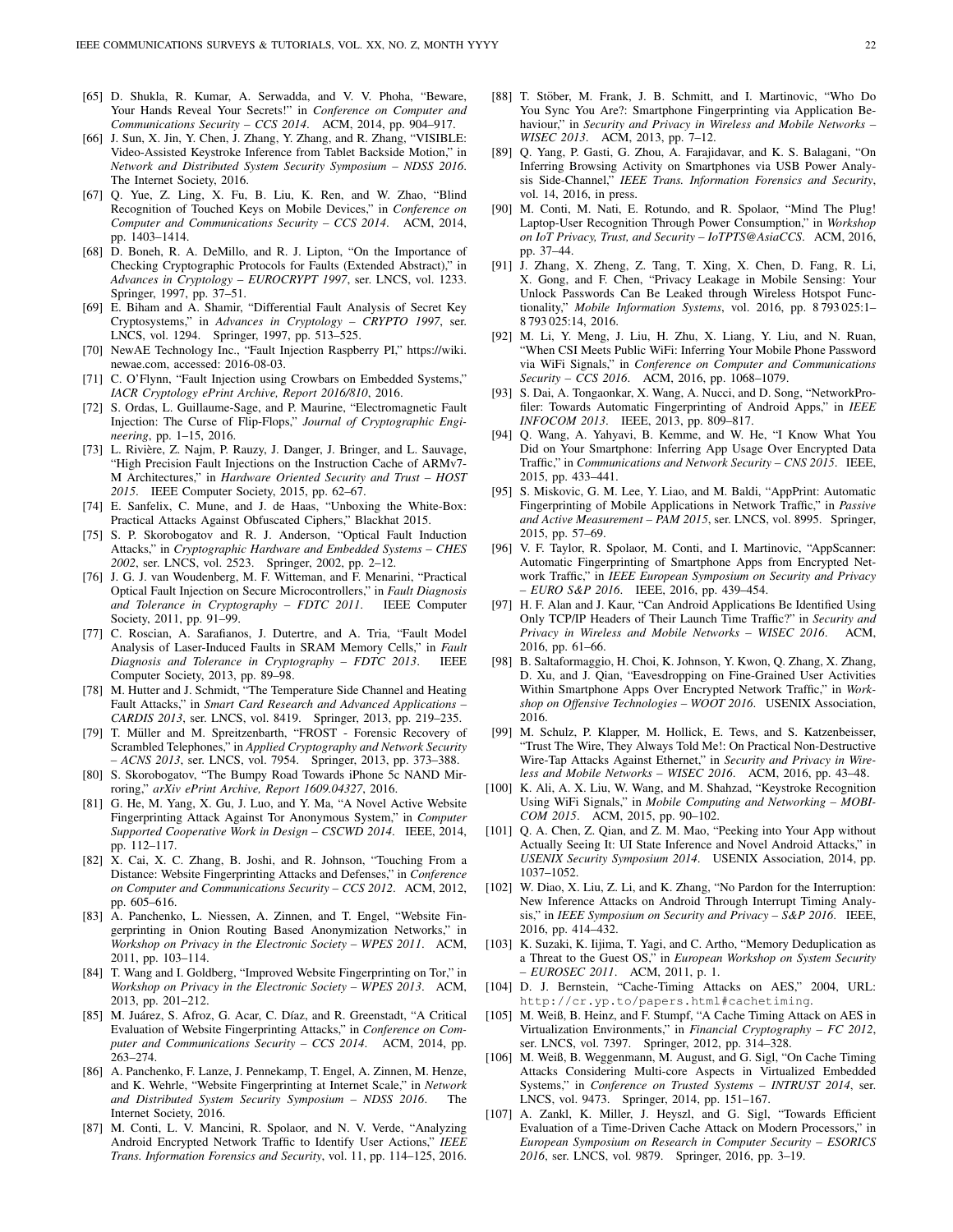- <span id="page-22-0"></span>[108] R. Spreitzer and T. Plos, "On the Applicability of Time-Driven Cache Attacks on Mobile Devices," in *Network and System Security – NSS 2013*, ser. LNCS, vol. 7873. Springer, 2013, pp. 656–662.
- <span id="page-22-1"></span>[109] R. Spreitzer and B. Gérard, "Towards More Practical Time-Driven Cache Attacks," in *Information Security Theory and Practice – WISTP 2014*, ser. LNCS, vol. 8501. Springer, 2014, pp. 24–39.
- <span id="page-22-2"></span>[110] A. Bogdanov, T. Eisenbarth, C. Paar, and M. Wienecke, "Differential Cache-Collision Timing Attacks on AES with Applications to Embedded CPUs," in *Topics in Cryptology – CT-RSA 2010*, ser. LNCS, vol. 5985. Springer, 2010, pp. 235–251.
- <span id="page-22-3"></span>[111] R. Spreitzer and T. Plos, "Cache-Access Pattern Attack on Disaligned AES T-Tables," in *Constructive Side-Channel Analysis and Secure Design – COSADE 2013*, ser. LNCS, vol. 7864. Springer, 2013, pp. 200–214.
- <span id="page-22-4"></span>[112] Y. Oren, V. P. Kemerlis, S. Sethumadhavan, and A. D. Keromytis, "The Spy in the Sandbox: Practical Cache Attacks in JavaScript and their Implications," in *Conference on Computer and Communications Security – CCS 2015*. ACM, 2015, pp. 1406–1418.
- <span id="page-22-5"></span>[113] M. Lipp, D. Gruss, R. Spreitzer, C. Maurice, and S. Mangard, "AR-Mageddon: Cache Attacks on Mobile Devices," in *USENIX Security Symposium 2016*. USENIX Association, 2016, pp. 549–564.
- <span id="page-22-6"></span>[114] X. Zhang, Y. Xiao, and Y. Zhang, "Return-Oriented Flush-Reload Side Channels on ARM and Their Implications for Android Devices," in *Conference on Computer and Communications Security – CCS 2016*. ACM, 2016, pp. 858–870.
- <span id="page-22-7"></span>[115] L. Cai, S. Machiraju, and H. Chen, "Defending Against Sensor-Sniffing Attacks on Mobile Phones," in *Workshop on Networking, Systems, and Applications for Mobile Handhelds – MobiHeld*. ACM, 2009, pp. 31–36.
- <span id="page-22-8"></span>[116] A. Raij, A. Ghosh, S. Kumar, and M. B. Srivastava, "Privacy Risks Emerging from the Adoption of Innocuous Wearable Sensors in the Mobile Environment," in *Conference on Human Factors in Computing Systems – CHI 2011*. ACM, 2011, pp. 11–20.
- <span id="page-22-9"></span>[117] E. Owusu, J. Han, S. Das, A. Perrig, and J. Zhang, "ACCessory: Password Inference Using Accelerometers on Smartphones," in *Mobile Computing Systems and Applications – HotMobile 2012*. ACM, 2012, p. 9.
- <span id="page-22-10"></span>[118] A. J. Aviv, "Side Channels Enable By Smartphone Interaction," Ph.D. dissertation, University of Pennsylvania, 2012.
- <span id="page-22-11"></span>[119] Z. Xu, K. Bai, and S. Zhu, "TapLogger: Inferring User Inputs on Smartphone Touchscreens Using On-Board Motion Sensors," in *Security and Privacy in Wireless and Mobile Networks – WISEC 2012*. ACM, 2012, pp. 113–124.
- [120] L. Cai and H. Chen, "On the Practicality of Motion Based Keystroke Inference Attack," in *Trust and Trustworthy Computing – TRUST 2012*, ser. LNCS, vol. 7344. Springer, 2012, pp. 273–290.
- <span id="page-22-12"></span>[121] E. Miluzzo, A. Varshavsky, S. Balakrishnan, and R. R. Choudhury, "Tapprints: Your Finger Taps Have Fingerprints," in *Mobile Systems – MobiSys 2012*. ACM, 2012, pp. 323–336.
- <span id="page-22-13"></span>[122] D. Ping, X. Sun, and B. Mao, "TextLogger: Inferring Longer Inputs on Touch Screen Using Motion Sensors," in *Security and Privacy in Wireless and Mobile Networks – WISEC 2015*. ACM, 2015, pp. 24:1– 24:12.
- <span id="page-22-14"></span>[123] M. Mehrnezhad, E. Toreini, S. F. Shahandashti, and F. Hao, "Stealing PINs via Mobile Sensors: Actual Risk versus User Perception," *arXiv ePrint Archive, Report 1605.05549*, 2016.
- <span id="page-22-15"></span>[124] R. Spreitzer, "PIN Skimming: Exploiting the Ambient-Light Sensor in Mobile Devices," in *Security and Privacy in Smartphones & Mobile Devices – SPSM@CCS*. ACM, 2014, pp. 51–62.
- <span id="page-22-16"></span>[125] L. Simon and R. Anderson, "PIN Skimmer: Inferring PINs Through the Camera and Microphone," in *Security and Privacy in Smartphones & Mobile Devices – SPSM@CCS*. ACM, 2013, pp. 67–78.
- <span id="page-22-17"></span>[126] T. Fiebig, J. Krissler, and R. Hänsch, "Security Impact of High Resolution Smartphone Cameras," in *Workshop on Offensive Technologies – WOOT 2014*. USENIX Association, 2014.
- <span id="page-22-18"></span>[127] S. Narain, A. Sanatinia, and G. Noubir, "Single-Stroke Language-Agnostic Keylogging Using Stereo-Microphones and Domain Specific Machine Learning," in *Security and Privacy in Wireless and Mobile Networks – WISEC 2014*. ACM, 2014, pp. 201–212.
- <span id="page-22-19"></span>[128] H. Gupta, S. Sural, V. Atluri, and J. Vaidya, "Deciphering Text from Touchscreen Key Taps," in *Data and Applications Security and Privacy – DBSec 2016*, ser. LNCS, vol. 9766. Springer, 2016, pp. 3–18.
- <span id="page-22-20"></span>[129] H. Bojinov, Y. Michalevsky, G. Nakibly, and D. Boneh, "Mobile Device Identification via Sensor Fingerprinting," *arXiv ePrint Archive, Report 1408.1416*, 2014.
- <span id="page-22-21"></span>[130] S. Dey, N. Roy, W. Xu, R. R. Choudhury, and S. Nelakuditi, "Accel-Print: Imperfections of Accelerometers Make Smartphones Trackable,"

in *Network and Distributed System Security Symposium – NDSS 2014*. The Internet Society, 2014.

- <span id="page-22-22"></span>[131] A. Das, N. Borisov, and M. Caesar, "Tracking Mobile Web Users Through Motion Sensors: Attacks and Defenses," in *Network and Distributed System Security Symposium – NDSS 2016*. The Internet Society, 2016.
- <span id="page-22-23"></span>[132] ——, "Do You Hear What I Hear?: Fingerprinting Smart Devices Through Embedded Acoustic Components," in *Conference on Computer and Communications Security – CCS 2014*. ACM, 2014, pp. 441–452.
- <span id="page-22-24"></span>[133] Z. Zhou, W. Diao, X. Liu, and K. Zhang, "Acoustic Fingerprinting Revisited: Generate Stable Device ID Stealthily with Inaudible Sound," in *Conference on Computer and Communications Security – CCS 2014*. ACM, 2014, pp. 429–440.
- <span id="page-22-25"></span>[134] T. Hupperich, H. Hosseini, and T. Holz, "Leveraging Sensor Fingerprinting for Mobile Device Authentication," in *Detection of Intrusions and Malware & Vulnerability Assessment – DIMVA 2016*, ser. LNCS, vol. 9721. Springer, 2016, pp. 377–396.
- <span id="page-22-26"></span>[135] A. Kurtz, H. Gascon, T. Becker, K. Rieck, and F. C. Freiling, "Fingerprinting Mobile Devices Using Personalized Configurations," *PoPETs*, vol. 2016, pp. 4–19, 2016.
- <span id="page-22-27"></span>[136] T. Hupperich, D. Maiorca, M. Kührer, T. Holz, and G. Giacinto, "On the Robustness of Mobile Device Fingerprinting: Can Mobile Users Escape Modern Web-Tracking Mechanisms?" in *Annual Computer Security Applications Conference – ACSAC 2015*. ACM, 2015, pp. 191–200.
- <span id="page-22-31"></span>[137] Y. Michalevsky, D. Boneh, and G. Nakibly, "Gyrophone: Recognizing Speech from Gyroscope Signals," in *USENIX Security Symposium 2014*. USENIX Association, 2014, pp. 1053–1067.
- <span id="page-22-32"></span>[138] B. Ho, P. D. Martin, P. Swaminathan, and M. B. Srivastava, "From Pressure to Path: Barometer-based Vehicle Tracking," in *Embedded Systems for Energy-Efficient Built Environments – BuildSys*. ACM, 2015, pp. 65–74.
- <span id="page-22-33"></span>[139] R. Schlegel, K. Zhang, X. Zhou, M. Intwala, A. Kapadia, and X. Wang, "Soundcomber: A Stealthy and Context-Aware Sound Trojan for Smartphones," in *Network and Distributed System Security Symposium – NDSS 2011*. The Internet Society, 2011.
- <span id="page-22-34"></span>[140] V. van der Veen, Y. Fratantonio, M. Lindorfer, D. Gruss, C. Maurice, G. Vigna, H. Bos, K. Razavi, and C. Giuffrida, "Drammer: Deterministic Rowhammer Attacks on Mobile Platforms," in *Conference on Computer and Communications Security – CCS 2016*. ACM, 2016, pp. 1675–1689.
- <span id="page-22-28"></span>[141] J. Han, E. Owusu, L. T. Nguyen, A. Perrig, and J. Zhang, "ACComplice: Location Inference Using Accelerometers on Smartphones," in *International Conference on Communication Systems and Networks – COMSNETS 2012*. IEEE, 2012, pp. 1–9.
- <span id="page-22-29"></span>[142] S. Nawaz and C. Mascolo, "Mining Users' Significant Driving Routes with Low-Power Sensors," in *Conference on Embedded Network Sensor Systems – SenSys 2014*. ACM, 2014, pp. 236–250.
- <span id="page-22-30"></span>[143] S. Narain, T. D. Vo-Huu, K. Block, and G. Noubir, "Inferring User Routes and Locations Using Zero-Permission Mobile Sensors," in *IEEE Symposium on Security and Privacy – S&P 2016*. IEEE, 2016, pp. 397–413.
- <span id="page-22-35"></span>[144] S. Hemminki, P. Nurmi, and S. Tarkoma, "Accelerometer-Based Transportation Mode Detection on Smartphones," in *Conference on Embedded Network Sensor Systems – SenSys 2013*. ACM, 2013, pp. 13:1–13:14.
- <span id="page-22-36"></span>[145] Y. Kim, R. Daly, J. Kim, C. Fallin, J. Lee, D. Lee, C. Wilkerson, K. Lai, and O. Mutlu, "Flipping Bits in Memory Without Accessing Them: An Experimental Study of DRAM Disturbance Errors," in *International Symposium on Computer Architecture – ISCA 2014*. IEEE Computer Society, 2014, pp. 361–372.
- <span id="page-22-37"></span>[146] M. Seaborn and T. Dullien, "Exploiting the DRAM Rowhammer Bug to Gain Kernel Privileges," Blackhat 2015.
- <span id="page-22-38"></span>[147] D. Gruss, C. Maurice, and S. Mangard, "Rowhammer.js: A Remote Software-Induced Fault Attack in JavaScript," in *Detection of Intrusions and Malware & Vulnerability Assessment – DIMVA 2016*, ser. LNCS, vol. 9721. Springer, 2016, pp. 300–321.
- <span id="page-22-39"></span>[148] V. Lomné, T. Roche, and A. Thillard, "On the Need of Randomness in Fault Attack Countermeasures - Application to AES," in *Fault Diagnosis and Tolerance in Cryptography – FDTC 2012*. IEEE Computer Society, 2012, pp. 85–94.
- <span id="page-22-40"></span>[149] T. Kwon and S. Na, "TinyLock: Affordable Defense Against Smudge Attacks on Smartphone Pattern Lock Systems," *Computers & Security*, vol. 42, pp. 137–150, 2014.
- <span id="page-22-41"></span>[150] K. Krombholz, T. Hupperich, and T. Holz, "Use the Force: Evaluating Force-Sensitive Authentication for Mobile Devices," in *Symposium On*